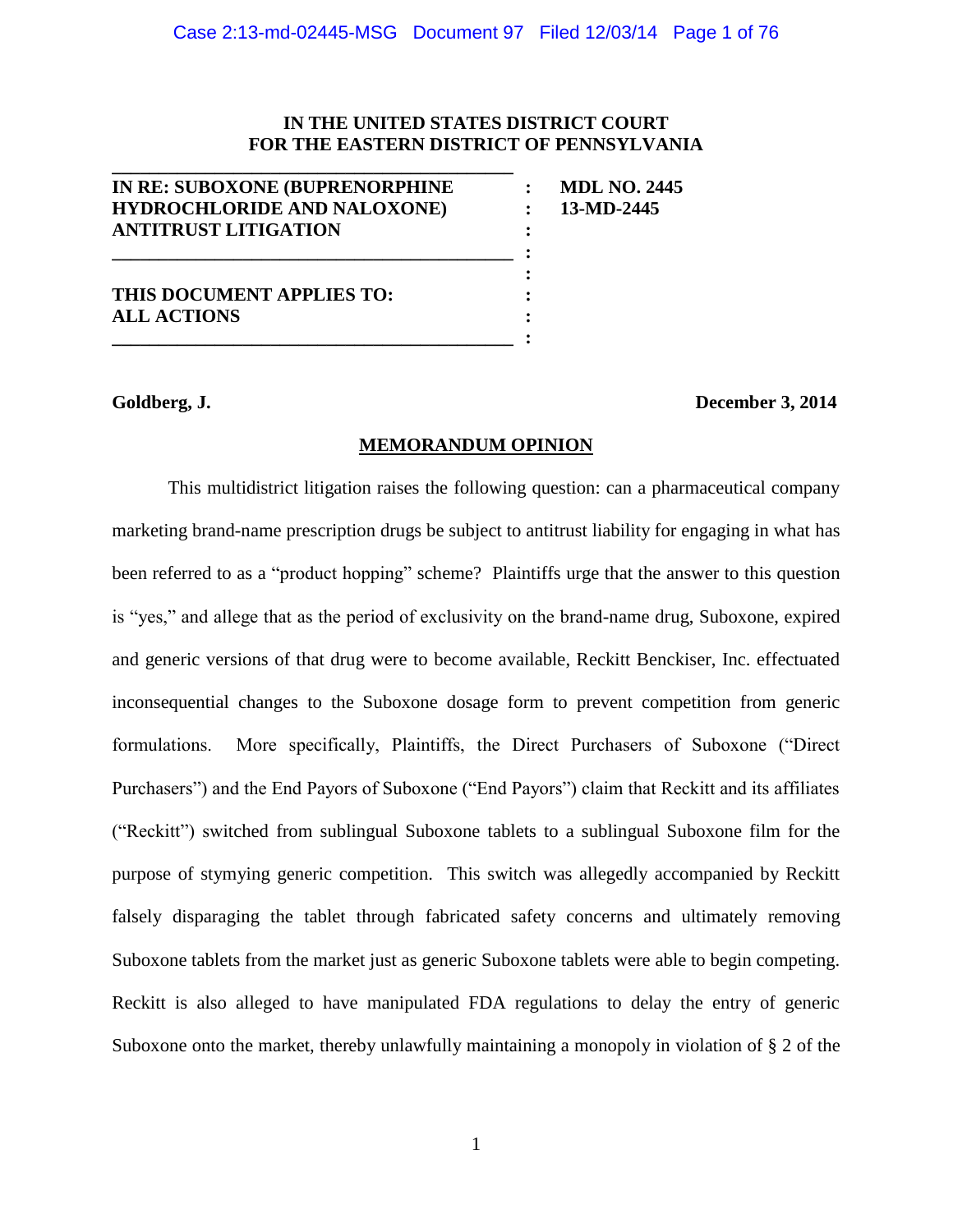#### Case 2:13-md-02445-MSG Document 97 Filed 12/03/14 Page 2 of 76

Sherman Act and state law. According to Plaintiffs, Reckitt's conduct negatively affected competition and resulted in ongoing overpayments by consumers.

Before me is Reckitt's motion to dismiss which essentially argues that Plaintiffs' complaint describes nothing more than new product development and marketing. Reckitt is correct that the development and marketing of new products is typically viewed as procompetitive. However, due to market characteristics unique to the pharmaceutical industry, I conclude that some of Plaintiffs' claims do plausibly allege antitrust violations and should survive Defendants' motions to dismiss. This opinion explains the bases for my ruling.

#### **I. FACTUAL AND PROCEDURAL BACKGROUND**

 $\overline{a}$ 

The facts alleged by Plaintiffs are as follows:<sup>1</sup> Suboxone (Buprenorphine Naloxone or "BPN/NLX") is a prescription drug used for the maintenance treatment of opioid dependence. It is the only pharmaceutical on the market that provides maintenance treatment for patients suffering from opioid addiction that can also be prescribed in an office setting for the patient's home use. All other opioid addiction maintenance treatments, such as methadone, can only be dispensed at a clinic. Suboxone has been approved for home use because it is co-formulated to help prevent abuse, containing both: (1) buprenorphine, an opioid which treats the withdrawal symptoms; and (2) naloxone, an opioid antagonist, which causes the immediate onset of withdrawal symptoms if the product is inappropriately melted and injected. Today, Suboxone

<sup>&</sup>lt;sup>1</sup> The Direct Purchasers' and the End Payors' complaints contain almost identical allegations. To avoid confusion, the facts recited herein will be derived from the Direct Purchasers' consolidated amended complaint. Where the allegations in the complaints differ, I will distinguish accordingly. In reviewing Defendants' motion to dismiss, I assume that all facts found in the consolidated amended complaints are true, and to the extent any facts from outside the amended complaints are recited, they are referenced for informational purposes only. See Ethypharm S.A. France v. Abbott Labs., 707 F.3d 223, 225 n.1 (3d Cir. 2013).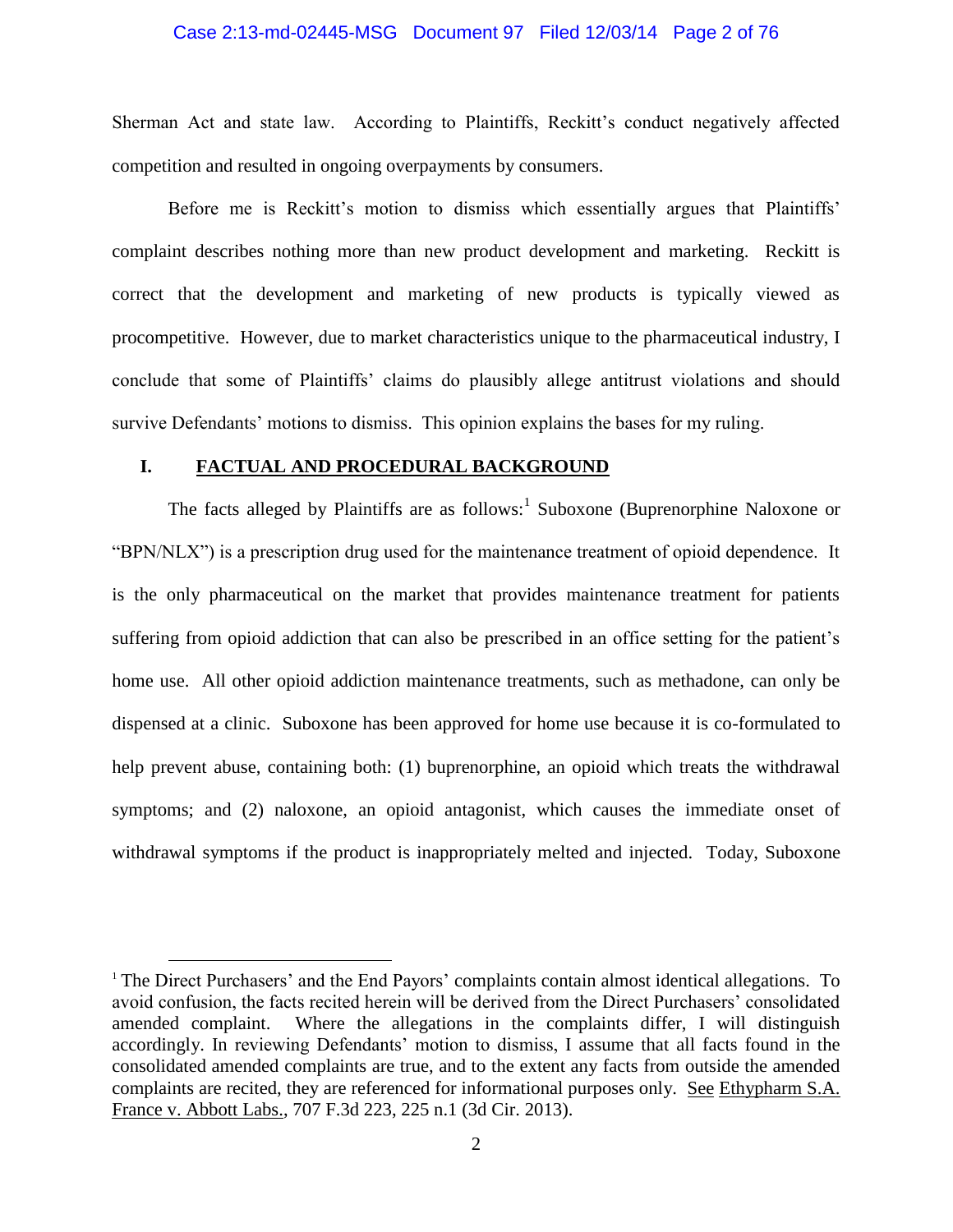#### Case 2:13-md-02445-MSG Document 97 Filed 12/03/14 Page 3 of 76

has annual sales of over one billion dollars and accounts for 20% of Reckitt's profits. (DP Compl. ¶¶ 5, 74-77.)

Under the Federal Food, Drug and Cosmetic Act ("FDCA"), 21 U.S.C. §§ 301, et seq., a manufacturer that creates a new drug must obtain the approval of the Food and Drug Administration ("FDA") to sell the drug by filing a New Drug Application ("NDA"). Under the Drug Price Competition and Patent Term Restoration Act, Pub. L. No. 98-417 (1984), commonly known as the Hatch-Waxman Act, certain pioneer drugs can gain periods of exclusivity. However, Hatch-Waxman also simplified the process by which generic manufacturers can compete with brand-name drugs on the market through the filing of an Abbreviated New Drug Application ("ANDA"). For example, Hatch-Waxman eliminated the need for generic manufacturers seeking ANDA approval to duplicate clinical studies that had already been performed by a bioequivalent brand-name drug manufacturer. (Id. at ¶¶ 38-42.)

In order for a drug to be deemed bioequivalent, the generic product must be shown to deliver the same amount of active ingredient into a patient's blood stream for the same amount of time as the brand-name drug. ANDA filers demonstrating bioequivalence generally seek to have their product deemed "AB-rated" to the brand-name drug. This rating means that in addition to being bioequivalent, the two drugs are also pharmaceutically equivalent—which includes such considerations as having the same active ingredient, the same strength, the same route of administration and the same dosage form. A pharmacy may not substitute a generic drug for a brand-name drug unless the generic is AB-rated. (Id. at ¶¶ 42-44.)

Competition from low cost AB-rated generic drugs saves consumers billions of dollars a year. When an AB-rated generic drug enters the market, the brand-name company often suffers a rapid, steep decline in sales—on average 80% within the first year. AB-rated generic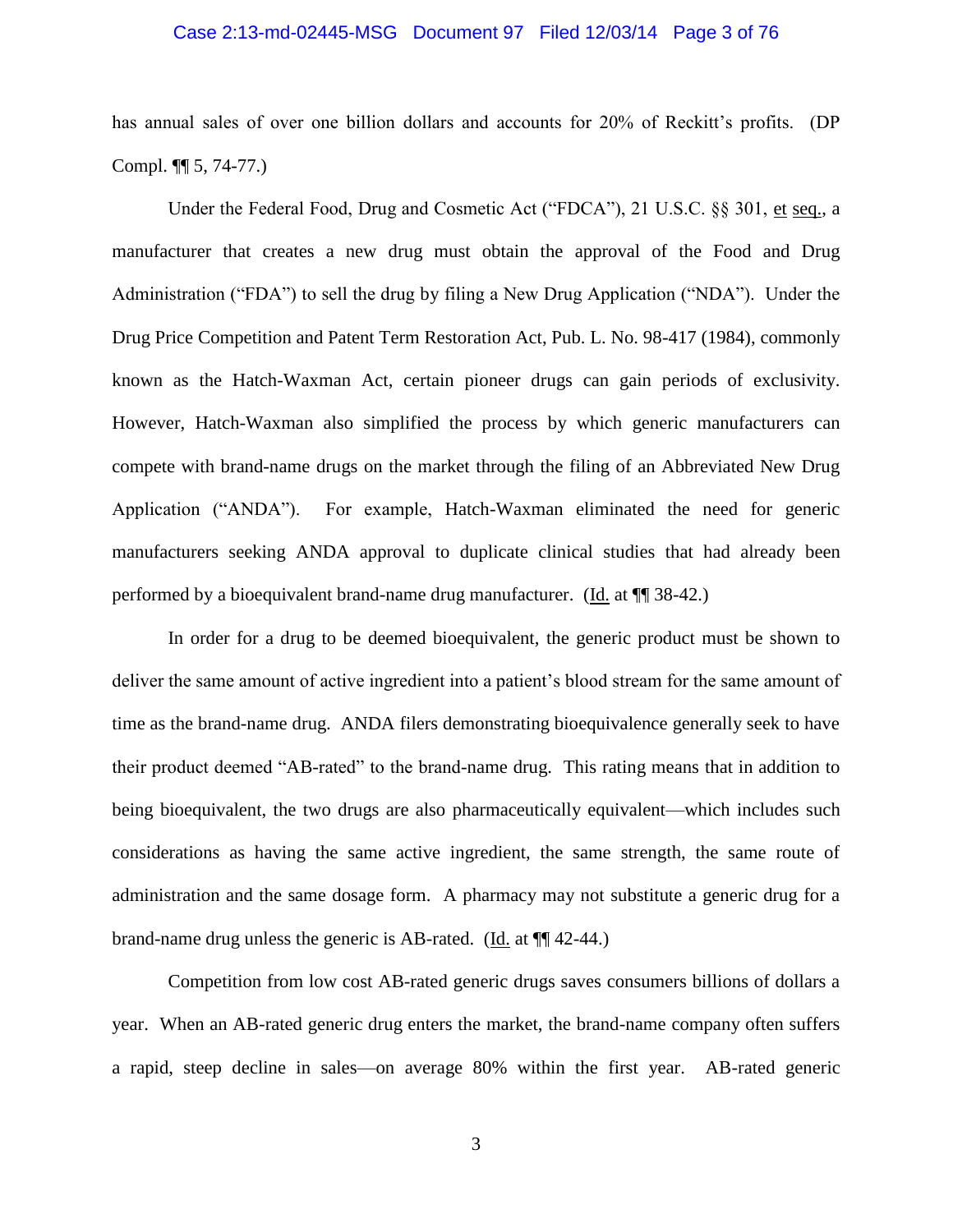#### Case 2:13-md-02445-MSG Document 97 Filed 12/03/14 Page 4 of 76

competition enables direct and indirect purchasers to obtain both the generic drugs and the brand-name drugs at substantially lower prices. (Id. at ¶¶ 9, 51, 55.)

The FDA approved Reckitt's NDA for Suboxone tablets in 2002. Although Reckitt did not have a patent for Suboxone tablets, it was able to obtain a seven-year period of exclusivity from the FDA because Suboxone was found to be an orphan drug.<sup>2</sup> Reckitt's period of exclusivity for Suboxone tablets was scheduled to expire on October 8, 2009. (Id. at  $\P$  78-80.) Plaintiffs allege that Reckitt, knowing its period of exclusivity would soon be over, began developing Suboxone film and obtaining patent protection for this new product. Reckitt's actions while developing and marketing its new product are described as a "product-hopping scheme" and are alleged to be anticompetitive with the aim of maintaining Reckitt's monopoly in the Suboxone market.

#### **A. Description of Alleged Conduct**

 $\overline{a}$ 

## **1. Product-Hopping: Development of Suboxone Film and the Alleged Destruction of the Tablet Market**

The NDA for Suboxone film was submitted on October 20, 2008 and was approved August 30, 2010. The patent for Suboxone film—patent 8,017,150 ("the '150 patent")—expires September 2023. Generic Suboxone tablets cannot be AB-rated to branded Suboxone film due to the differences in dosage form—that is, sublingual tablet versus sublingual film. Therefore, a pharmacist cannot provide a patient with generic Suboxone tablets when a patient has a prescription for Suboxone film. (Id. at ¶¶ 81, 88.)

<sup>&</sup>lt;sup>2</sup> The complaint indicates that orphan drug exclusivity may be granted: "(a) on the basis that a product is intended to treat a disease or condition that has a U.S. prevalence of less than 200,000 persons; or (b) where the sponsor can show that there is no reasonable expectation that the costs of developing and making available the drug will be recovered from U.S. sales, despite the fact that the product treats a disease or condition that has a U.S. prevalence of 200,000 or more individuals." The FDA found that the latter of these considerations applied to Suboxone. (Id. at  $\P$  79.)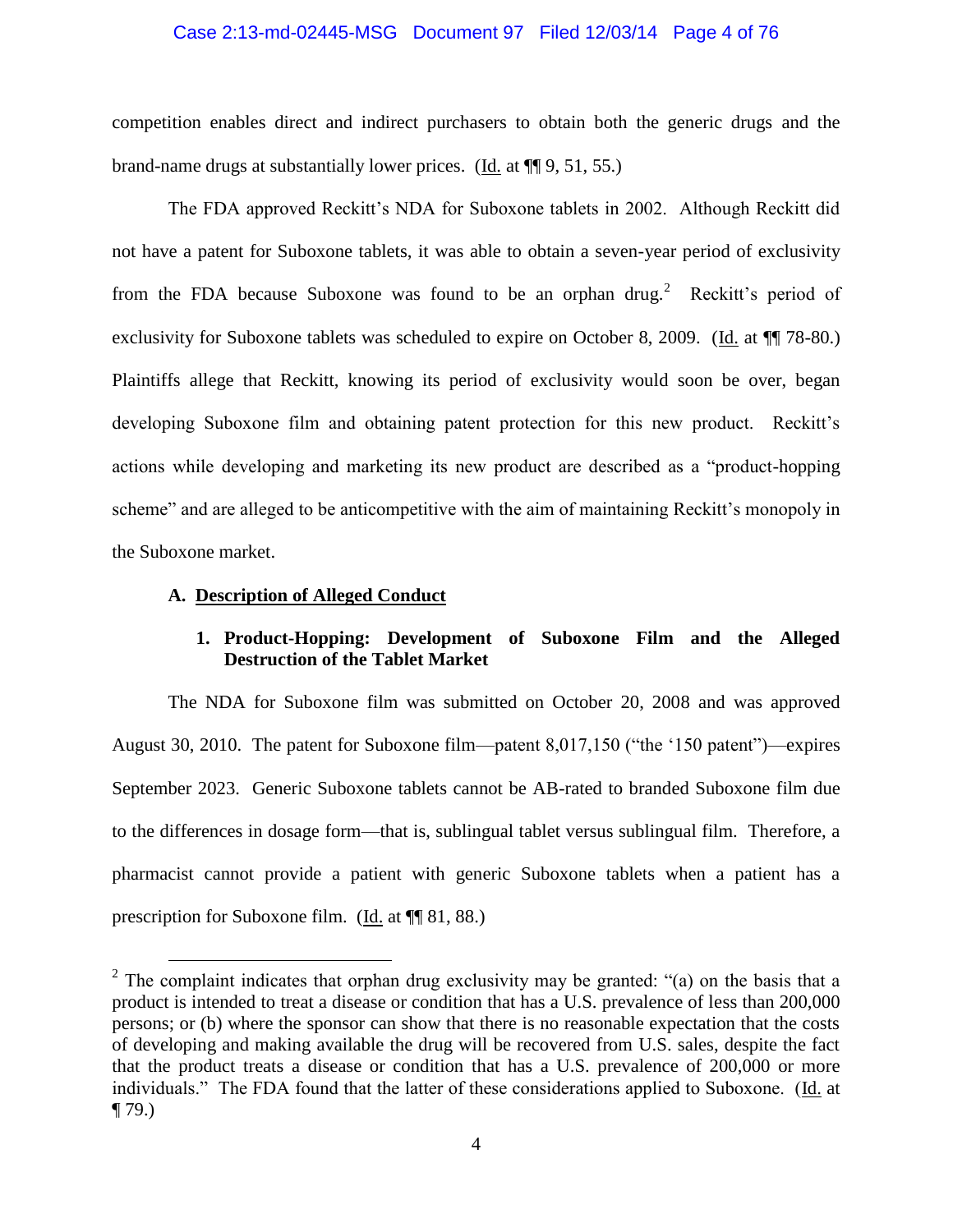#### Case 2:13-md-02445-MSG Document 97 Filed 12/03/14 Page 5 of 76

Plaintiffs allege that there are few differences between Suboxone film and Suboxone tablets, and that the film is not superior to the tablets. In support of this assertion, Plaintiffs claim that the two products are so similar that Reckitt submitted safety and efficacy studies performed on Suboxone tablets when seeking approval of the Suboxone film NDA. The two products are alleged to have equivalent bioavailability, meaning that the products release the same amount of active ingredients into a patient's bloodstream. Although Reckitt indicated in its NDA that the film's individual packaging reduced the risk for accidental pediatric exposure to the drug, Plaintiffs assert that the evidence provided by Reckitt on this issue was flawed. Indeed, Plaintiffs argue that the film may present increased risk for accidental pediatric exposure because the filmstrip dissolves more quickly than the tablet, and therefore may be more difficult for a child to spit out in the event of exposure. Plaintiffs also allege that the film has a higher risk of abuse than the tablets. (Id. at ¶¶ 82-86, Exs. A, B.)

Plaintiffs explain that once the FDA approved the Suboxone film NDA in 2010, Reckitt launched a fraudulent sales and marketing campaign against the tablet for the purpose of diverting sales from the tablet, which would soon face generic competition, to the patentprotected film. Reckitt sales associates allegedly met with physicians and, in addition to promoting Suboxone film, disparaged Suboxone tablets and warned of false safety concerns. It is also alleged that Reckitt publicly announced the removal of Suboxone tablets from the market for these fabricated safety reasons, although it did not actually remove the tablets until six months later—once the generic Suboxone ANDAs obtained FDA approval. Reckitt also reportedly raised the price of its tablets in relation to the film formulation despite the fact that the film was more expensive to manufacture and package. Plaintiffs conclude that Reckitt was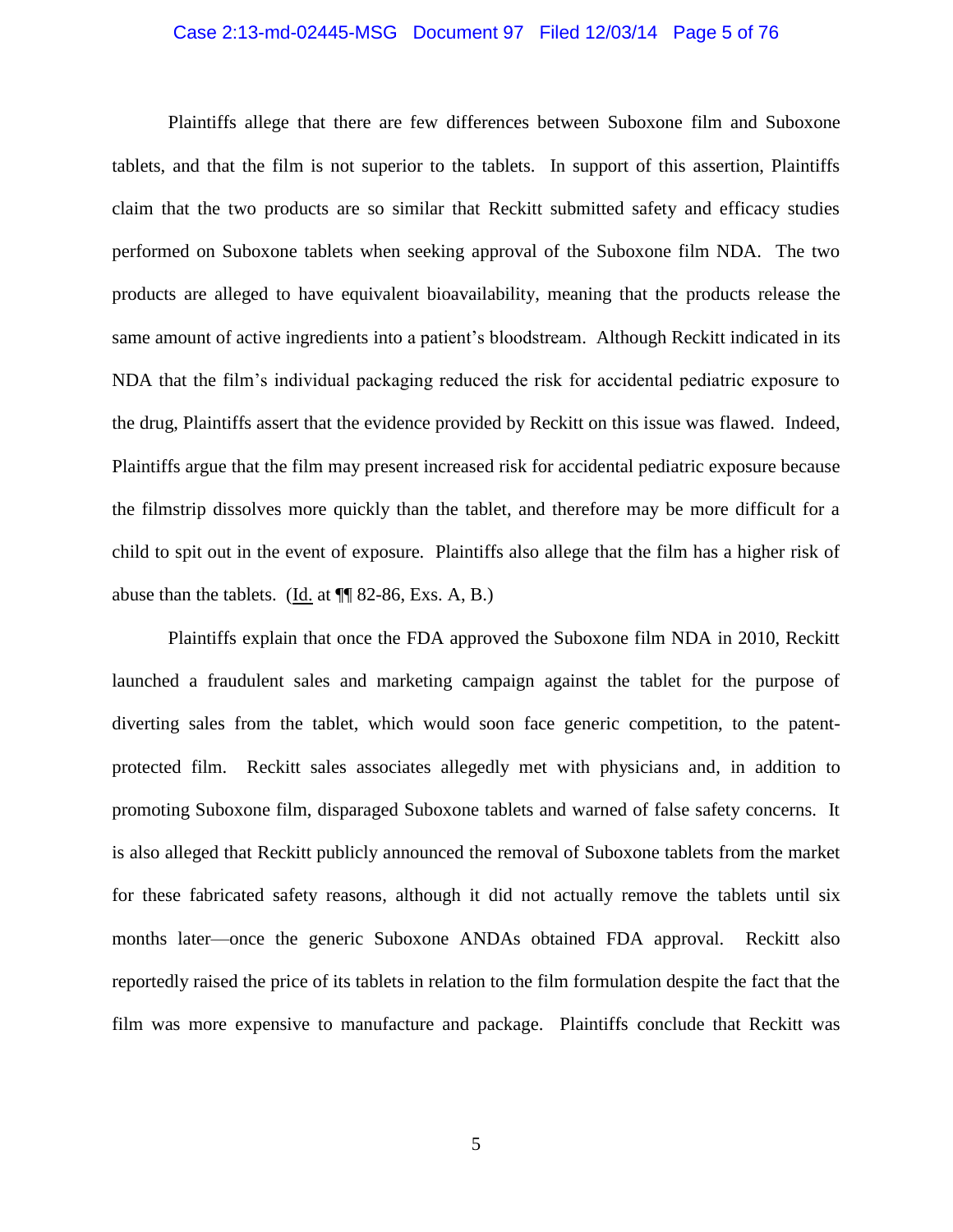# Case 2:13-md-02445-MSG Document 97 Filed 12/03/14 Page 6 of 76

successful in its scheme, and had managed to convert 64% of all Suboxone prescriptions from tablet to film by the end of 2012. (Id. at  $\P$  89-92.)<sup>3</sup>

## **2. Reckitt Allegedly Delayed ANDA Approvals by Feigning Cooperation in the REMS Process**

On December 22, 2011, the FDA approved a Risk Evaluation and Mitigation Strategy  $("REMS")<sup>4</sup>$  performed by Reckitt on the issue of the risk of pediatric exposure to Suboxone tablets. Through the REMS, the FDA required that Reckitt address pediatric exposures via FDAapproved labeling. (DP Compl. ¶ 99.)

Pharmaceutical companies Actavis, Inc. and Amneal ("the Generics") filed ANDAs for generic Suboxone tablets in 2009 and May 2011 respectively. On January 6, 2012, the FDA sent all sponsors of pending ANDAs for Suboxone tablets a notification letter stating that all branded and generic Suboxone products would be subject to a Single Shared REMS program ("SSRS"). ANDA filers were directed to contact Reckitt to collaborate on the creation of an SSRS program. The FDA gave a compliance date of May 6, 2012 for the SSRS. Plaintiffs explain that the FDA gave a short turn-around time, assuming that the recently approved REMS performed by Reckitt would simply be amended to add the bioequivalent generic products. (Id. at  $\P$  98-102.)

Plaintiffs allege that Reckitt used the SSRS as a means to undermine and delay generic entry by making unnecessary, unprecedented and unreasonable demands on the generic

 $3$  The End Payors allege that this number was closer to 85% by the time generic Suboxone tablets entered the market in February 2013. (EP Compl. ¶ 4.)

 $4$  Under the FDA Amendments Act of 2007, the FDA has the authority to require drug manufacturers to conduct a Risk Evaluation and Mitigation Strategy ("REMS"). A REMS is a process by which a drug's manufacturer demonstrates to the FDA that the drug's benefits outweigh its risks. "A REMS can include a medication guide, a package insert, and potential restrictions on the distribution of the drug." If the FDA requires a generic to conduct a REMS, an ANDA will not be approved until the REMS process is completed. (Id. at ¶¶ 57-58; Oral Arg. Tr. pp. 12-15.)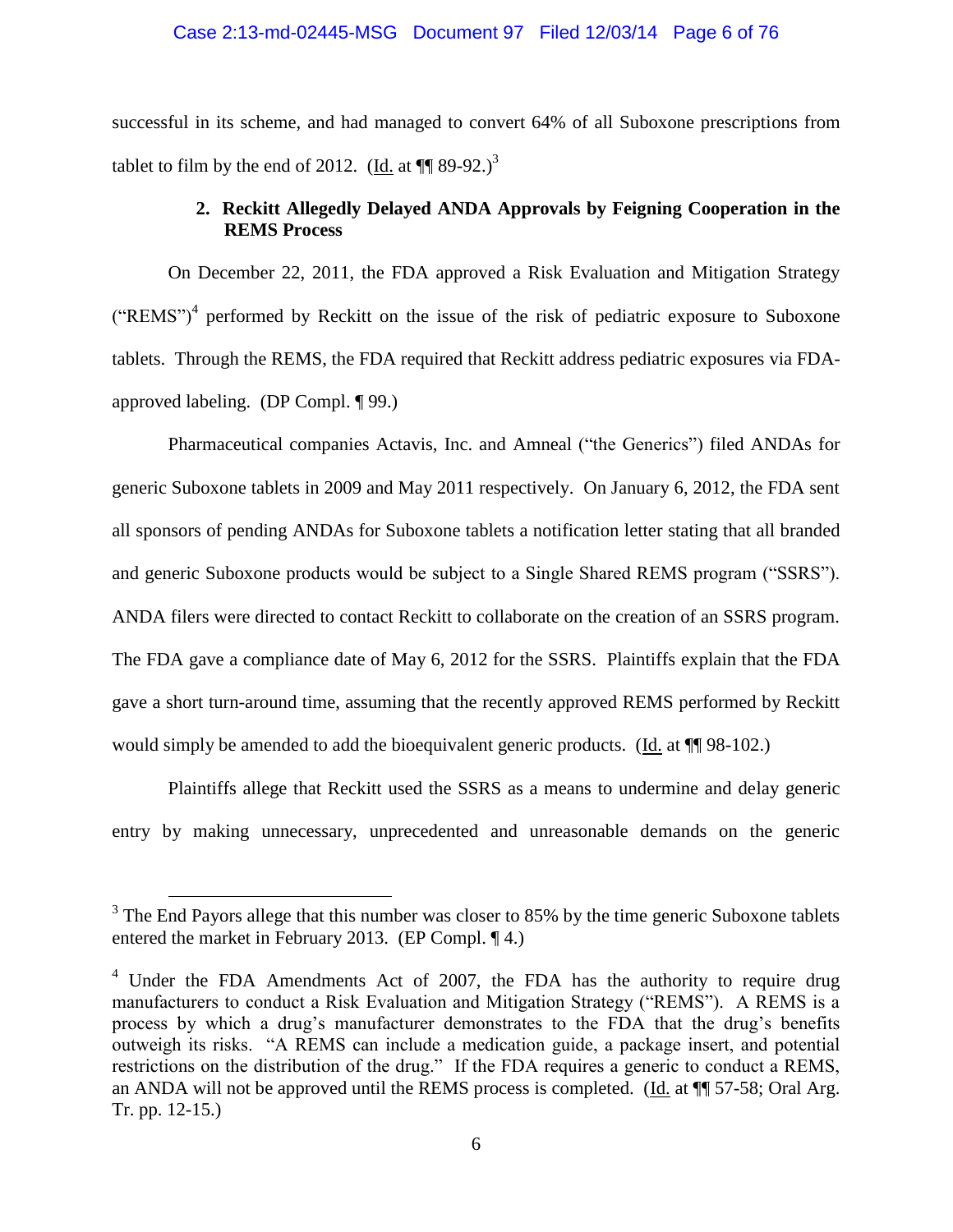#### Case 2:13-md-02445-MSG Document 97 Filed 12/03/14 Page 7 of 76

companies as a condition precedent to Reckitt's cooperation in the SSRS, despite the fact that such delay tactics are expressly prohibited by 21 U.S.C. § 355-1(f)(8). Reckitt reportedly turned down numerous invitations to participate in meetings with the Generics, and refused to engage in substantive discussions until the Generics agreed to a number of conditions the Generics found unfavorable, including "an upfront agreement that all manufacturers would share the costs of product liability for future potential lawsuits." It is further alleged that Reckitt refused to share non-public information from its REMS program until its demands were met. (Id. at  $\P$  105-06.)

The Generics complained to the FDA about Reckitt's alleged delay tactics and a meeting was held on June 18, 2012. The FDA acknowledged during this meeting that it could not compel Reckitt to share its non-public REMS program, and suggested that the Generics develop a new SSRS without using Reckitt's information. Although the FDA implored Reckitt and the Generics to work together in good faith and to not attempt to block or delay, Plaintiffs claim that Reckitt's obstructionist actions continued, and that Reckitt refused to cooperate unless the Generics agreed to provide Reckitt veto authority or a super-majority vote on all issues relating to the SSRS. Two days before the SSRS was submitted, Reckitt allegedly argued for the first time that an important element of the REMS had been omitted and refused to sign the SSRS. Ultimately, the Generics sought a waiver for approval of their Generics-only SSRS on October 3, 2012. (Id. at ¶¶ 107-12.)

## **3. Reckitt Allegedly Files a Sham Citizen Petition and Fraudulently Delays That Filing to Maximize Delay of Generic Tablet Approval**

Plaintiffs explain that Reckitt publicly announced the withdrawal of Suboxone tablets from the market due to false safety concerns on September 25, 2012, just prior to the Generic REMS waiver request. On that same date, Reckitt filed a Citizen Petition with the FDA for the alleged purpose of blocking approval of the pending Suboxone ANDAs on purported safety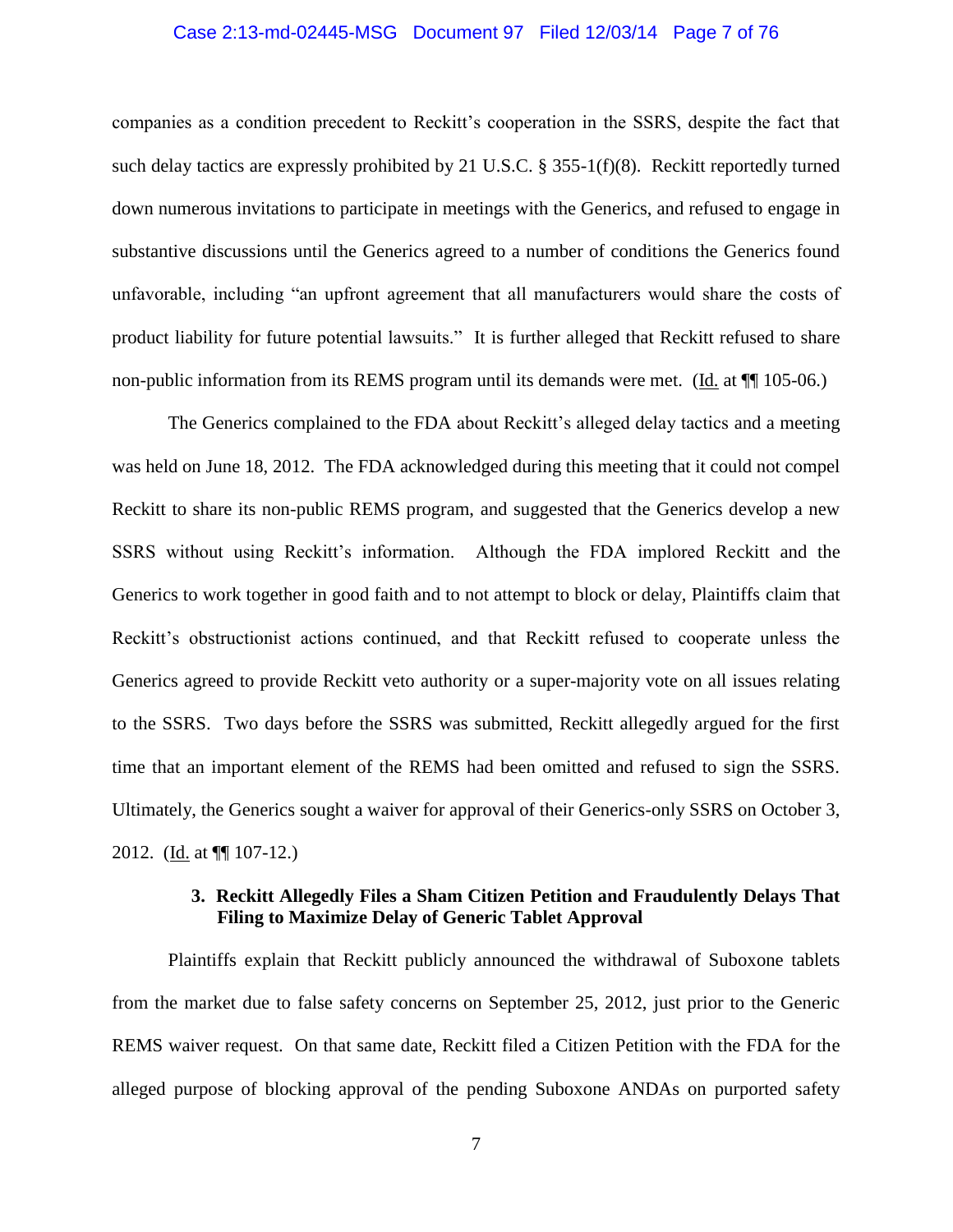#### Case 2:13-md-02445-MSG Document 97 Filed 12/03/14 Page 8 of 76

grounds. The Petition requested that the FDA take three actions: (1) refrain from approving any BPN/NLX NDA or ANDA for the treatment of opioid addiction that did not include a targeted pediatric exposure education program, a condition not required for branded Suboxone tablets; (2) refrain from approving applications for BPN/NLX for opioid addiction that lacked unit-dose packaging, which was also not a condition for the branded Suboxone tablets; and (3) not approve any BPN/NLX ANDA for addiction treatment until the FDA determined whether Reckitt had discontinued Suboxone tablets for safety reasons. (Id. at ¶¶ 113-15.)

Plaintiffs urge that Reckitt's Citizen Petition was a sham because the FDA had no statutory or regulatory authority to grant much of the relief requested. For example, the FDA has no authority to require ANDA filers to mimic non-approved labeling and REMS materials in order to obtain ANDA approval.<sup>5</sup> Nonetheless, Reckitt requested that ANDA filers seeking approval for generic Suboxone be required to include a pediatric exposure education program that was not part of the FDA-approved REMS or labeling for Suboxone tablets. Further, Reckitt's request for an FDA investigation into the removal of Suboxone tablets from the market is alleged to be a sham because Reckitt had not withdrawn Suboxone tablets from the market at the time the request was made. Plaintiffs also argue that Reckitt's request that all ANDA filers be required to use unit-dose packaging is a sham because Reckitt continued to sell Suboxone tablets in bulk packaging during that time period. Finally, the FDA found that the study in Reckitt's Citizen Petition—which Reckitt argued supported its unit-dose packaging argument acknowledged that it had insufficient information from which to draw definitive conclusions.  $(\underline{Id.}$  at  $\P$  117-31.)

<sup>5</sup> See 21 U.S.C. § 355(j)(4)(G); 21 C.F.R. § 314.127(a)(7).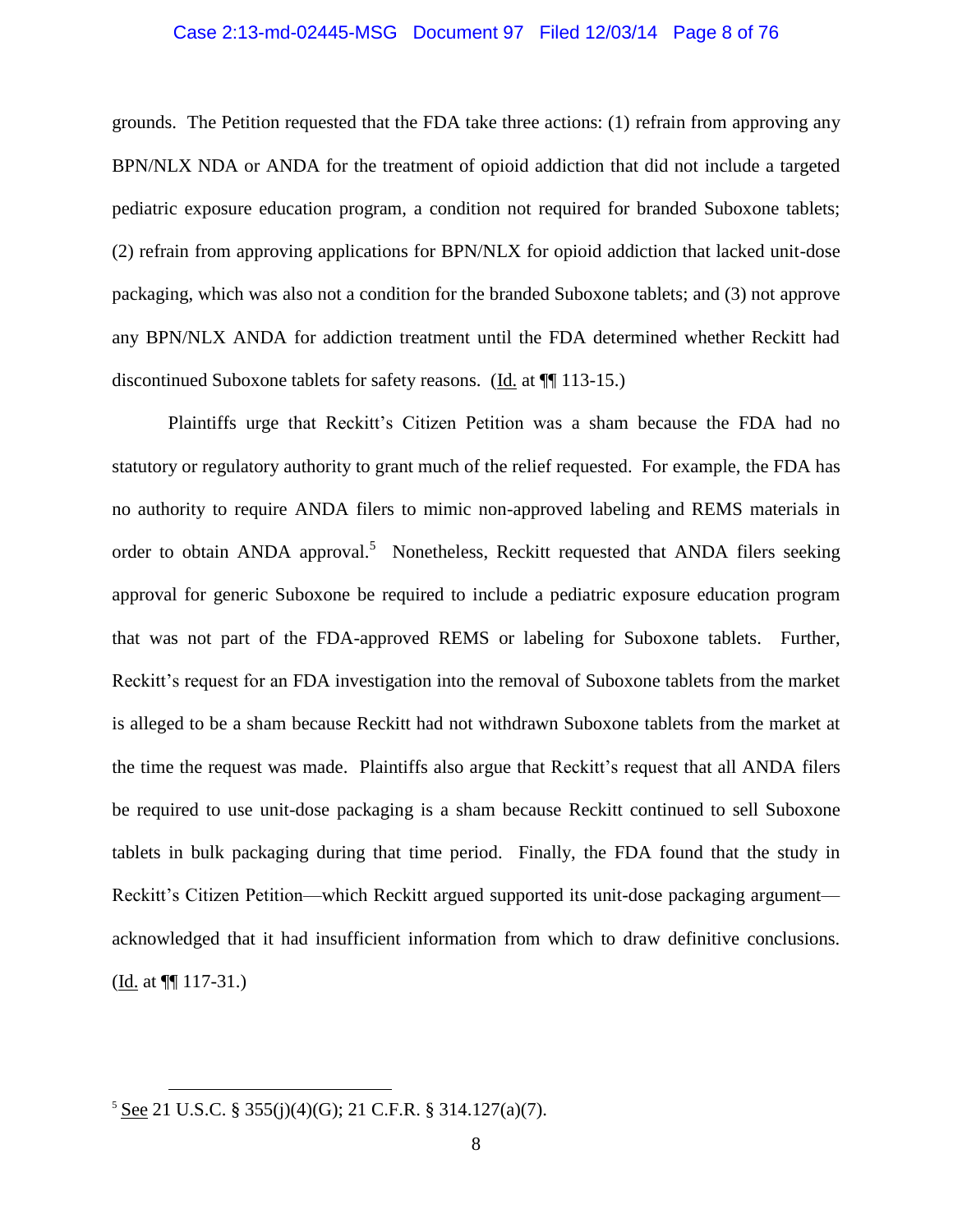#### Case 2:13-md-02445-MSG Document 97 Filed 12/03/14 Page 9 of 76

In addition to alleging that the Citizen Petition was a sham, Plaintiffs also argue that it included a false certification regarding its timeliness and support. Citizen Petitions require the filer to certify when they first learned of the issues raised. Reckitt certified that it learned of the risk of accidental pediatric exposure on September 15, 2012 even though its own study indicated that Reckitt had learned of the risk several years earlier. (Id. at ¶¶ 132-40.)

The FDA denied Reckitt's Citizen Petition on February 22, 2013, noting that Reckitt's announcement that it was withdrawing Suboxone tablets, "given its close alignment with the period in which generic competition for this product was expected to begin, cannot be ignored." The FDA further referred Reckitt's conduct to the Federal Trade Commission ("FTC") for antitrust investigation. (Id. at  $\P$  141-43.)

Plaintiffs assert that once the Citizen Petition was denied, the FDA immediately granted final approval of the ANDAs of two generic manufacturers, Amneal and Actavis, for generic Suboxone tablets. Three weeks later, on March 18, 2013, Reckitt withdrew branded Suboxone tablets from the market, which Plaintiffs characterize "as a last ditch effort to further coerce the market to switch to the non-improved film product." ( $\underline{Id}$  at  $\P$  143-44.)

#### **4. Alleged Effects of Reckitt's Scheme**

Plaintiffs urge that Reckitt's multifaceted scheme outlined above foreclosed or severely limited generic competition to branded Suboxone. In addition to delaying the Generic's entry onto the market, Plaintiffs claim that by the time the generic ANDAs were approved, Reckitt had coerced physicians to largely convert to prescriptions for Suboxone film, which cannot be substituted for a generic product. Plaintiffs assert these actions have caused an ongoing antitrust injury to the Direct Purchasers, the End Payors, and the public at large by preventing Generics from meaningfully and efficiently competing with Reckitt. Plaintiffs conclude that these actions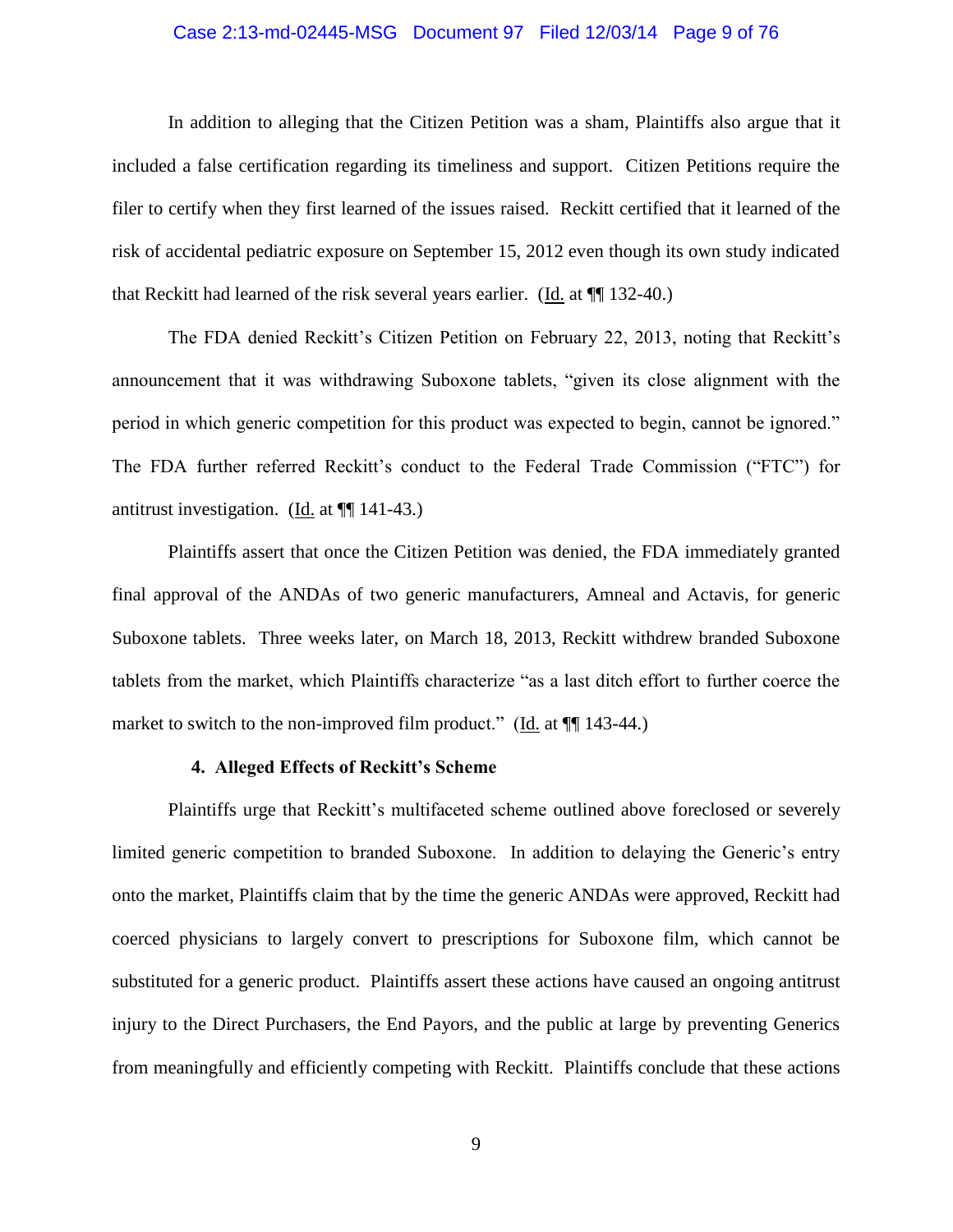#### Case 2:13-md-02445-MSG Document 97 Filed 12/03/14 Page 10 of 76

were all designed to maintain monopoly profits in violation of the Sherman Act and state law. (Id. at ¶¶ 145-50, 156.)

## **B. Specific Causes of Action**

The Direct Purchasers seek damages and injunctive relief through the following claims, all of which are alleged to violate § 2 of the Sherman Act: (1) unlawful maintenance of monopoly power through an overarching scheme to prevent or delay generic competition ("Count I"); (2) unlawful maintenance of monopoly power by conversion of the market from tablet to film formulation ("Count II"); (3) unlawful maintenance of monopoly power by intentionally delaying the SSRS process and violating 21 U.S.C. § 355-1(f)(8) ("Count III"); (4) unlawful maintenance of monopoly power by filing a sham Citizen Petition ("Count IV"); and (5) unlawful maintenance of monopoly power by fraudulently delaying the filing of the Citizen Petition ("Count V"). (Id. at ¶¶ 166-200.)

The End Payors assert the following causes of action: (1) monopolization and monopolistic scheme under state law (listing 29 state statutes) ("Count I"); (2) attempted monopolization under state law (listing 29 state statutes) ("Count II"); (3) unfair and deceptive trade practices under state law (listing 28 state statutes) ("Count III"); (4) injunctive and declaratory relief under § 16 of the Clayton Act for Reckitt's violations of § 2 of the Sherman Act ("Count IV"); and (5) unjust enrichment under state law (under 48 states and the District of Columbia) ("Count V"). (EP Compl. ¶¶ 163-99.)

Reckitt has filed motions to dismiss each of the Plaintiffs' amended complaints.

## **II. STANDARD OF REVIEW**

In deciding a motion to dismiss, the court must "accept as true all allegations in the complaint and all reasonable inferences that can be drawn therefrom, and view them in the light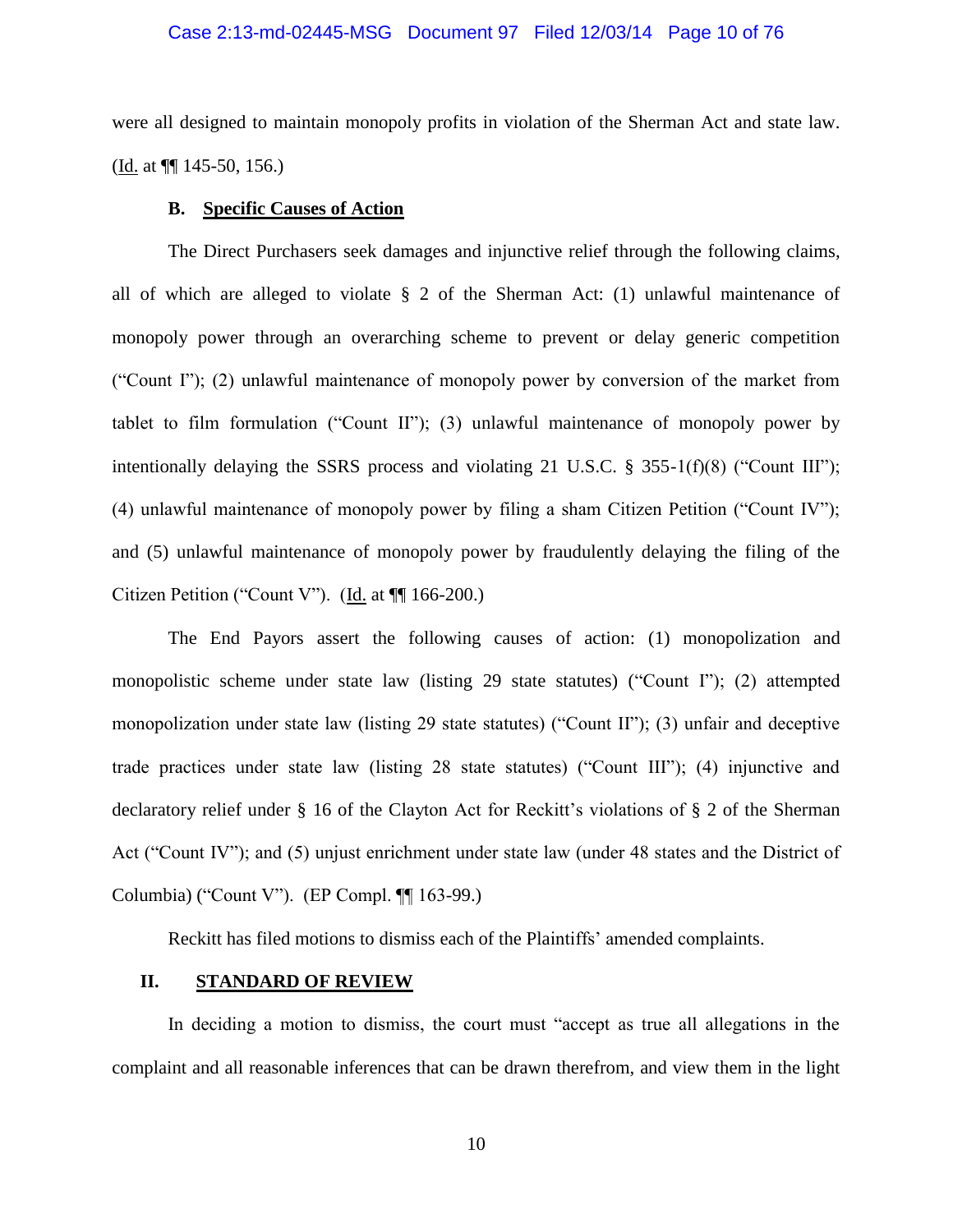#### Case 2:13-md-02445-MSG Document 97 Filed 12/03/14 Page 11 of 76

most favorable to the non-moving party." DeBenedictis v. Merrill Lynch & Co., Inc., 492 F.3d 209, 215 (3d Cir. 2007) (quoting Rocks v. City of Philadelphia, 868 F.2d 644, 645 (3d Cir. 1989)). Reckitt raises arguments for dismissal under the pleading standards of both Federal Rule of Civil Procedure 8(a) and 9(b) in their motions.

### **A. Pleading under Rule 8(a)**

Under Rule 8(a), in order to survive a motion to dismiss brought under Federal Rule of Civil Procedure 12(b)(6), a complaint must "contain sufficient factual matter, accepted as true, to 'state a claim for relief that is plausible on its face.'" Ashcroft v. Iqbal, 556 U.S. 662, 678 (2009) (quoting Bell Atl. Corp. v. Twombly, 550 U.S. 544, 570 (2007)). The plausibility standard requires more than a "sheer possibility that a defendant has acted unlawfully." Id. To determine the sufficiency of a complaint under Twombly and Iqbal, a court must take the following three steps: (1) the court must "tak[e] note of the elements a plaintiff must plead to state a claim;" (2) the court should identify the allegations that, "because they are no more than conclusions, are not entitled to the assumption of truth;" and (3) "where there are well-pleaded factual allegations, a court should assume their veracity and then determine whether they plausibly give rise to an entitlement for relief." Burtch v. Milberg Factors, Inc., 662 F.3d 212, 221 (3d Cir. 2011) (citations omitted).

### **B. Pleading under Rule 9(b)**

Rule 9(b) provides, "In alleging fraud or mistake, a party must state with particularity the circumstances constituting fraud or mistake. Malice, intent, knowledge, and other conditions of a person's mind may be alleged generally." Fed. R. Civ. P. 9(b). The pleadings must be specific enough to "place the defendants on notice of the precise misconduct with which they are charged, and to safeguard defendants against spurious charges of immoral and fraudulent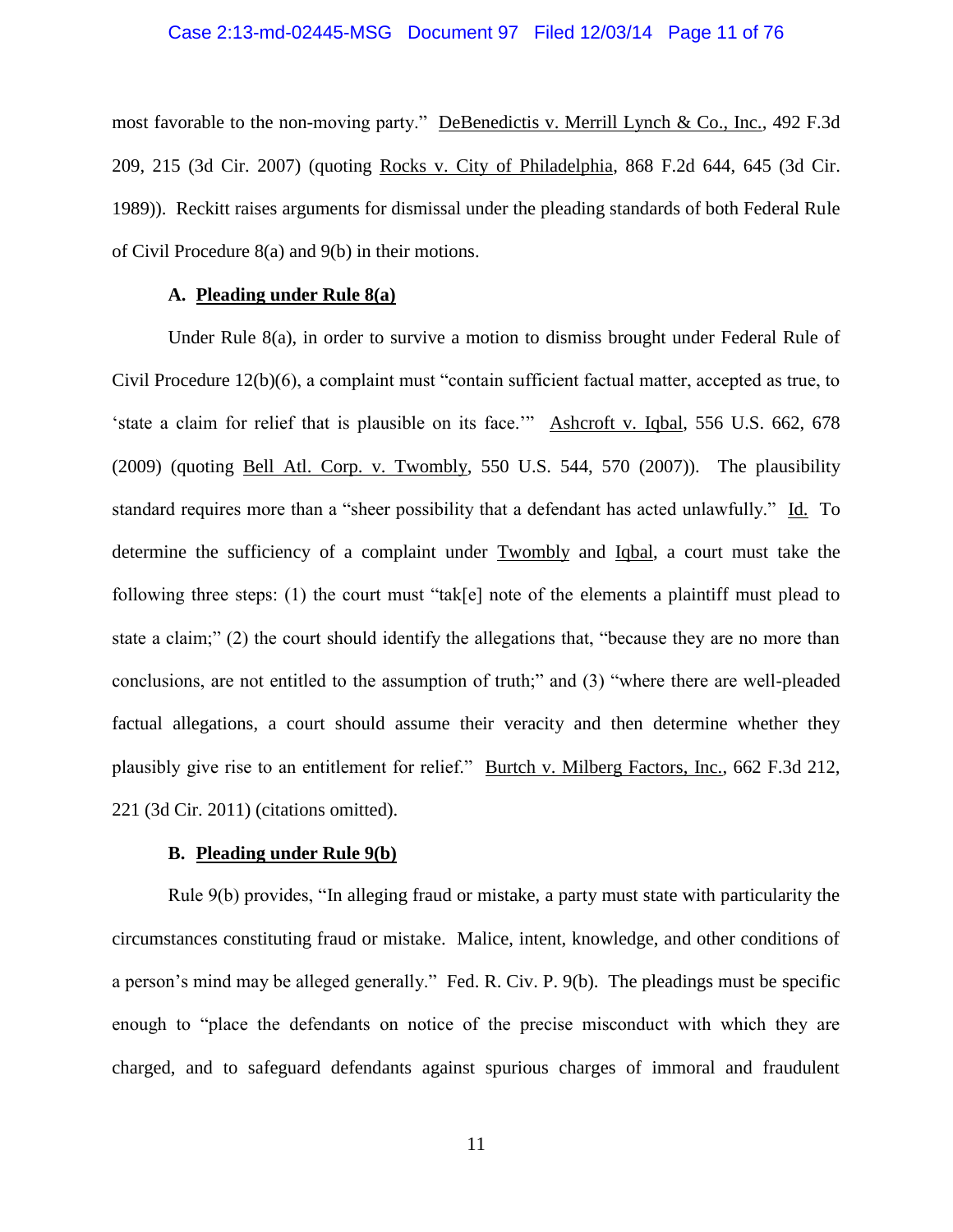#### Case 2:13-md-02445-MSG Document 97 Filed 12/03/14 Page 12 of 76

behavior." Seville Indus. Mach. Corp. v. Southmost Mach. Corp., 742 F.2d 786, 791 (3d Cir. 1984). "Rule 9(b) requires, at a minimum, that plaintiffs support their allegations of . . . fraud with all of the essential factual background that would accompany the first paragraph of any newspaper story—that is, the who, what, when, where and how of the events at issue." United States ex rel. Streck v. Allergan, Inc., 894 F. Supp. 2d 584, 590-91 (E.D. Pa. 2012) (quoting In re Rockefeller Ctr. Props., Inc. Sec. Litig., 311 F.3d 198, 217 (3d Cir. 2002)).

#### **III. LEGAL ANALYSIS**

#### **A. Overview - Reckitt's Motion to Dismiss the Direct Purchasers' Complaint**

All of the Direct Purchasers' claims invoke § 2 of the Sherman Act, which states: "Every person who shall monopolize, or attempt to monopolize, or combine or conspire with any other person or persons, to monopolize any part of the trade or commerce among the several States, or with foreign nations" is guilty of an offense and subject to penalties. 15 U.S.C. § 2.

The following are elements of a  $\S$  2 monopolization claim: "(1) the possession of monopoly power in the relevant market and (2) the willful acquisition or maintenance of that power as distinguished from growth or development as a consequence of a superior product, business acumen, or historic accident." United States v. Grinnell Corp., 384 U.S. 563, 570-71 (1966). Simple possession of monopoly power is not enough; a defendant must also engage in exclusionary conduct to run afoul of § 2. Walgreen Co. v. AstraZeneca Pharm. L.P., 534 F. Supp. 2d 146, 150 (D.D.C. 2008) (quoting Phillip E. Areeda & Herbert Hovenkamp, 3 Antitrust Law § 650a(1) at 67 (rev. ed. 1996)). "Exclusionary conduct is 'that which prevents actual or potential rivals from competing or impairs their opportunities to do so effectively.'" Id. "The [Sherman Act] directs itself not against conduct which is competitive, even severely so, but against conduct which unfairly tends to destroy competition itself." United States v. Microsoft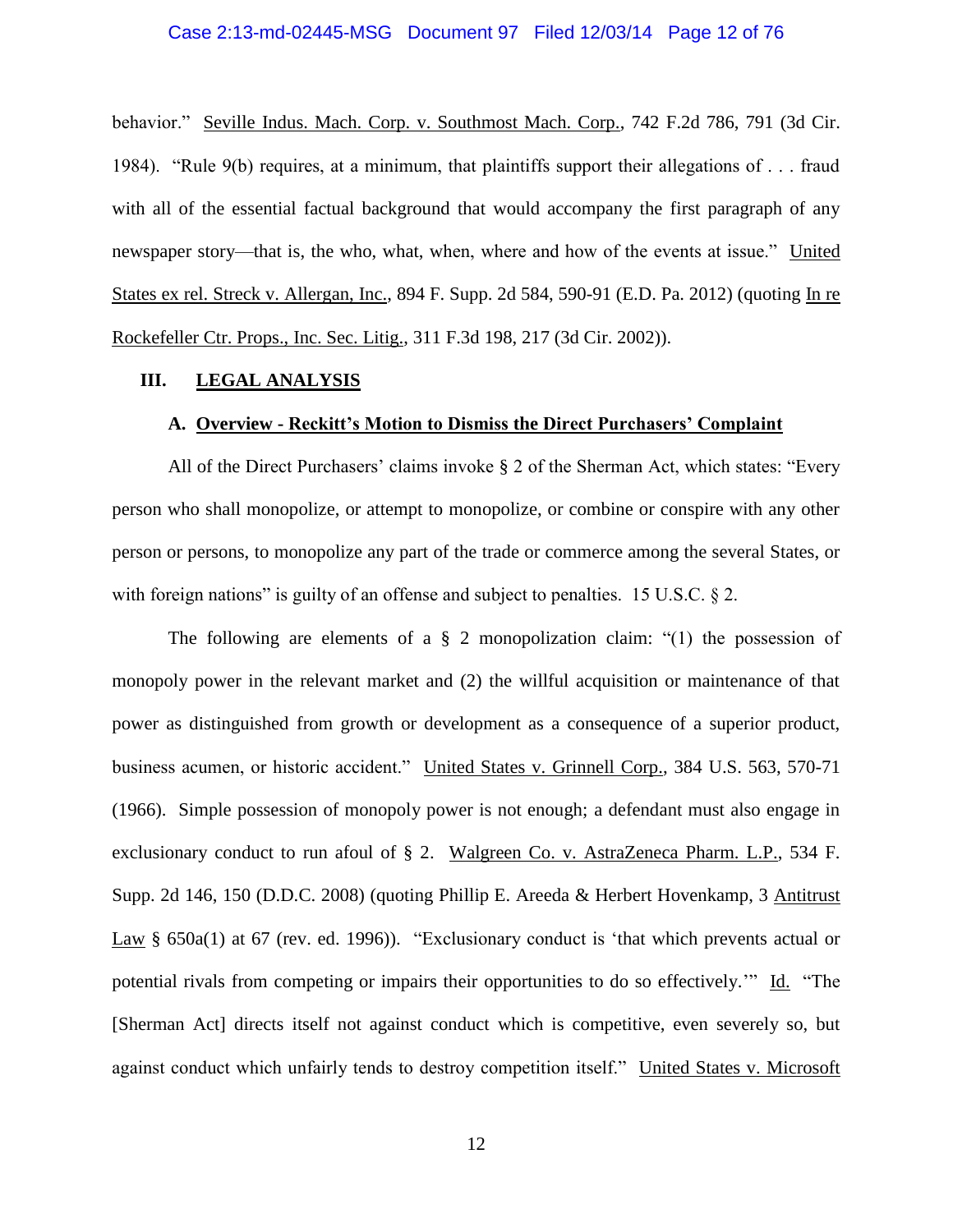Corp., 253 F.3d 34, 58 (D.C. Cir. 2001) (quoting Spectrum Sports, Inc. v. McQuillan, 506 U.S. 447, 458 (1993)).

The plaintiff bears the burden of demonstrating that a monopolist's conduct has the requisite anticompetitive effect, and if he is successful, the burden moves to the defendant to demonstrate a procompetitive justification for its conduct. Id. at 58-59 (citing Eastman Kodak Co. v. Image Tech. Servs., Inc., 504 U.S. 451, 483 (1992)). Finally, "if the monopolist's procompetitive justification stands unrebutted, then the plaintiff must demonstrate that the anticompetitive harm of the conduct outweighs the procompetitive benefit." Id.

Reckitt raises four core arguments for dismissal of the Direct Purchasers' claims: (1) Count II, relating to the introduction of Suboxone Film, fails because the law presumes that the introduction of new and different products increases competition; (2) Count III, relating to Reckitt's alleged failure to cooperate during the REMS period, fails because the Supreme Court has unequivocally held that a monopolist has no duty to deal with its competitors; (3) Counts IV and V, relating to Reckitt's Citizen Petition, should be dismissed because the Citizen Petition was not a sham and did not delay Generic market entry; and (4) Count I, which asserts a claim for the combined effect of Reckitt's actions, fails because none of the underlying actions violate the antitrust laws, and unsuccessful claims cannot be combined to state a successful one. Each of these arguments is addressed below.<sup>6</sup>

#### **B. Count II – Introduction of Suboxone Film**

 $\overline{a}$ 

Reckitt argues that the introduction of a new product by definition increases competition in the relevant market, and therefore cannot be found to be anticompetitive. Reckitt further

<sup>&</sup>lt;sup>6</sup> All of the arguments raised in Reckitt's motion to dismiss the Direct Purchasers' complaint have also been incorporated as arguments requiring dismissal of the End Payors' state law antitrust claims. As the arguments raised and facts alleged apply equally to both groups of Plaintiffs, I will refer generally to Plaintiffs in this section where appropriate.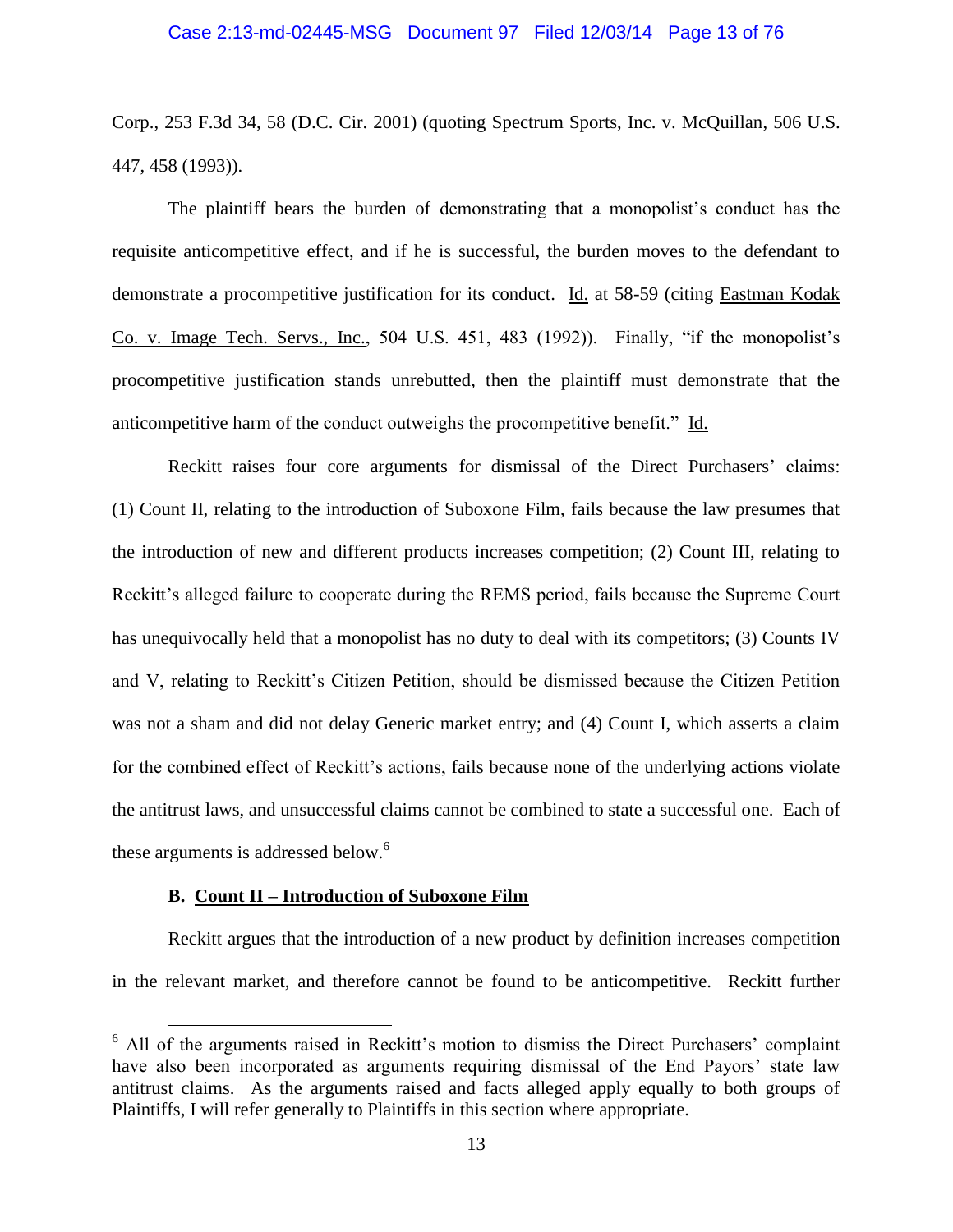#### Case 2:13-md-02445-MSG Document 97 Filed 12/03/14 Page 14 of 76

asserts that Plaintiffs acknowledged in their complaints that Suboxone film made improvements to the tablets which are procompetitive, not exclusionary. Finally, Reckitt argues that any harm that would arise from the introduction of a new product is inflicted upon competitors, not competition itself, and therefore is not the type of injury the antitrust laws were created to address.

## **1. Does the "Product-Hopping" Conduct Alleged Constitute Exclusionary Conduct?**

"'Anticompetitive conduct' can come in too many different forms, and is too dependent upon context, for any court or commentator ever to have enumerated all the varieties." West Penn Allegheny Health Sys., Inc. v. UPMC, 627 F.3d 85, 109 (3d Cir. 2010) (quoting LePage's Inc. v. 3M, 324 F.3d 141, 152 (3d Cir. 2003)). "[A]s a general rule, any firm, even a monopolist, may . . . bring its products to market whenever and however it chooses." Steamfitters Local Union No. 420 Welfare Fund v. Philip Morris, Inc., 171 F.3d 912, 925 n.7 (3d Cir. 1999) (quoting Berkey Photo, Inc. v. Eastman Kodak Co., 603 F.2d 263, 286 (2d Cir. 1979)). New and improved products are one of the benefits brought about by healthy competition. Abbott Labs. v. Teva Pharm. USA, Inc., 432 F. Supp. 2d 408, 420 (D. Del. 2006) (citing Berkey Photo, 603 F.2d at 286). Even a monopolist may expand its market share and increase demand for its products through technological innovation, "and such actions are 'perfectly consistent with the competitive forces that the Sherman Act was intended to foster." Id. (quoting Foremost Pro Color, Inc. v. Eastman Kodak Co., 703 F.2d 534, 546 (9th Cir. 1983)).

Because ordinarily innovation will also inflict harm upon competitors, "courts should not condemn a product change . . . unless they are relatively confident that the conduct in question is anticompetitive." Id. at 421 (quoting Herbert Hovenkamp, Mark D. Janis & Mark A. Lemley, IP and Antitrust  $\S$  12.1). However, "when the introduction of a new product by a monopolist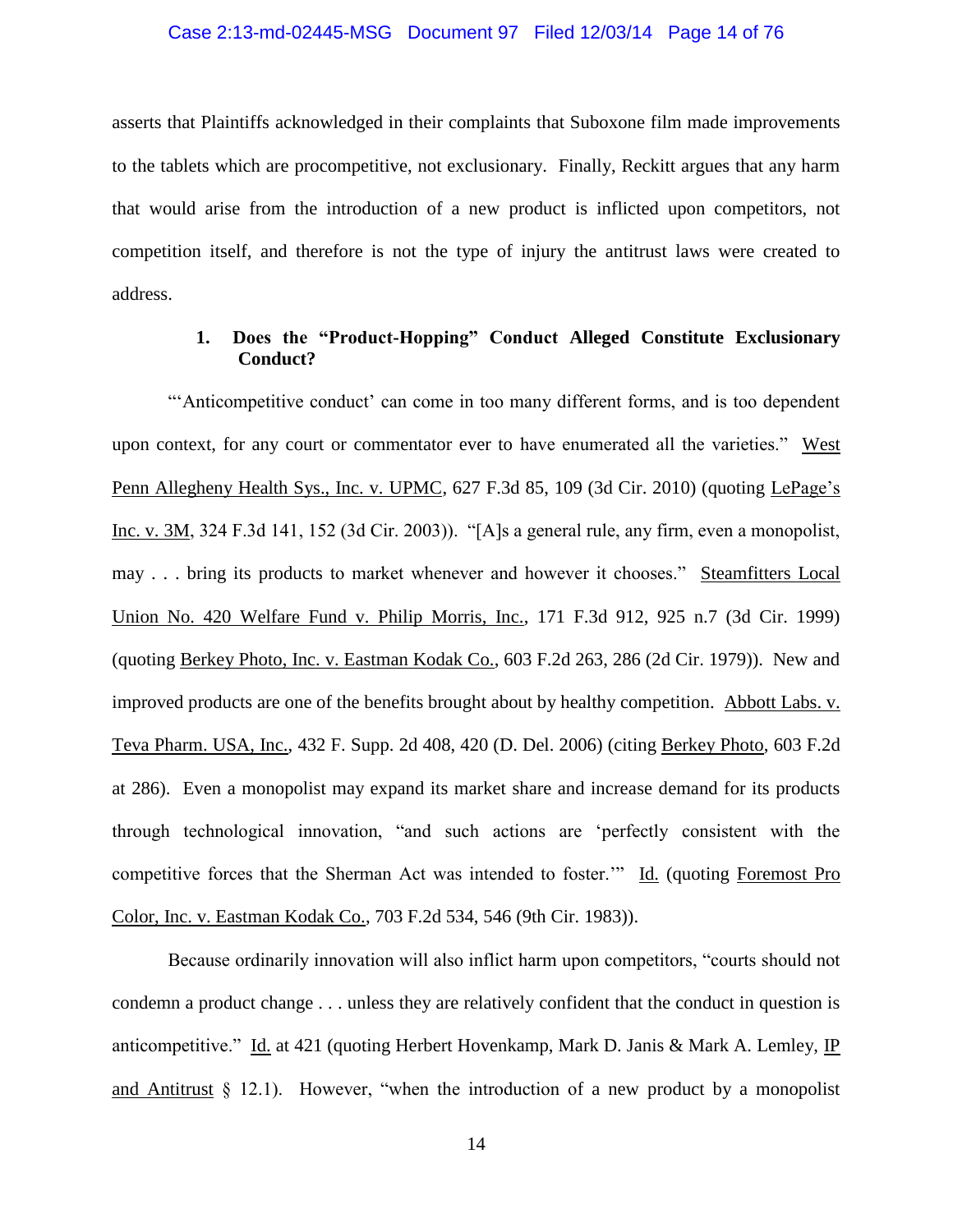#### Case 2:13-md-02445-MSG Document 97 Filed 12/03/14 Page 15 of 76

prevents consumer choice, greater scrutiny is appropriate" and the "basis for judicial deference is removed." Id. When assessing whether conduct is exclusionary, "it is not necessary that all competition be removed from the market. The test is not total foreclosure, but whether the challenged practices bar a substantial number of rivals or severely restrict the market's ambit." United States v. Dentsply Int'l, Inc., 399 F.3d 181, 191 (3d Cir. 2005) (citing LePage's, 324 F.3d at 159-60; Microsoft, 253 F.3d at 69).

In support of its argument that Plaintiffs have failed to establish exclusionary conduct under a "product hopping" theory, Reckitt relies heavily upon Walgreen Co. v. AstraZeneca Pharmaceuticals L.P., 534 F. Supp. 2d 146 (D.D.C. 2008). In that case, AstraZeneca marketed prescription Prilosec capsules, a heartburn medication, through the expiration of its patent in October 2001. In June 2003, the FDA approved an over-the-counter version of Prilosec and granted AstraZeneca exclusivity in that market through June 2006. AstraZeneca also brought prescription Nexium, another heartburn medication, to the market during this time period, and that patent did not expire until 2014. AstraZeneca very aggressively promoted and "detailed" Nexium, while simultaneously ceasing to promote prescription Prilosec. As a result of this marketing, by the time generic prescription Prilosec entered the market, the generics were only able to capture 30% of the market, which the plaintiffs alleged was much lower than they would have captured absent AstraZeneca's intervention. AstraZeneca's conduct was alleged to be exclusionary because it used "distortion and misdirection in marketing, promoting and detailing Nexium" so as to switch the market from Prilosec, which now had generic competition, to a virtually-identical drug, Nexium, which did not. Id. at 148-49.

<sup>&</sup>lt;sup>7</sup> "Detailing' in the retail pharmaceutical business refers to the practice of sending company representatives to doctors' offices to distribute samples and promotional materials and information." Walgreen, 534 F. Supp. 2d at 149 n.4.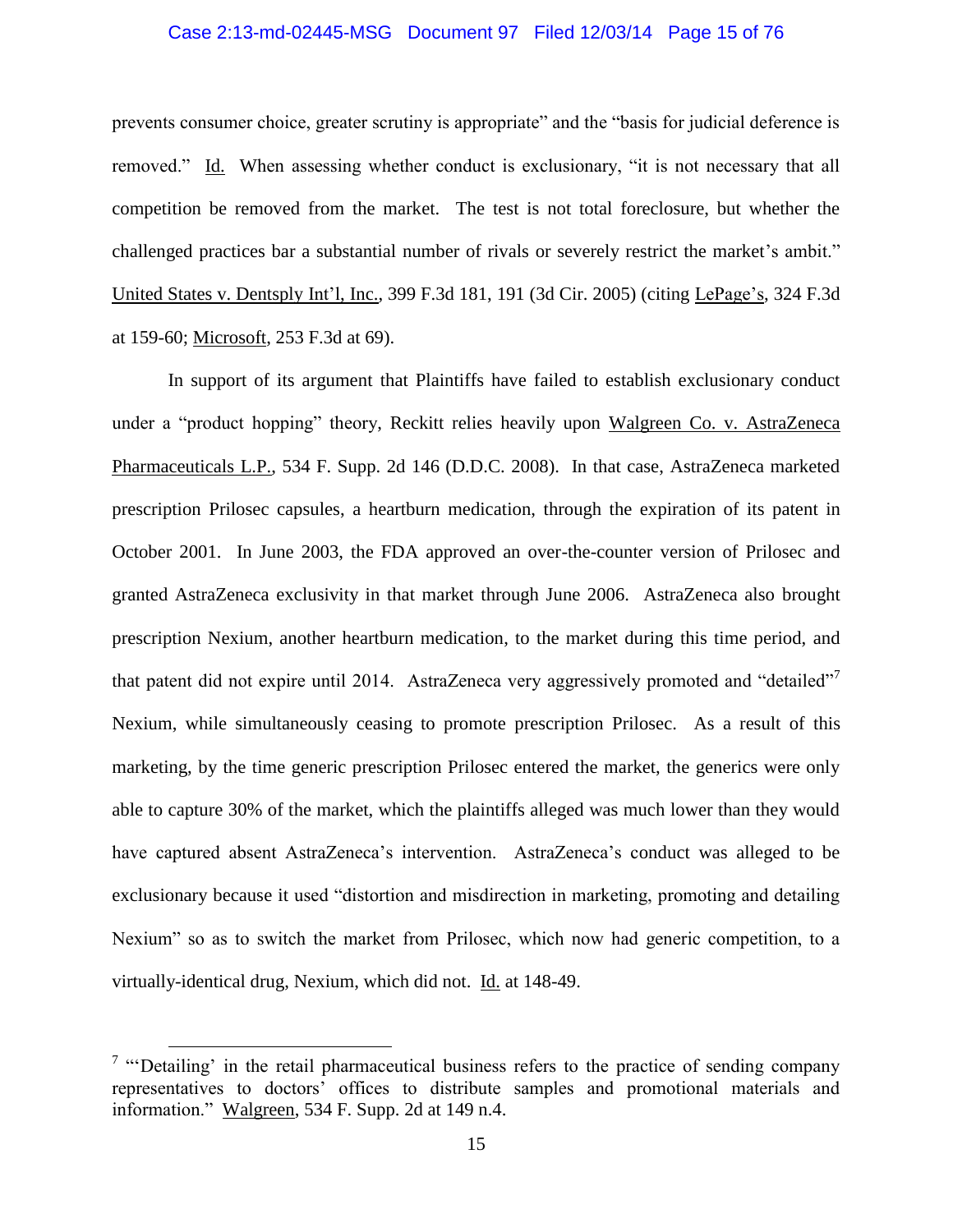#### Case 2:13-md-02445-MSG Document 97 Filed 12/03/14 Page 16 of 76

The court determined that AstraZeneca's actions did not violate § 2 of the Sherman Act and granted the defendants' motions to dismiss because marketing Nexium did not eliminate choices available to the consumer. Prescription Prilosec was never removed from the market, allowing consumers to obtain prescription Prilosec, and by extension generic Prilosec, if they preferred that product. Id. at 150-52. The court also found that the plaintiffs had not established an injury because "[t]he fact that a new product siphoned off some of the sales from the old product and, in turn, depressed sales of the generic substitutes for the old product" does not establish an antitrust injury, as it does not interfere with the generics' freedom to compete. Id. at 152.

Plaintiffs assert that Walgreen is factually distinguishable from the case before me, and urge that I follow the reasoning set forth in Abbott Laboratories v. Teva Pharmaceuticals USA, Inc., 432 F. Supp. 2d 408 (D. Del. 2006) ("TriCor"). In TriCor, the court found that the plaintiffs had stated a claim for a § 2 antitrust violation where the defendants, the brand-name manufacturer of TriCor, allegedly attempted to thwart generic competition through a producthopping scheme. The plaintiffs in TriCor claimed that the defendants had engaged in the following conduct: (1) the defendants changed the formulation of TriCor from capsules to tablets in order to prevent generic substitution; (2) after the tablet formulation was approved, the defendants stopped selling TriCor capsules; (3) the defendants bought back the existing supplies of TriCor capsules from pharmacies; and (4) the defendants changed the code for TriCor capsules in the National Drug Data File ("NDDF") to "obsolete," which prevented pharmacies from filling TriCor prescriptions with a generic capsule formulation. Id. at 415-16.

The defendants in TriCor raised a nearly identical argument as Reckitt does here: that the introduction of a new product was procompetitive per se and that improvements had been made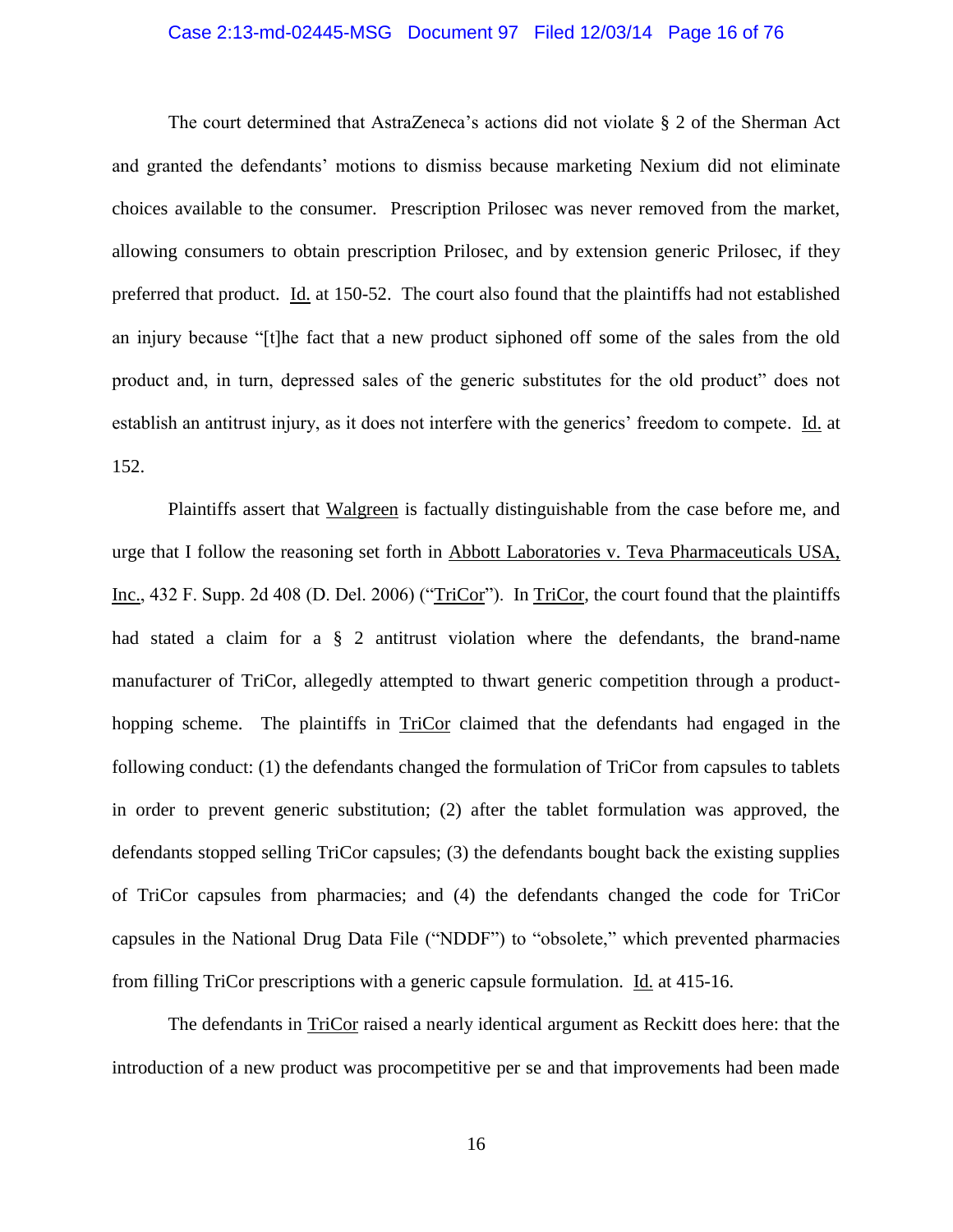# Case 2:13-md-02445-MSG Document 97 Filed 12/03/14 Page 17 of 76

from one formulation to another. Id. at 420. The court recognized that deference is ordinarily given to innovation and the creation of new products. However, given the unique nature of the pharmaceutical drug market and the actions taken by the defendants in removing old formulations from the market and preventing consumer choice, the court determined that the plaintiffs had set forth sufficient facts to establish exclusionary conduct and survive a motion to dismiss. Id. at 421-22. The court reasoned that the nature of the pharmaceutical drug market warranted applying the rule of reason approach identified in United States v. Microsoft Corp., 253 F.3d 34, 58 (D.C. Cir. 2001), where the defendant's procompetitive justifications are weighed against the anticompetitive results. Id. at 422.

The defendants in TriCor further argued that their product-hopping could not be exclusionary because, although generic TriCor capsules could not be exchanged for a brandname TriCor prescription, the generics were not foreclosed from marketing their own TriCor formulations. The court rejected this argument, finding that complete foreclosure from the market was not the appropriate standard. Instead, the court determined that the generics could not

provide generic substitutes for the current TriCor formulation, which is alleged to be their cost-efficient means of competing in the pharmaceutical drug market. That opportunity has allegedly been prevented entirely by Defendants' allegedly manipulative and unjustifiable formulation changes. Such a restriction on competition, if proven, is sufficient to support an antitrust claim in this case.

Id. at 422.

 $\overline{a}$ 

The conduct alleged in the case before me seems to fall somewhere between that alleged in Walgreen and TriCor.<sup>8</sup> Unlike the facts at issue in Walgreen, Reckitt announced that it was

<sup>&</sup>lt;sup>8</sup> At oral argument, Reckitt also claimed that Mylan Pharmaceuticals, Inc. v. Warner Chilcott Public Ltd. Co., 2013 WL 5692880 (E.D. Pa. June 12, 2013), supported its position. There, the district court expressed skepticism as to whether the defendants' alleged product-hopping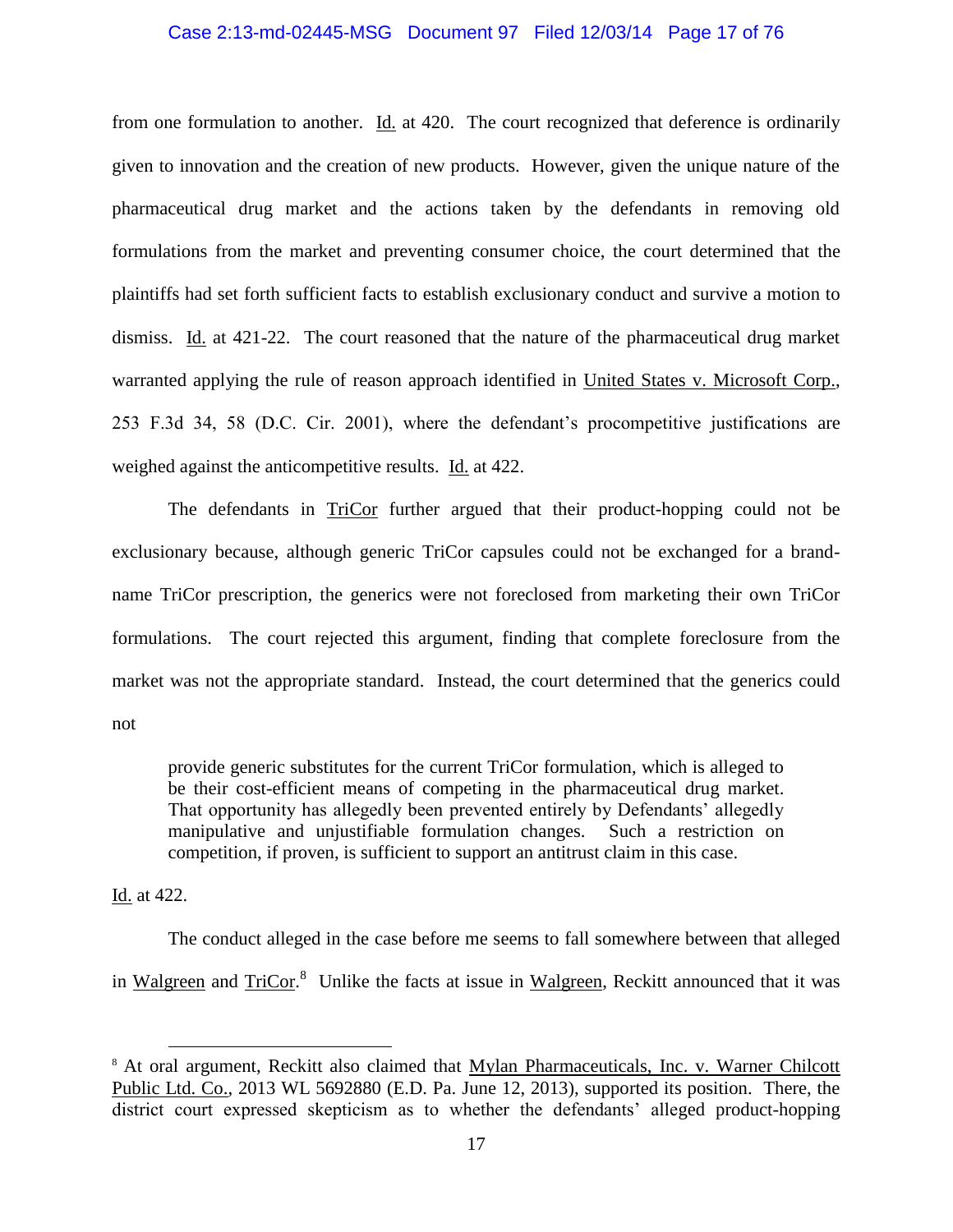#### Case 2:13-md-02445-MSG Document 97 Filed 12/03/14 Page 18 of 76

removing Suboxone tablets from the market several months prior to generic approval, and actually did remove the tablets from the market within a few weeks of generic entry. Therefore, the freedom of consumer choice that the Walgreen court found compelling is more limited here. However, the restriction of the market's ambit does not appear to be quite as extreme as that found in TriCor, as it is not alleged that Reckitt bought back existing Suboxone tablets or labeled the product "obsolete." Thus, while Walgreen and TriCor are instructive, they are not dispositive of whether Plaintiffs have pleaded sufficient facts to survive Defendants' motion on Count II.

Although the issue of product-hopping is relatively novel, what is clear from the case law is that simply introducing a new product on the market, whether it is a superior product or not, does not, by itself, constitute exclusionary conduct. The key question is whether the defendant combined the introduction of a new product with some other wrongful conduct, such that the comprehensive effect is likely to stymie competition, prevent consumer choice and reduce the market's ambit. This analysis must be undertaken with the somewhat unique characteristics of the pharmaceutical market in mind.

Plaintiffs allege that the wrongful conduct included raising false safety concerns and disparaging Suboxone tablets, both of which played an important role in Reckitt's success in switching the market from tablets to film. Reckitt counters that false disparagement of a product cannot give rise to antitrust liability under Santana Products Inc. v. Bobrick Washroom Equipment, Inc., 401 F.3d 123 (3d Cir. 2005). In Santana, the United States Court of Appeals for the Third Circuit found that a company's disparagement of another company's product, even

scheme constituted exclusionary conduct. Id. at \*2. However, the court in Mylan did not dismiss the plaintiffs' claims, instead finding that the development of a record was necessary. See id.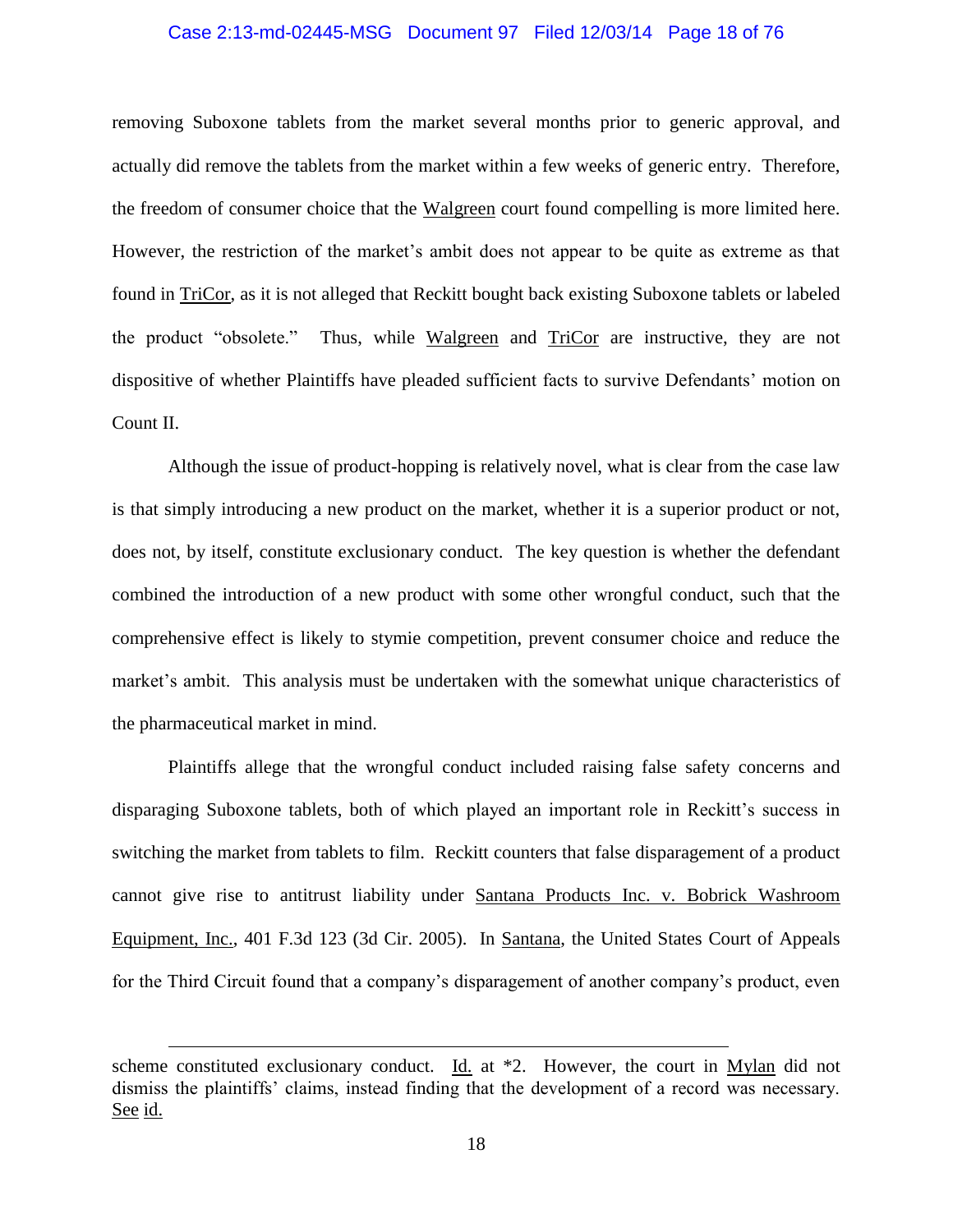#### Case 2:13-md-02445-MSG Document 97 Filed 12/03/14 Page 19 of 76

if the statements were untrue, was not a restraint of trade absent "coercive" measures—that is, "measures that prevented [the plaintiff] from selling its products to any willing buyer or prevented others from dealing with [the plaintiff]." Id. at 132. However, the Third Circuit has since remarked that, despite its prior holding in Santana, "in some cases, such defamation, which plainly is not competition on the merits, can give rise to antitrust liability, especially when it is combined with other anticompetitive acts." W. Penn Allegheny Health Sys., Inc. v. UPMC, 627 F.3d 85, 109 n.14 (3d Cir. 2010) (citing LePage's, 324 F.3d at 153, 162).

Having carefully reviewed Plaintiffs' complaint, I find that the facts presented sufficiently allege that the disparagement of Suboxone tablets took place alongside "coercive" measures. The threatened removal of the tablets from the market in conjunction with the alleged fabricated safety concerns could plausibly coerce patients and doctors to switch from tablet to film. A patient that preferred the tablets despite the safety concerns might be further persuaded to switch to the film, believing that their favored product would soon be removed from the market.

Reckitt also argues that Plaintiffs' allegations of false disparagement are insufficient because the complaints do not plead fraud with sufficient specificity to satisfy Rule 9(b) of the Federal Rules of Civil Procedure. See Lum v. Bank of America, 361 F.3d 217, 228 (3d Cir. 2004) (recognizing that antitrust allegations involving fraud must comply with the pleading requirements of Rule 9(b)) (abrogation on other grounds recognized in In re Ins. Brokerage Antitrust Litig., 618 F.3d 300, 323 n.22 (3d Cir. 2010)). "Rule 9(b) requires, at a minimum, that plaintiffs support their allegations of . . . fraud with all of the essential factual background that would accompany the first paragraph of any newspaper story[—]that is, the who, what, when, where and how of the events at issue." U.S. ex rel. Streck v. Allergan, Inc., 894 F. Supp. 2d 584,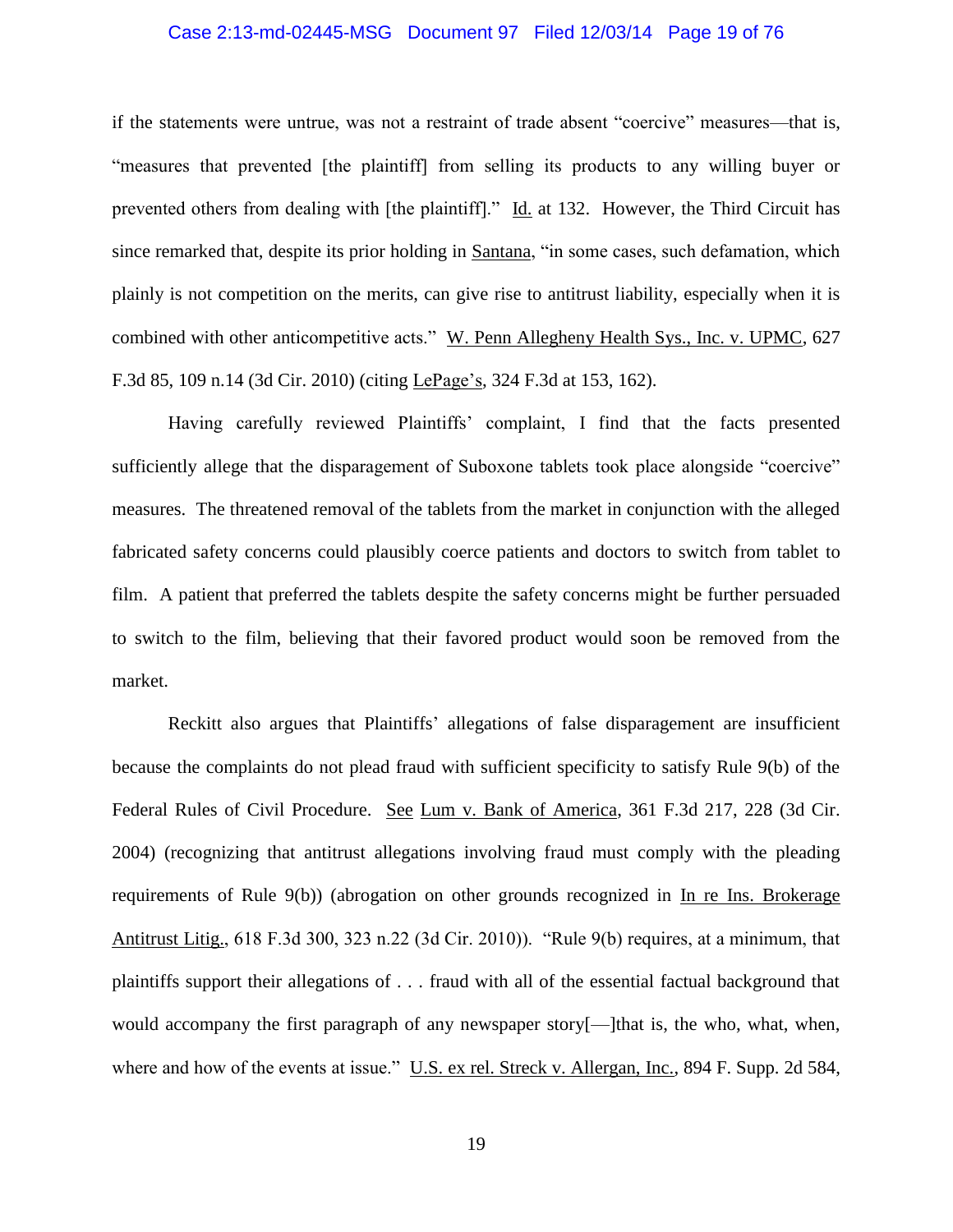590-91 (E.D. Pa. 2012) (quoting In re Rockefeller Ctr. Props., Inc. Sec. Litig., 311 F.3d 198, 217 (3d Cir. 2002)).

Plaintiffs claim that in conjunction with the switch from tablet to film in 2010, Reckitt "implemented a massive fraudulent sales and marketing campaign to convert all or substantial [Suboxone] prescriptions from tablets to film." (DP Compl. ¶ 89.) It is also alleged that Reckitt sales representatives met with physicians to promote the film formulation while simultaneously discouraging physicians from writing prescriptions for Suboxone tablets under the guise of false safety concerns—in particular, that the lack of unit dose packaging in the tablets raised the risk of pediatric exposure. (Id. at ¶¶ 89, 95.) Further, Plaintiffs claim that Reckitt announced the removal of the tablets from the market on September 25, 2012 due to fabricated safety concerns in an attempt to switch patients from the tablet to the film. (Id. at  $\mathbb{I}$  89, 93-94.) Instead of actually removing the product at that time, Reckitt allegedly continued to sell tablets through March 2013, which Plaintiffs argue demonstrates the falsity of Reckitt's stated safety concerns. (Id. at ¶ 94.) According to Plaintiffs, Reckitt's goal in making these misrepresentations was to transfer as much of the market from tablet to film as possible prior to generic entry. (Id. at ¶ 93.) These allegations have been made with particularity in accordance with Rule 9(b), and are sufficient to "place the defendants on notice of the precise misconduct with which they are charged." See Seville, 742 F.2d at 791. Therefore, I will consider these allegations in determining whether the complaints plausibly make out an antitrust violation.

With regard to the withdrawal of Suboxone tablets from the market, Reckitt focuses on the fact that the defendants in TriCor engaged in repurchasing existing supplies held by pharmacies and changing the NDDF code to obsolete—facts which are not alleged here. Reckitt asserts that because it did not engage in this conduct, the Generics are not now, nor have they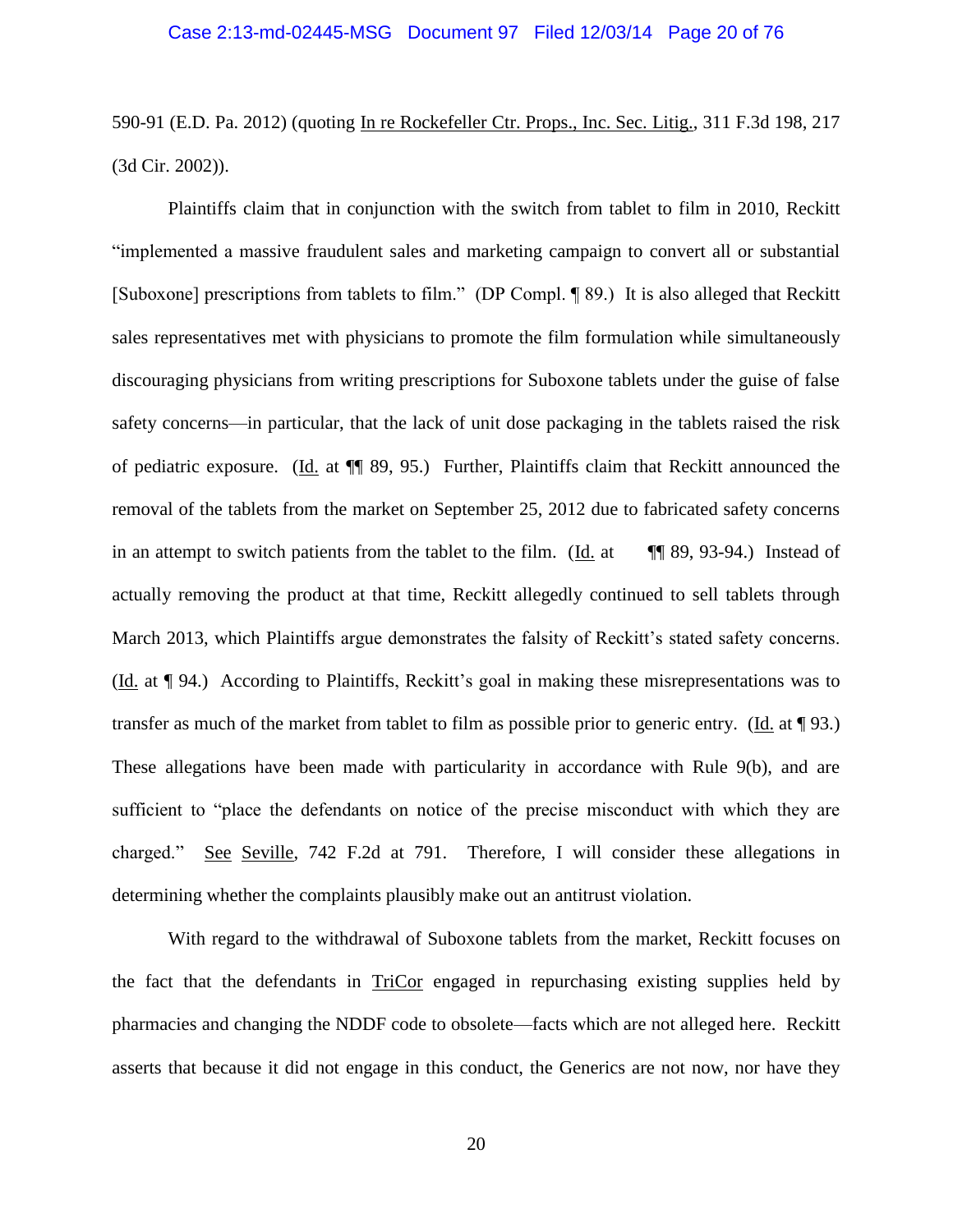#### Case 2:13-md-02445-MSG Document 97 Filed 12/03/14 Page 21 of 76

ever been, foreclosed from selling their products, which undermines Plaintiffs' claims of exclusionary conduct.

While Reckitt did not repurchase existing supplies held by pharmacies or change the NDDF code on the tablets to obsolete, the withdrawal of Suboxone tablets is alleged to have created a similar effect of reducing consumer choice. While Plaintiffs acknowledge that the Generics have not been completely foreclosed from the market, neither were the generics in TriCor. As noted previously, complete foreclosure is not the standard articulated by the Third Circuit for establishing anticompetitive conduct. Rather, "[t]he test is not total foreclosure, but whether the challenged practices bar a substantial number of rivals or severely restrict the market's ambit." Dentsply, 399 F.3d at 191. As recognized in TriCor, "[c]ompetitors need not be barred 'from all means of distribution,' if they are barred 'from the cost-efficient ones.'" TriCor, 432 F. Supp. 2d at 423 (quoting <u>Microsoft</u>, 253 F.3d at 64).<sup>9</sup>

Plaintiffs have plausibly alleged that various market forces unique to the pharmaceutical industry make generic substitution the cost-efficient means of competing for companies selling generic pharmaceuticals. For example, Plaintiffs assert that a disconnect exists between the person paying for the prescription and the person selecting the appropriate treatment. Due to this disconnect, the ordinary market forces that would allow consumers to consider price when

<sup>&</sup>lt;sup>9</sup> I note that Plaintiffs also alleged that Reckitt engaged in anticompetitive behavior by reducing the price of its film and raising the price of the tablets, despite the fact that the film was more expensive to manufacture. Reckitt correctly notes that only predatory pricing—that is, price decreases by a monopolist below any reasonable measure of cost—can be anticompetitive. Atl. Richfield Co. v. USA Petroleum Co., 495 U.S. 328, 339 (1990) ("in the context of pricing practices, only predatory pricing has the requisite anticompetitive effect"); see also Schor v. Abbott Labs., 457 F.3d 608, 610-11 (7th Cir. 2006). While there are no allegations of predatory pricing here, I do not believe that this completely forecloses Plaintiffs' antitrust claims. See ZF Meritor, LLC v. Eaton Corp., 696 F.3d 254, 277 (3d Cir. 2012) (finding that, where "price itself was not the clearly predominant mechanism of exclusion," failure to establish predatory pricing did not preclude the plaintiffs' claim).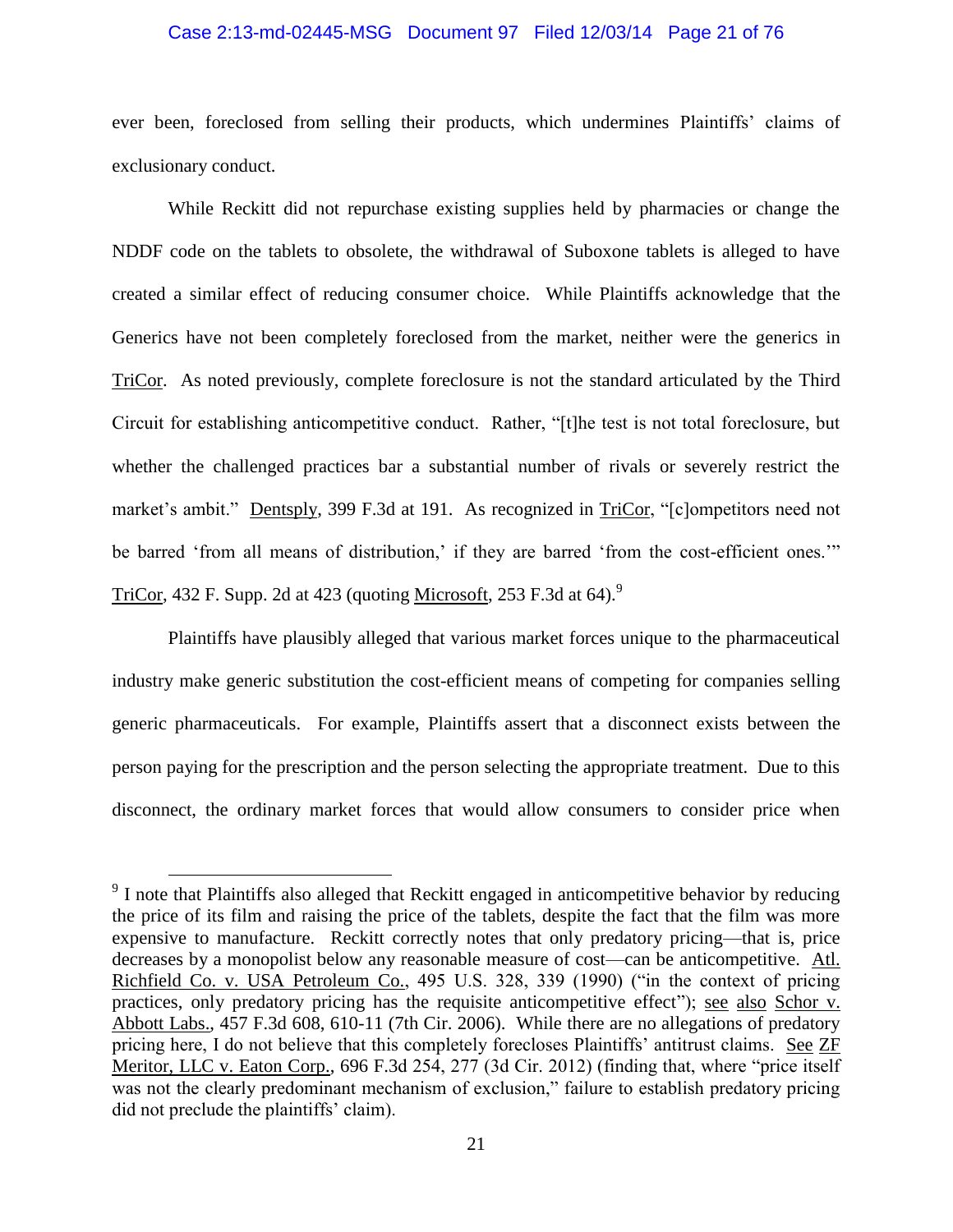#### Case 2:13-md-02445-MSG Document 97 Filed 12/03/14 Page 22 of 76

selecting a product are derailed. The patient also cannot simply request to receive a generic from his or her pharmacist because the film and the generic tablets are not AB-rated and thus may not be substituted.

For all of these reasons, as it relates to their "product-hopping" allegations, I find that Plaintiffs have plausibly pleaded exclusionary conduct, as required for an antitrust claim.

## **2. Does the Complaint Sufficiently Plead an Injury to Competition?**

Having determined that Plaintiffs have sufficiently alleged exclusionary conduct as it relates to the "product-hopping" scheme, I now turn to whether an antitrust injury has been properly pleaded. Reckitt argues that Plaintiffs have failed to establish an antitrust injury on Count II because the introduction of Suboxone film in and of itself is not alleged to have delayed Generic entry into the marketplace. Reckitt urges that the only injury that could have been caused by the film's introduction stems from an increase in competition.

Lost profits attributable to increased competition is not the type of injury the antitrust laws were designed to redress. See Brunswick Corp. v. Pueblo Bowl-O-Mat, Inc., 429 U.S. 477, 488-89 (1977). The antitrust laws "were enacted for 'the protection of competition not competitors.'" Id. at 488 (quoting Brown Shoe Co. v. United States, 370 U.S. 294, 320 (1962)). "[W]hen an alleged antitrust conspiracy involves multiple acts, [t]he character and effect of [that] conspiracy are not to be judged by dismembering it and viewing its separate parts, but only by looking at it as a whole." Smithkline Beecham Corp. v. Apotex Corp., 383 F. Supp. 2d 686, 699, 702 (E.D. Pa. 2004) (quoting Cont'l Ore Co. v. Union Carbide & Carbon Corp., 370 U.S. 690, 699 (1962)) (quotation marks omitted).<sup>10</sup> "[T]he existence of antitrust injury is not typically

<sup>&</sup>lt;sup>10</sup> Although Continental Ore involved a  $\S$  1 conspiracy claim, the Third Circuit has applied its reasoning to § 2 cases as well. LePage's, 324 F.3d at 162 ("the courts must look to the monopolist's conduct taken as a whole rather than considering each aspect in isolation").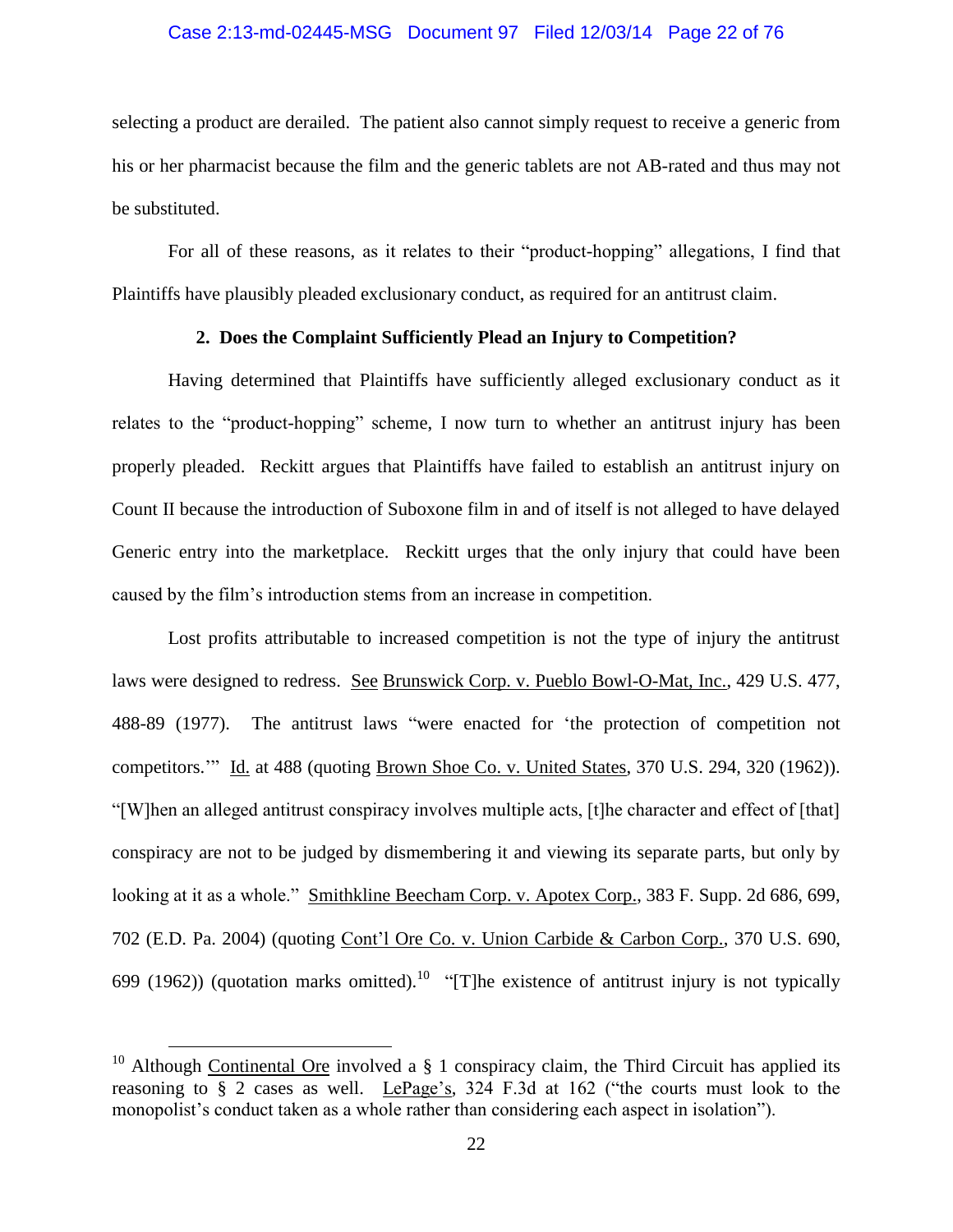#### Case 2:13-md-02445-MSG Document 97 Filed 12/03/14 Page 23 of 76

resolved through motions to dismiss," although courts can and do decide these issues at the 12(b)(6) stage. Schuylkill Energy Res., Inc. v. Pa. Power & Light Co., 113 F.3d 405, 416-19 (3d Cir. 1997) (citing Brader v. Allegheny Gen. Hosp., 64 F.3d 869, 876 (3d Cir. 1995)).

Plaintiffs allege that by wrongfully suppressing generic competition on the market, they were forced to pay more for Suboxone products than they otherwise would have paid. "When a monopolist's actions are designed to prevent one or more new or potential competitors from gaining a foothold in the market by exclusionary, i.e. predatory, conduct, its success in that goal is not only injurious to the potential competitor but also to competition in general." LePages, 324 F.3d at 159; see also Dentsply, 399 F.3d at 191. Although Count II of the Direct Purchasers' complaint relates to Reckitt's introduction of Suboxone film, and generally the introduction of new products does not create antitrust injury, I must still consider Plaintiffs' allegations of Reckitt's activity as a whole, which includes the withdrawal of Suboxone tablets, the alleged fraudulent marketing campaign and tactics designed to delay ANDA approval (discussed infra). If the anticompetitive effect of this conduct is proven, and it resulted in purchasers paying inflated prices, Plaintiffs could establish harm to competition itself. See Tunis Bros. Co. v. Ford Motor Co., 952 F.2d 715, 728 (3d Cir. 1991) ("An antitrust plaintiff must prove that challenged conduct affected the prices, quantity or quality of goods or services") (quotation marks omitted). Therefore, I find that Plaintiffs have pleaded sufficient facts to establish antitrust injury.

Defendants further allege that the Direct Purchasers do not have standing because there is a more direct victim of Reckitt's conduct—the Generic manufacturers. Section 4 of the Clayton Act, which allows treble damages for violation of the antitrust laws, states as follows: "any person who shall be injured in his business or property by reason of anything forbidden in the antitrust laws may sue therefor in any district court of the United States . . . and shall recover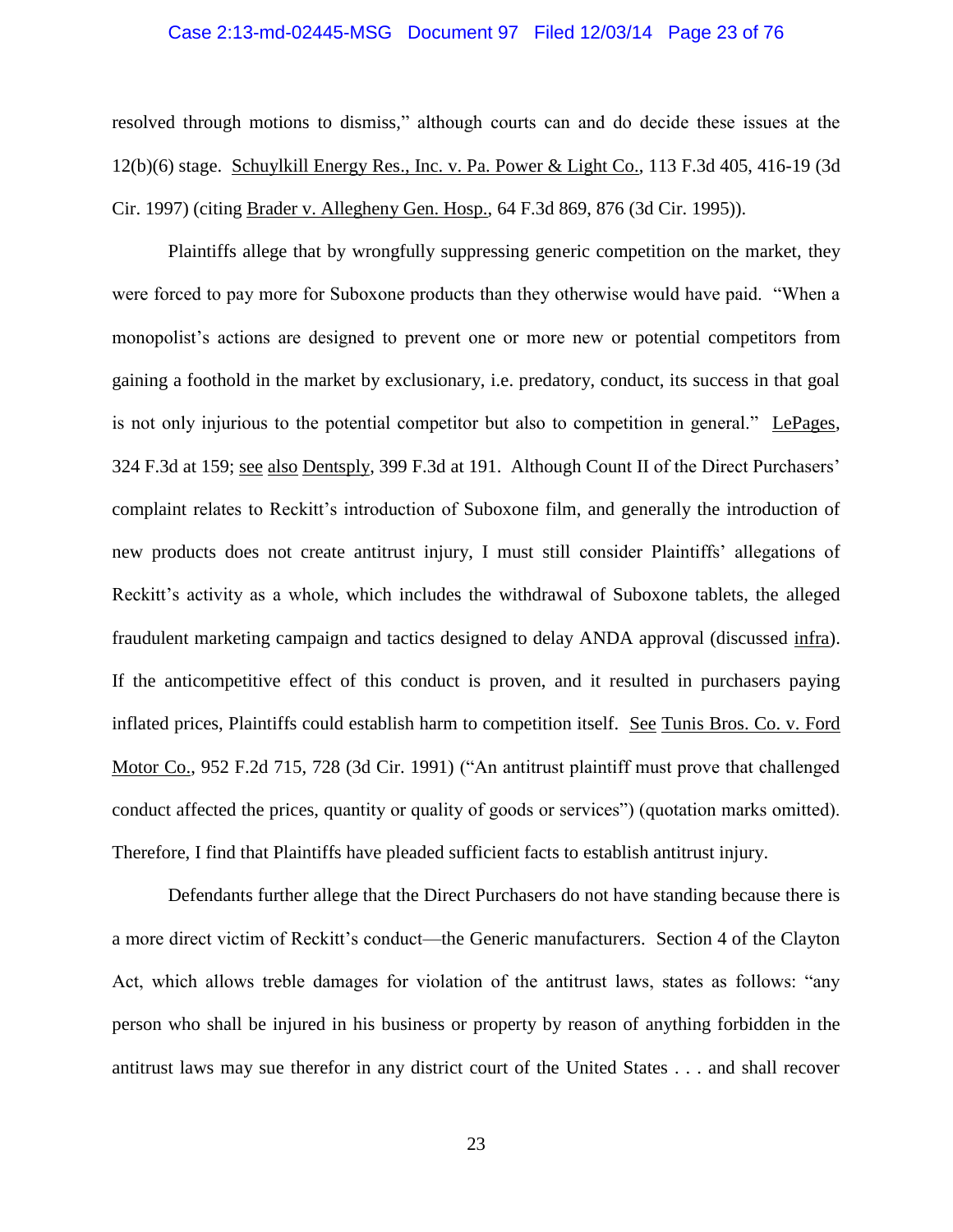#### Case 2:13-md-02445-MSG Document 97 Filed 12/03/14 Page 24 of 76

threefold the damages by him sustained." 15 U.S.C. § 15. The Direct Purchasers who are overcharged as a result of an antitrust violator's actions are generally considered to have antitrust standing. See Illinois Brick Co. v. Illinois, 431 U.S. 720, 729 (1977) ("the overcharged direct purchaser, and not others in the chain of manufacture or distribution, is the party 'injured in his business or property'"). Therefore, I do not find Reckitt's standing argument convincing.

In conclusion, I find that the Direct Purchasers' claim under Count II for introduction of the Suboxone film in the context of an alleged product-hopping scheme should survive the motion to dismiss stage.

## **C. Count III – Unlawful Maintenance of Monopoly Power by Intentionally Delaying the SSRS Process and Violating 21 U.S.C. § 355-1(f)(8)**

Reckitt asserts that Count III of the Direct Purchaser's complaint should be dismissed because the SSRS process, where the parties tried to work together to establish the safe use of the drug, was simply a course of dealing and the antitrust laws do not obligate Reckitt to interact with its competitors on terms they find favorable. Reckitt garners support from a line of Supreme Court cases on the "duty to deal."

In Verizon Communications Inc. v. Law Offices of Curtis V. Trinko, LLP, 540 U.S. 398 (2004), the Supreme Court considered whether a complaint alleging that Verizon had breached its duty under the Telecommunications Act of 1996 to facilitate market entry by competitors stated a claim for violation of § 2 of the Sherman Act. The Telecommunications Act of 1996 required Verizon, and other incumbent local telephone companies, to facilitate competitors' market entry by requiring the incumbent to share its network with competitors. Verizon was also obligated to provide access to its operations support systems, which ensured quality of service.

Verizon was accused of intentionally failing to fill operations support orders in violation of the Act and was investigated by the FCC for its conduct. Customers of Verizon's competitors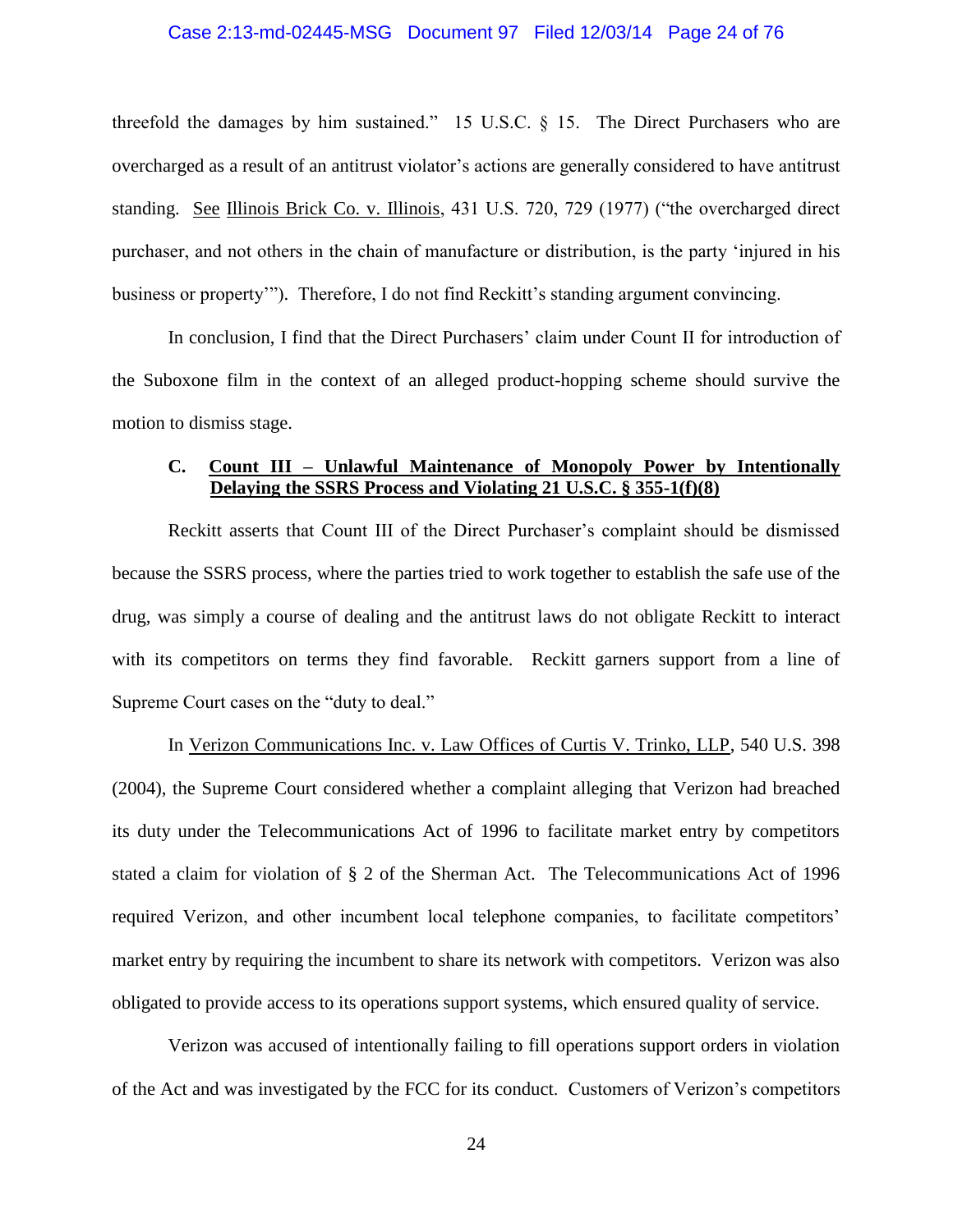#### Case 2:13-md-02445-MSG Document 97 Filed 12/03/14 Page 25 of 76

filed suit for antitrust violation, alleging that Verizon had engaged in an anticompetitive scheme to discourage customers from becoming or remaining customers of competing companies. Id. at 402-04. The Court held that "as a general matter, the Sherman Act 'does not restrict the long recognized right of [a] trader or manufacturer engaging in an entirely private business, freely to exercise his own independent discretion as to the parties with whom he will deal.'" Id. at 408 (quoting United States v. Colgate & Co., 250 U.S. 300, 307 (1919)). The Court concluded that the antitrust laws did not create a duty to deal in that instance, as they provided little additional benefit to the regulations already in place. The Court noted "[w]here such a [regulatory] structure exists, the additional benefit to competition provided by antitrust enforcement will tend to be small, and it will be less plausible that the antitrust laws contemplate such additional scrutiny." Id. at 411-12.

The Supreme Court reaffirmed these principles in Pacific Bell Telephone Co. v. Linkline Communications, Inc., 555 U.S. 438 (2009). There, the FCC required AT&T to sell transmission service to independent DSL providers for the purposes of increasing competition. Although it made its service available, AT&T was accused of "price squeezing" its competitors—that is, providing access to its DSL framework to competitors on the wholesale market at a high price, but selling its DSL services to customers on the retail market at a low price. The plaintiffs alleged that AT&T's competitors were driven out of the market because the high wholesale costs prevented them from matching AT&T's low retail prices. Linkline, 555 U.S. at 442-43. The Court, relying on Trinko, held that the high wholesale prices to competitors did not violate the antitrust laws in the absence of a "duty to deal." The Court further reasoned that the plaintiffs could not establish an antitrust injury based on AT&T charging customers at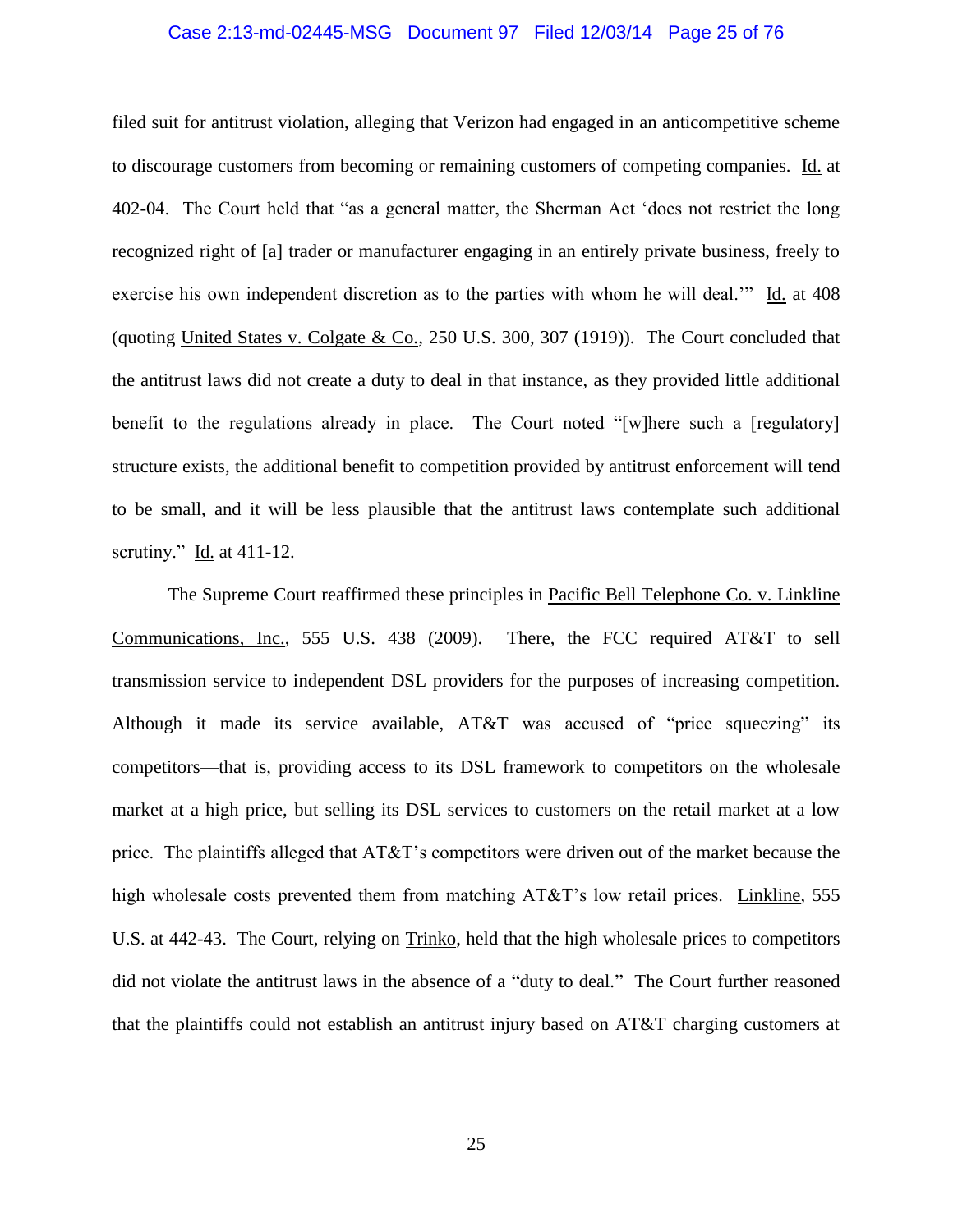#### Case 2:13-md-02445-MSG Document 97 Filed 12/03/14 Page 26 of 76

low rates unless the plaintiffs demonstrated predatory pricing—that is, pricing below costs where there is a dangerous probability that the losses can be recouped. Id. at 450-51.

Trinko and Linkline instruct that the antitrust laws do not create a duty for competitors to work together. Statutes and regulations requiring cooperation between rivals do not alter this analysis; in fact, regulation indicates that antitrust scrutiny is not necessary or prudent. The Court noted that although the right for a monopolist to refuse to deal with its competitors is not unqualified, it has "been very cautious in recognizing such exceptions, because of the uncertain virtue of forced sharing and the difficulty of identifying and remedying anticompetitive conduct by a single firm." Trinko, 540 U.S. at 408.

The main exception to the line of cases holding that competitors do not have a duty to deal is Aspen Skiing Co. v. Aspen Highlands Skiing Corp., 472 U.S. 585 (1985). There, the Court considered a course of dealing between two companies that owned ski resorts in Aspen. Beginning in 1962, the companies worked together to sell skiers an interchangeable ticket that could be used on any of the four mountains in Aspen. Id. at 587-89. For over fifteen years, Aspen Skiing Co. and Aspen Highlands coordinated to issue passes that covered both companies' mountains and divided the profits according to the percentage of skiers that visited a particular mountain. Id. at 591. However, in 1978, Aspen Skiing Co. decided to discontinue the 4-area ticket unless Aspen Highlands would accept a 12.5% fixed percentage of the revenue, which was lower than the actual usage of its mountain. When Highlands refused, Aspen Skiing Co. began selling a pass covering only its three mountains. When Highlands attempted to purchase Aspen Skiing's lift tickets to create a multi-pass on its own, Aspen Skiing refused, even at retail price. Id. at 592-94. Highlands brought an antitrust claim under § 2, arguing that Aspen Skiing had monopolized the market for downhill skiing in Aspen.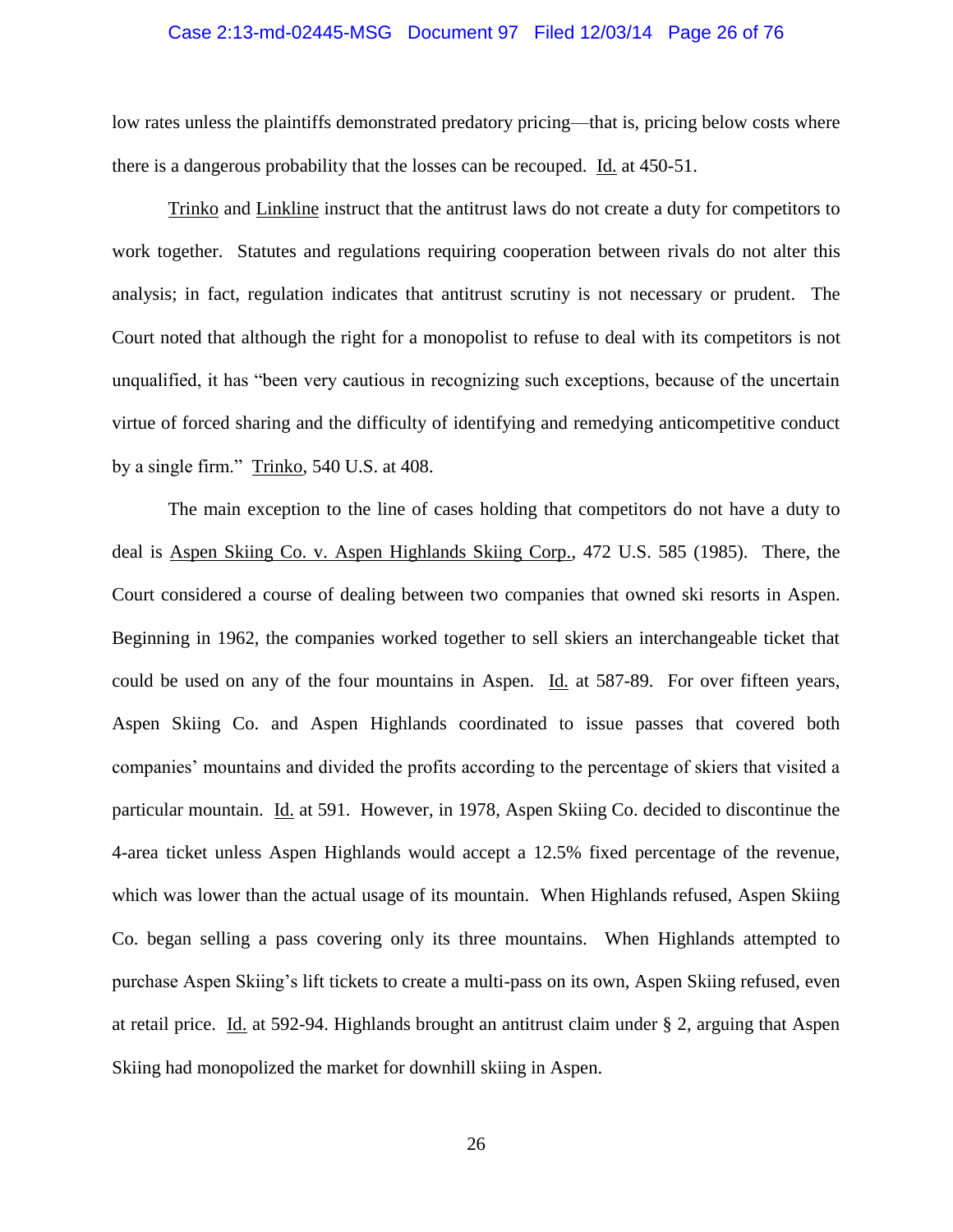#### Case 2:13-md-02445-MSG Document 97 Filed 12/03/14 Page 27 of 76

The Court ultimately held that the right to refuse to deal was not unqualified, and that a reasonable jury could find that Aspen Skiing's conduct was exclusionary. In reaching this conclusion, the Court significantly relied upon the prior cooperation between the two competitors that spanned many years. The Court noted that there was significant consumer demand for the four-mountain pass and many consumers felt that they could not go to the mountain of their choice once that pass had been eliminated. The Court determined that by prohibiting Highlands' use of its lift tickets, even at market price, Aspen Skiing's sole motivation was to harm Highlands. Id. at 601, 605-09.

Here, throughout the SSRS process, the FDA directed the parties to work together in good faith to develop a REMS program that would ultimately lead to ANDA approval for the Generics. The parties engaged in negotiations, and Reckitt is alleged to have taken unreasonable positions and utilized delay tactics to keep Generics off of the market for as long as possible. This SSRS process, in which competitors were required to work together, should be analyzed in light of the precedent outlined above.

Plaintiffs rely heavily upon 21 U.S.C.  $\S$  355-1(f)(8), which requires the parties to work together in good faith and not use the SSRS process to block or delay ANDA approval.<sup>11</sup>

<sup>&</sup>lt;sup>11</sup> Reckitt argues that even if 21 U.S.C. § 355-1(f)(8) created a duty to deal, it does not even apply under these circumstances. 21 U.S.C. § 355-1(f)(8) states:

No holder of an approved covered application shall use any element to assure safe use required by the Secretary under this subsection to block or delay approval of an application under section 355(b)(2) or (j) of this title or to prevent application of such element under subsection  $(i)(1)(B)$  to a drug that is the subject of an abbreviated new drug application.

Reckitt asserts that the complaints include no facts to indicate that the elements to assure safe use in Reckitt's REMS were used, or even could be used, to block or delay any ANDA. Instead, they frame Plaintiffs' argument as disliking the terms by which Reckitt sought to negotiate. Plaintiffs respond by pointing to sections of its complaint alleging that § 355-1(f)(8) applies, and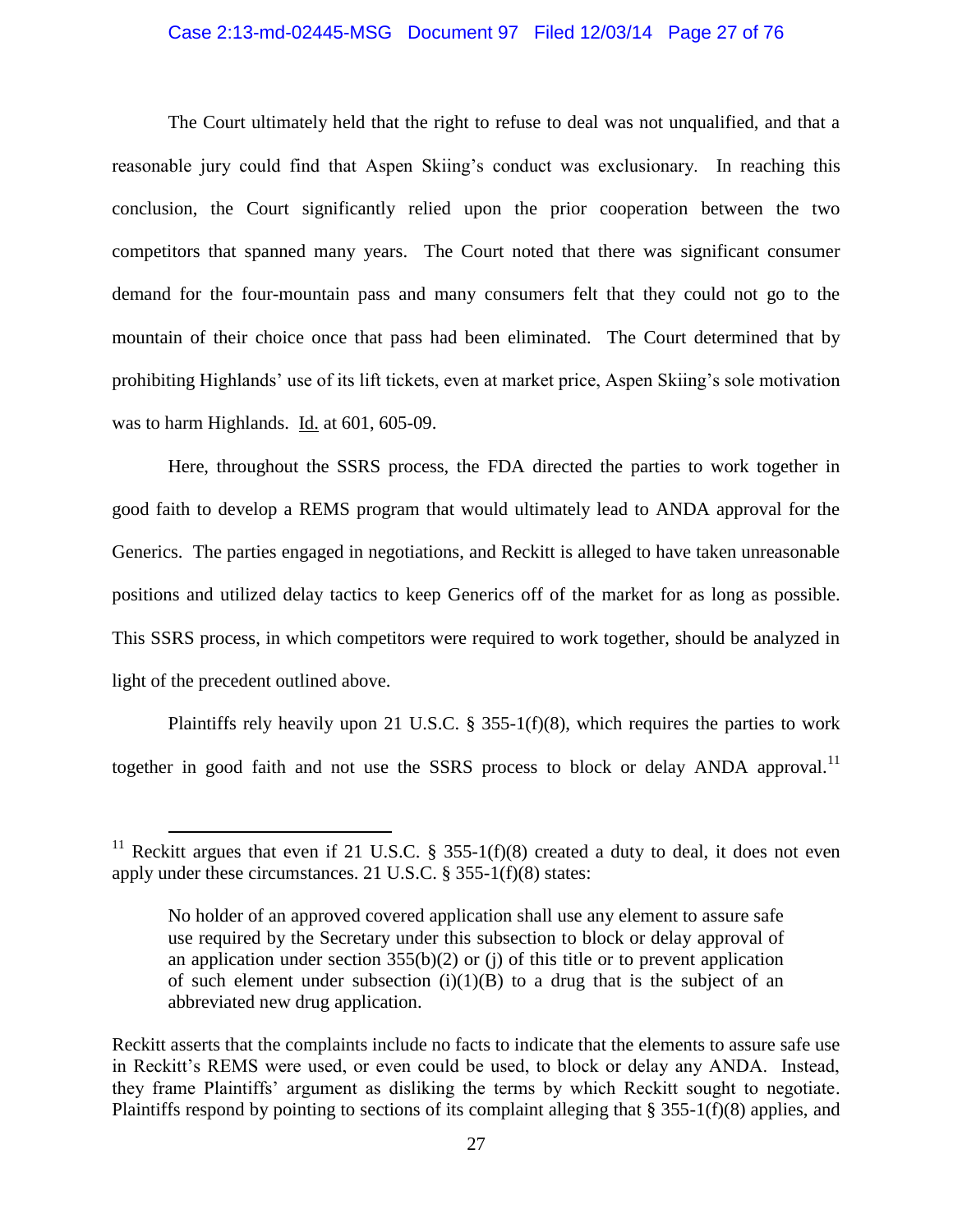#### Case 2:13-md-02445-MSG Document 97 Filed 12/03/14 Page 28 of 76

However, Linkline and Trinko undermine Plaintiffs' position, as the Supreme Court has unequivocally stated that statutes and regulations requiring cooperation between competitors do not create an antitrust duty to deal. In fact, these cases found that the regulatory structure requiring cooperation actually diminishes the need for antitrust scrutiny. Aspen Skiing, the only Supreme Court case recognizing a failure to deal as anticompetitive, does not apply here because there is no long-standing, preexisting course of dealing between Reckitt and the Generics.<sup>12</sup>

Finally, Plaintiffs note that the only two cases from this circuit alleging antitrust violations for failure to provide information during the REMS process survived the motion to dismiss stage. See Lannett Co., Inc. v. Celgene Corp., Dkt. No. 08-cv-3920, Doc. No. 42 (E.D. Pa. Mar. 30, 2011) (Savage, J.) (denying motion to dismiss without comment); Actelion Pharm. Ltd. v. Apotex Inc., 12-cv-5743, Doc. No. 90 (D.N.J. Oct 21, 2013) (Hillman, J.) (denying motion for judgment on the pleadings "for reasons stated during oral argument"). While this is true, Lannett and Actelion are distinguishable because the elements to assure safe use in those cases prevented the generics from obtaining the brand-name pharmaceutical to conduct bioequivalency testing during the REMS process. Therefore, the generics were allegedly unable to file an ANDA as a result of the defendants' actions. Here, the Generics were able to obtain

a letter written to the FDA, which recounts that the FDA previously warned Reckitt that attempts to block or delay would violate § 355-1(f)(8). Plaintiffs argue that the FDA's interpretation of the FDCA is entitled to deference. However, there is no document attached to the complaint that actually includes a statement from the FDA on this issue. Therefore, I agree with Defendants that it is dubious whether Plaintiffs have sufficiently pleaded that the statute even applied. Nevertheless, I need not decide this issue because, even assuming the statute applies, Count III will still be dismissed.

<sup>&</sup>lt;sup>12</sup> Plaintiffs' reliance on Safeway Inc. v. Abbott Laboratories, 761 F. Supp. 2d 874 (N.D. Cal. 2011) is misplaced. In Safeway, the court found that there had been a prior course of dealing between the manufacturer and its competitors, that there was evidence that it was only willing to negotiate on unreasonable terms, and there was evidence that the manufacturer refused to provide its competitors the same terms that it provided to its retail customers. Id. at 892-95. Plaintiffs here have only alleged that Reckitt refused to negotiate reasonably. There is no history of collaboration prior to the SSRS process. Therefore, Safeway is distinguishable.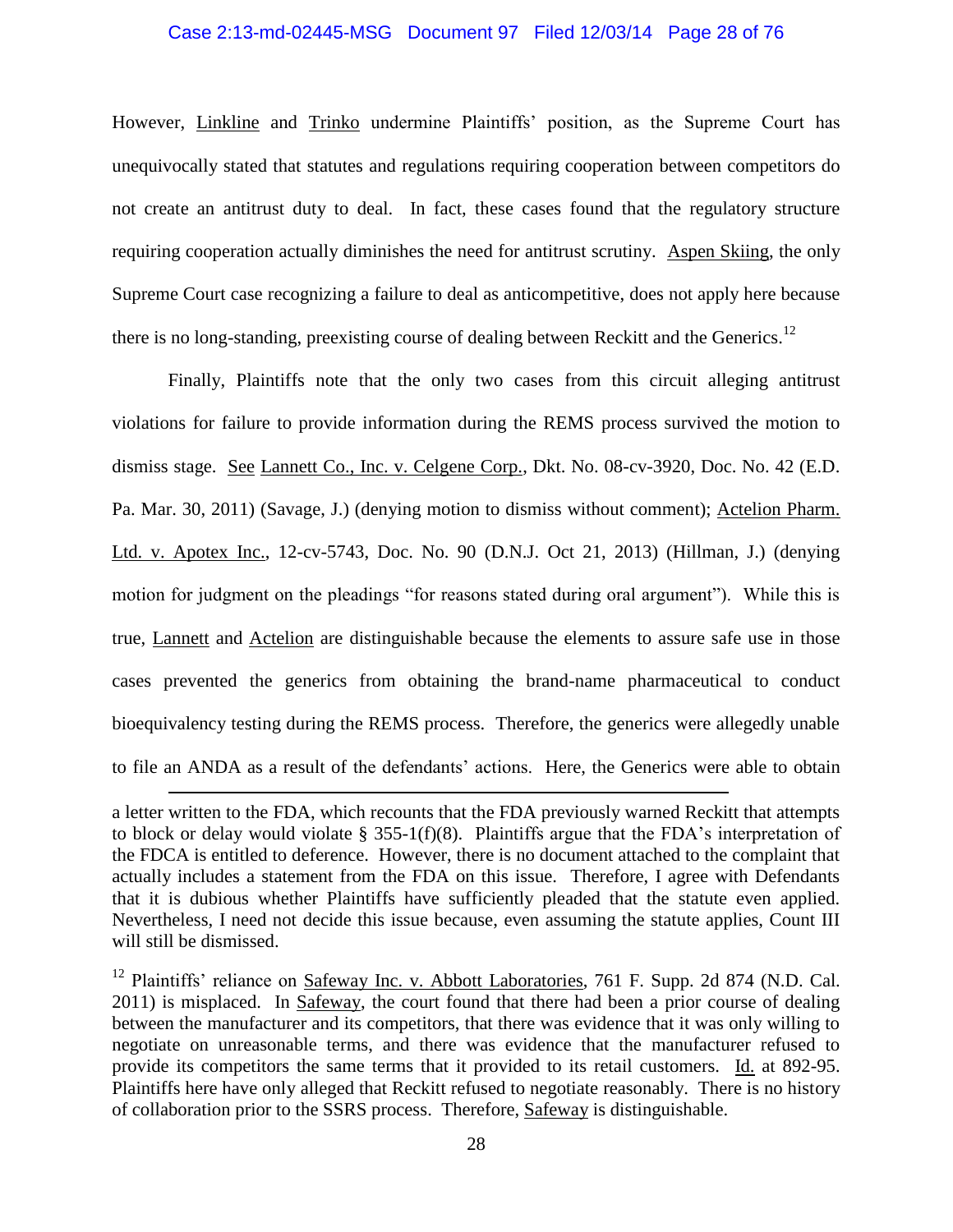#### Case 2:13-md-02445-MSG Document 97 Filed 12/03/14 Page 29 of 76

Suboxone and conduct bioequivalency testing, as their ANDAs were pending before the SSRS process even began. The Generics were also capable of submitting an SSRS without Reckitt's involvement, and ultimately did just that. It would have been easier to have Reckitt provide its REMS to its competitors with no strings attached, and participation on Reckitt's part would have allowed the process to move more quickly. However, a monopolist "certainly has no duty to deal under terms and conditions that the rivals find commercially advantageous." Linkline, 555 U.S. at 450.

The antitrust laws do not impose a duty on Reckitt to aid the Generics in obtaining expeditious approval of an ANDA. While other courts have indicated that antitrust liability may attach where the SSRS process is manipulated to completely preclude a generic from filing an ANDA, that is not the situation presently before me. To the extent that  $\S 355-1(f)(8)$  prohibits name-brand drug manufacturers from manipulating the process to cause delay, this statute provides for increased FDA oversight and diminishes the need for antitrust scrutiny. Accordingly, I will grant Reckitt's motion as to Count III of the Direct Purchasers' complaint.

## **D. Counts IV & V – Unlawful Maintenance of Monopoly Power by Filing a Sham Citizen Petition and Unlawful Maintenance of Monopoly Power by Fraudulently Delaying the Filing of the Citizen Petition**

Reckitt next argues that Counts IV and V of the Direct Purchasers' complaint must be dismissed for two reasons: (1) Plaintiffs have failed to adequately plead that the Citizen Petition was a sham, such that it would be subject to antitrust scrutiny; and (2) even if the Citizen Petition was a sham, a statute forbid the FDA from delaying ANDA approval while the Petition was decided, and therefore, no injury could have resulted. I address these arguments in turn.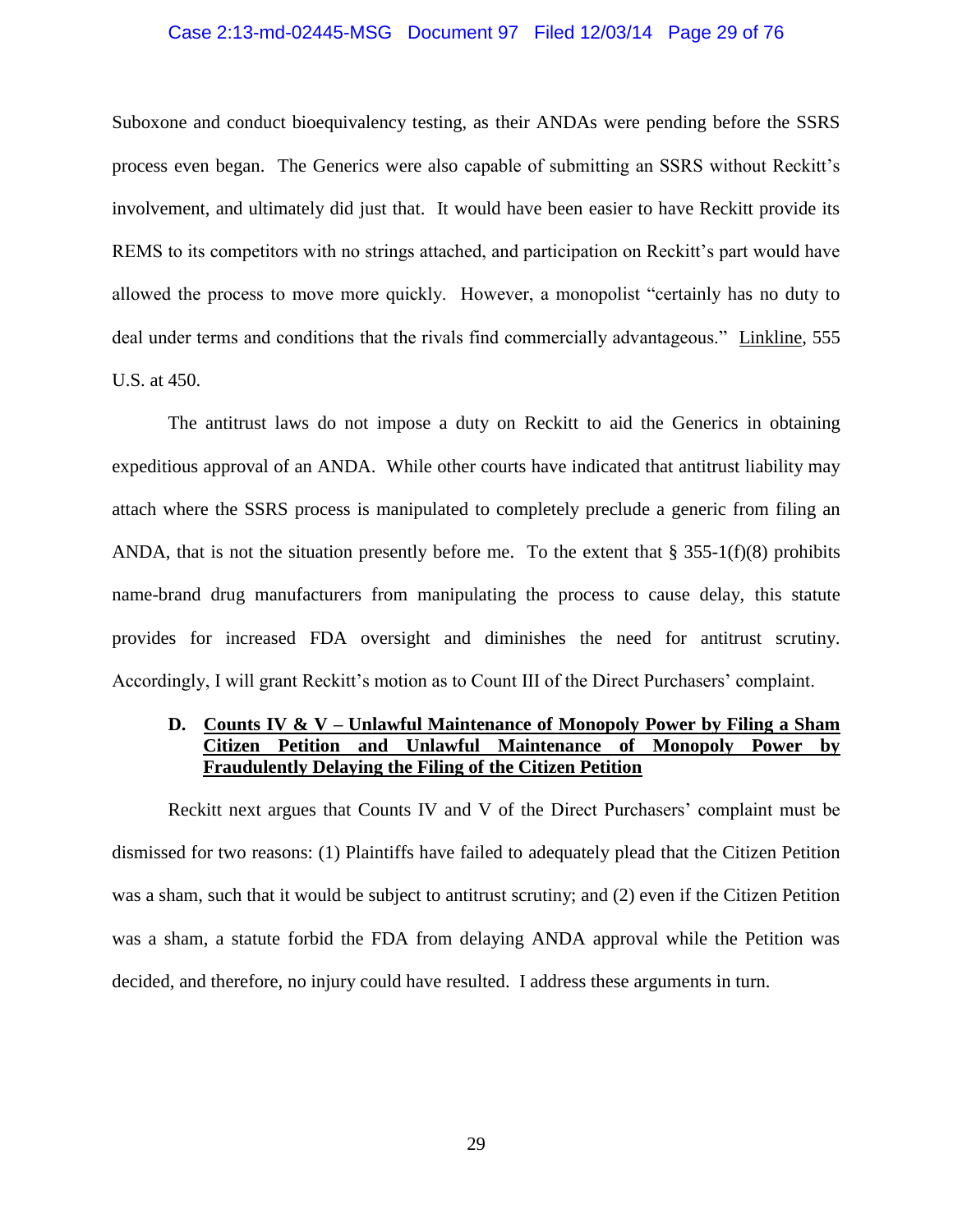#### **1. Have Plaintiffs Plausibly Pleaded that the Citizen Petition was a Sham?**

"Those who petition government for redress are generally immune from antitrust liability." Prof'l Real Estate Investors, Inc. v. Columbia Pictures Indus., Inc., 508 U.S. 49, 56 (1993). However, immunity is not extended to "sham" activities—that is, activity (1) that is "objectively baseless in the sense that no reasonable litigant could realistically expect success on the merits"; and (2) which "conceals 'an attempt to interfere directly with the business relationships of a competitor,' through the 'use [of] the governmental process—as opposed to the outcome of that process—as an anticompetitive weapon.'" Id. at 60-61 (quoting E. R.R. Presidents Conference v. Noerr Motor Freight, Inc., 365 U.S. 127, 144 (1961); City of Columbia v. Omni Outdoor Adver., Inc., 499 U.S. 365, 380 (1991)) (emphasis in original).

21 U.S.C. § 355(q)(1)(E) provides that "[i]f the Secretary determines that a [Citizen] [P]etition . . . was submitted with the primary purpose of delaying the approval of an application and the petition does not on its face raise valid scientific or regulatory issues, the Secretary may deny the petition at any point based on such determination." When Reckitt's Citizen Petition was initially submitted, several Generics requested that the FDA deny it as frivolous and intended for delay under this Section, but the FDA declined to do so. (DP Compl., Exs. E, G.)

Reckitt urges that I find as a matter of law that the Citizen Petition was not a sham based upon the Petition itself and the FDA's response thereto. Whether petitioning activity is a sham is generally a question for the jury. In re Flonase Antitrust Litig., 795 F. Supp. 2d 300, 310 (E.D. Pa. 2011). However, "a court may decide probable cause as a matter of law" where "there is no dispute over the predicate facts of the underlying . . . proceeding." Prof'l Real Estate Investors, Inc., 508 U.S. at 63. Reckitt argues that the Petition was not a sham because (1) the FDA took the full 150-day period for review and denied requests to summarily deny the petition; (2) the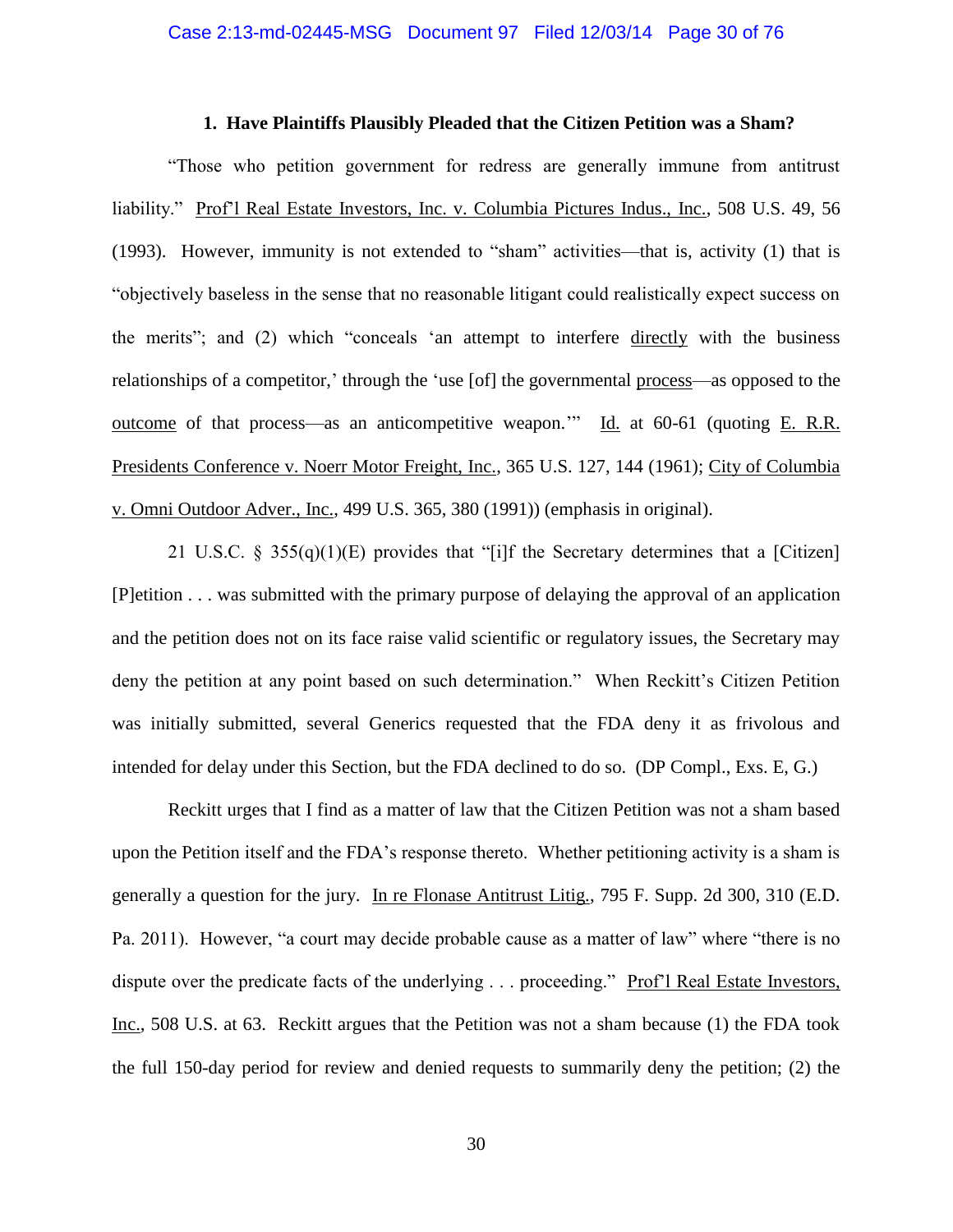#### Case 2:13-md-02445-MSG Document 97 Filed 12/03/14 Page 31 of 76

FDA granted partial relief on Reckitt's requests; (3) a reasonable litigant would not have known that the FDA would require Reckitt to provide stringent proof of causation; and (4) the regulations that prohibited the FDA from granting Reckitt's requested relief were being considered for amendment at the time the Petition was filed. Plaintiffs respond that questions of fact preclude the Court from determining whether the Petition was objectively baseless at this early stage.

While the FDA did not dismiss Reckitt's Citizen Petition outright as baseless and having been submitted purely for the purpose of delay,  $\S$  355(q)(1)(E) does not require such an action. It states that the FDA may deny a petition at any point based on a finding of frivolousness, but it does not require summary denial. Thus, I cannot assume that the Petition must have merit simply because the FDA did not exercise its right to dismiss it outright. Moreover, upon denying the Citizen Petition, the FDA referred Reckitt to the FTC, and noted that the timing of Reckitt's activities with announcing the withdrawal of Suboxone tablets and the filing of the Citizen Petition "given its close alignment with the period in which generic competition for [that] product was expected to begin, cannot be ignored." (DP Compl., Ex. G, pp. 15-16.)

The FDA acknowledged in its ruling that it had no authority to grant much of Reckitt's requested relief. (See supra p. 8.)The FDA cannot require ANDA filers to mimic non-approved labeling and REMS materials in order to obtain approval, due to 21 U.S.C. § 355(j)(4)(G) and 21 C.F.R. § 314.127(a)(7). (See DP Compl., Ex. G., p. 12 ("The FD&C Act requires that labeling for an ANDA be the same as the labeling 'approved for the listed drug'").)<sup>13</sup> Additionally, despite Reckitt's request that the FDA investigate why Suboxone tablets had been withdrawn

 $13$  While the FDA did state that it "welcomes and encourages sponsors to utilize unit-dose packaging," it also stated "we do not believe the data at this time support refusing to approve applications that lack such packaging." (DP Compl., Ex. G., p. 14.) Reckitt tries to argue that based on this "encouragement" some of its relief was granted. I disagree with that assertion.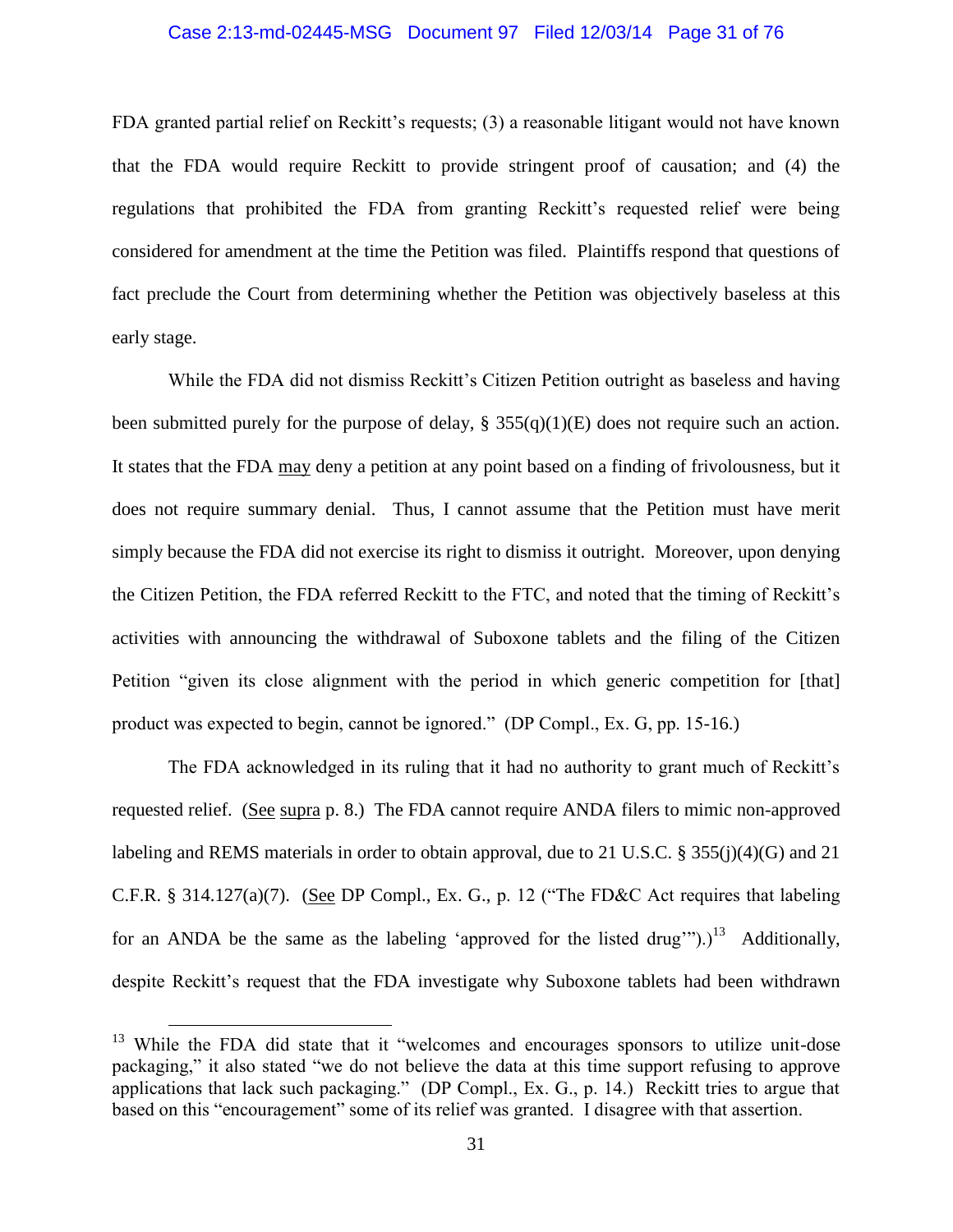#### Case 2:13-md-02445-MSG Document 97 Filed 12/03/14 Page 32 of 76

from the market, Reckitt was continuing to sell the product at that time. (Id. at pp. 14-15.) Finally, the FDA determined that Reckitt did not provide evidence that the measures it sought to impose caused any decline in accidental pediatric exposures. Indeed, the study Reckitt submitted in support of its Petition "acknowledged that the impact of education interventions and packaging on the decline in pediatric exposure was not evaluated, and that definitive conclusions about these measures could not be reached." (Id. at p. 9.)

In short, the FDA denied all of Reckitt's requested relief. Much of the relief sought was not even available to the FDA to grant, and Reckitt sought an investigation of its own reasons for withdrawing Suboxone tablets at a time when the tablets remained on the market. As such, Plaintiffs have plausibly pleaded that the Petition was objectively baseless in that no reasonable litigant could have realistically expected success on the merits. I also find that Plaintiffs have adequately alleged that Reckitt had the subjective intent to interfere with the business of a competitor through the use of the petitioning process.

## **2. Have Plaintiffs Established an Antitrust Injury Regarding the Citizen Petition?**

I next consider Reckitt's argument that the filing of a Citizen Petition did not cause antitrust injury. 21 U.S.C. § 355(q)(1)(A) states that the Secretary shall not delay approval of an NDA or ANDA because of a Citizen Petition unless "the Secretary determines, upon reviewing the petition, that a delay is necessary to protect the public health" and that "[c]onsideration of the petition shall be separate and apart from review and approval of any application."

Plaintiffs have alleged that despite this statutory framework, delays still occur and did occur in this instance. Reckitt responds that Plaintiffs' failure to articulate that the FDA violated 21 U.S.C. § 355(q)(1)(A) in the complaints is fatal to their claim. Reckitt also presents documents subject to judicial notice showing that the FDA approved the Generics' ANDAs ten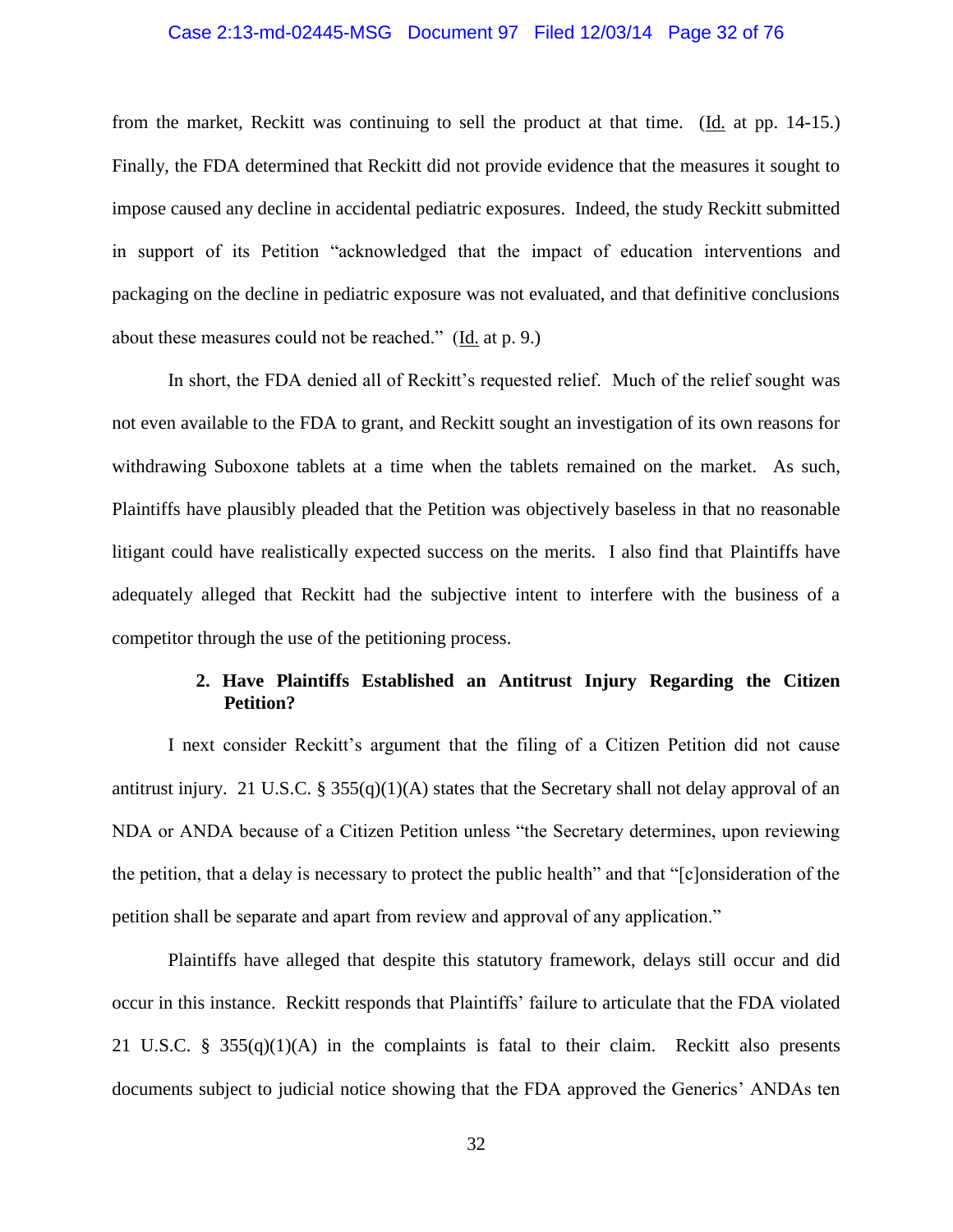#### Case 2:13-md-02445-MSG Document 97 Filed 12/03/14 Page 33 of 76

days after the last amendment was submitted, indicating that the amendments were the reason for any delays in ANDA approval, not the Citizen Petition. Finally, Reckitt presents an FDA ruling on a citizen petition filed by Novartis Pharmaceuticals Corporation, where the FDA noted that the petition lacked merit and had been responsible for a 25-day delay in the approval of ANDAs. (Reckitt Mot. to Dismiss DP Compl., Ex. D, p. 12 ("We note that the 25-day delay in approval of the ANDAs was entirely the result of the timing of Novartis's Petition, rather than its merits").) Reckitt argues that the lack of any such comment in the FDA's ruling here demonstrates that it did not cause a delay.

I find that the complaints plausibly allege that the Citizen Petition caused antitrust injury by delaying Generic entry into the market. The complaints state that Reckitt filed the Citizen Petition for the purpose of delaying Generic competition, and but for the filing of the Citizen Petition, "competitors would have begun marketing generic version of Suboxone well before they actually did." (DP Compl. ¶¶ 189-90.) They further allege that, despite the enactment of § 355(q)(1)(A), "a branded firm may still be able to delay generic approval while the FDA considers whether the relevant Citizen Petition implicates issues of public health, regardless of whether the petition actually does or not, and regardless of whether the petition is [a] sham or not." (Id. at  $\P$  72.) The combination of these two allegations indicates that the FDA violated 21 U.S.C. § 355(q)(1)(A). To dismiss a claim for not using that exact language would be to place form over substance.

Furthermore, I find that the Novartis petition presented by Reckitt actually supports Plaintiffs' argument. The FDA clearly stated in its ruling that delays still occur despite the mandate of 28 U.S.C. § 355(q)(1)(A). As to Reckitt's argument that any delays in approval of

33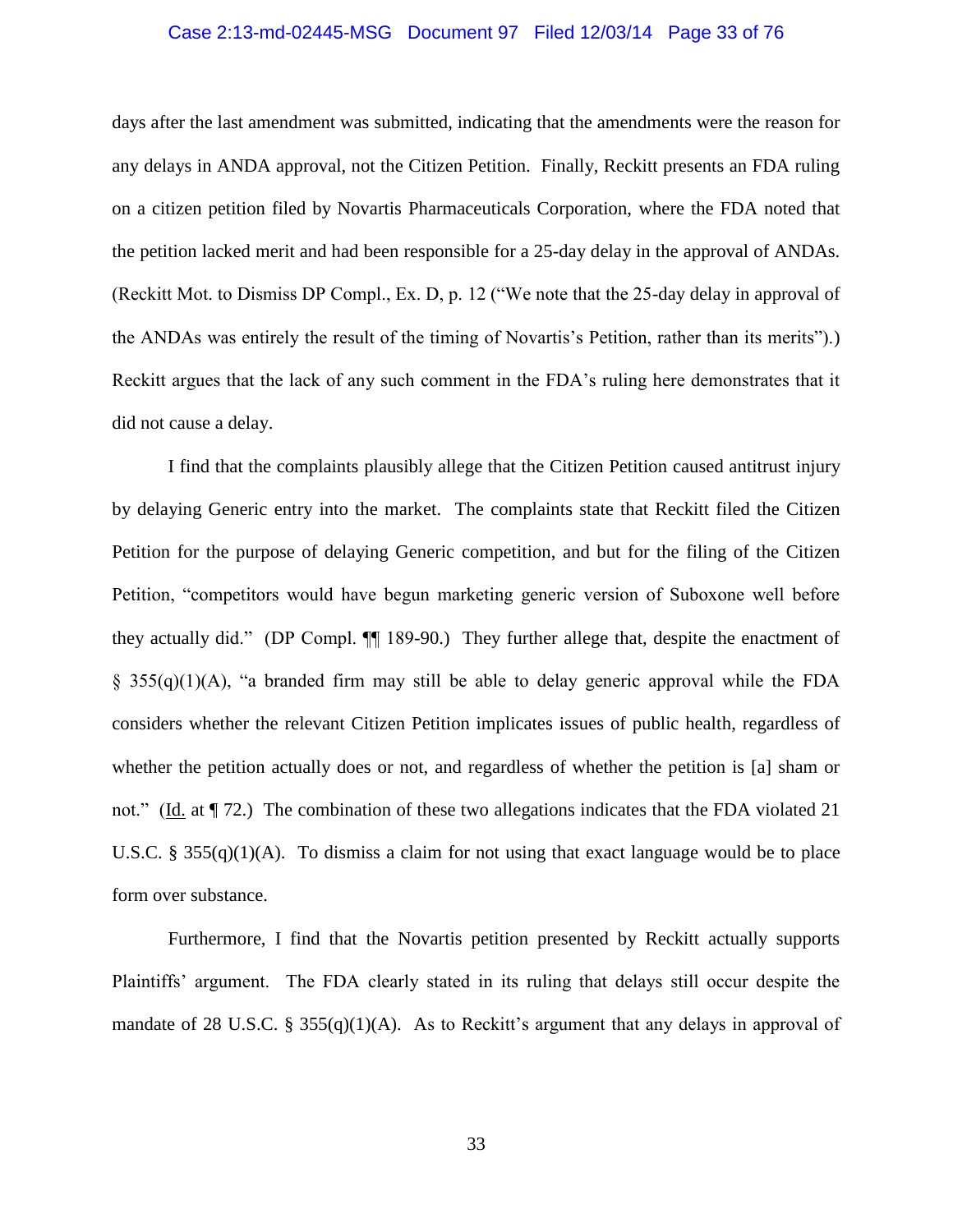#### Case 2:13-md-02445-MSG Document 97 Filed 12/03/14 Page 34 of 76

the ANDA were due to amendments made by the Generics themselves, this is a classic factual issue that is properly determined by a fact finder.

For the reasons stated above, I conclude that Plaintiffs have sufficiently pleaded an antitrust injury, and accordingly, Reckitt's motion to dismiss Counts IV and V of the Direct Purchasers' complaint is denied.

## **E. Count I – Unlawful Maintenance of Monopoly Power Through an Overarching Scheme to Prevent or Delay Generic Competition**

Reckitt argues that Plaintiffs cannot combine multiple unsuccessful claims to state one overarching successful claim. However, as I find that three out of the four claims discussed above will survive the motion to dismiss, I need not address this argument. Reckitt's motion will thus be denied as to Count I of the Direct Purchasers' complaint.

## **F. Overview – The End Payors' Complaint and Reckitt's Motion to Dismiss**

The facts alleged in the End Payors' complaint are largely indistinguishable from those found in the Direct Purchasers' complaint. However, in contrast to the Direct Purchasers, the End Payors raise the following claims: (1) monopolization and monopolistic scheme under state law (listing 29 jurisdictions) ("Count I"); (2) attempted monopolization under state law (listing 29 jurisdictions) ("Count II"); (3) unfair and deceptive trade practices under state law (listing 28 jurisdictions) ("Count III"); (4) injunctive and declaratory relief under § 16 of the Clayton Act for Reckitt's violations of § 2 of the Sherman Act ("Count IV"); and (5) unjust enrichment under state law (listing 49 jurisdictions) ("Count V").

In addition to attacking each of the claims brought by the End Payors for failure to state a claim, Reckitt also argues that numerous state law claims should be dismissed for lack of Article III standing as well as antitrust standing and conflict of laws. I will address these arguments in turn.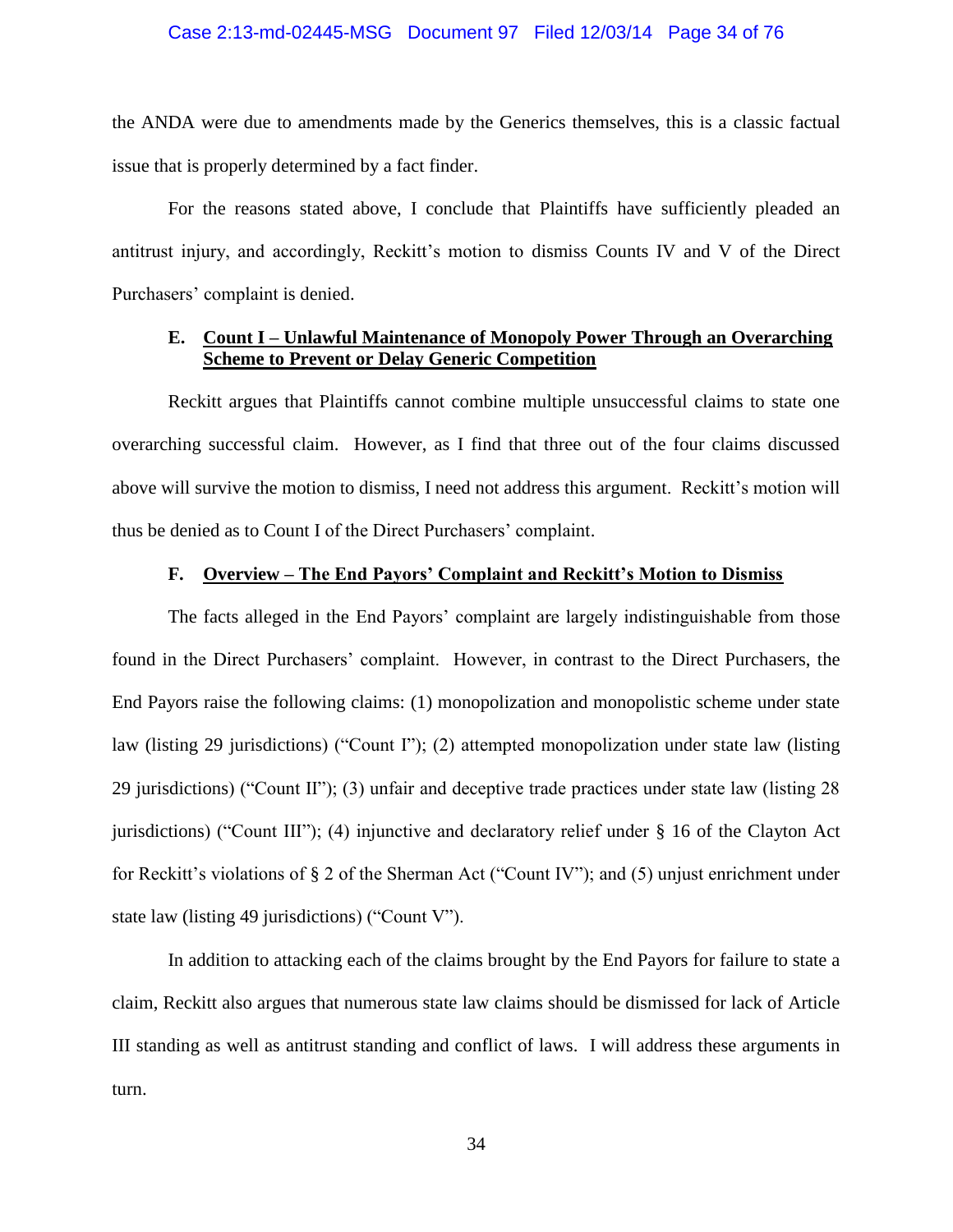#### **G. Do the End Payors Have Article III Standing?**

Constitutional standing under Article III requires the following elements: (1) "an injuryin-fact that is concrete and particularized and actual or imminent, as opposed to conjectural or hypothetical"; (2) "a causal connection between the injury and the conduct complained of"; and (3) "it must be likely, as opposed to merely speculative, that the injury will be redressed by a favorable decision." Edmonson v. Lincoln Nat. Life Ins. Co., 725 F.3d 406, 414-15 (3d Cir. 2013) (quoting Lujan v. Defenders of Wildlife, 504 U.S. 555, 559 (1992)). In addition to these immutable requirements of Article III, "the plaintiff generally must assert his own legal rights and interests, and cannot rest his claim to relief on the legal rights or interests of third parties." Miller v. Nissan Motor Acceptance Corp., 362 F.3d 209, 221 (3d Cir. 2004) (quoting Trump Hotels & Casino Resorts, Inc. v. Mirage Resorts Inc., 140 F.3d 478, 485 (3d Cir. 1998)).

"That a suit may be a class action . . . adds nothing to the question of standing, for even named plaintiffs who represent a class must allege and show that they personally have been injured, not that injury has been suffered by other, unidentified members of the class to which they belong and which they purport to represent." Lewis v. Casey, 518 U.S. 343, 357 (1996) (quoting Simon v. E. Ky. Welfare Rights Org., 426 U.S. 26, 40 n.20 (1976)). "[E]ach claim must be analyzed separately, and a claim cannot be asserted on behalf of a class unless at least one named plaintiff has suffered the injury that gives rise to that claim." Griffin v. Dugger, 823 F.2d 1476, 1483 (11th Cir. 1987).

Although the End Payors have brought claims under the laws of forty-eight states and two territories, they reside in only seven of these states: Alabama, Illinois, Massachusetts, Michigan, Minnesota, New York and Pennsylvania. (EP Compl. ¶¶ 102-10.) These End Payors allege that they made purchases or reimbursed customers for Suboxone in only ten additional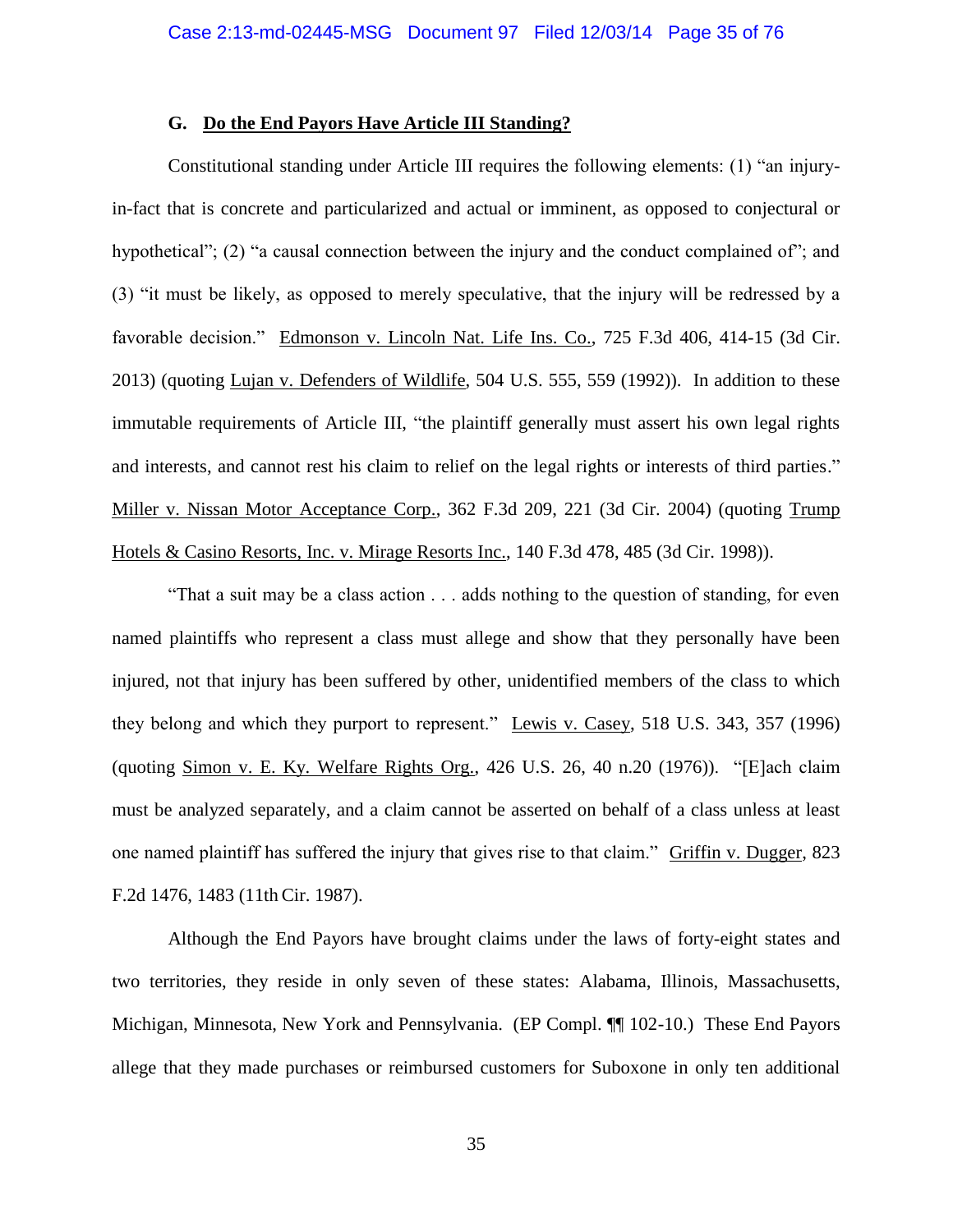# Case 2:13-md-02445-MSG Document 97 Filed 12/03/14 Page 36 of 76

states: Alaska, California, Florida, Iowa, Kentucky, Mississippi, Missouri, New Jersey, Nevada and Wisconsin.<sup>14</sup> (Id.) The complaint also notes that Reckitt is located in Virginia, and is alleged to have engaged in many of the actions leading to these claims in that state. (Id. at ¶ 112- 14.)

Reckitt argues that the named End Payor Plaintiffs have not been injured, and thus lack standing to assert claims, in the remaining thirty-two states and territories.<sup>15</sup> The End Payors do not dispute that the nine named End Payor Plaintiffs do not reside in and did not suffer a financial injury in those thirty-two states. They urge, however, that the initial inquiry should be whether they have standing to bring any state antitrust, consumer protection, or unjust enrichment claim. Then, once general standing is established, the End Payors argue that they should be allowed to pursue the claims of absent class members who may have suffered an injury in other states. According to the End Payors, the question of whether they prosecute claims brought on behalf of class members under the law of other states should be decided as a class certification issue under Federal Rule of Civil Procedure 23, not as a matter of Article III standing.

Reckitt relies heavily upon In re Wellbutrin XL Antitrust Litigation, 260 F.R.D. 143 (E.D. Pa. 2009), where the Honorable Mary A. McLaughlin answered the exact question at issue here—"whether the Court should consider the named plaintiffs' standing to bring the claims

 $14$  The End Payors' customers are also alleged to have made purchases in Ohio. However, this is irrelevant for the purposes of my analysis because no claims have been brought under Ohio law.

<sup>&</sup>lt;sup>15</sup> While Reckitt asserts that the End Payors' claims under Virginia law should be dismissed for lack of standing, it later argues that under conflict of laws principles the End Payors "can only assert claims under the laws of Virginia or their residence" and advocates applying Virginia law. (Reckitt Mot. to Dismiss EP Compl., pp. 8, 10.) I find that the End Payors' allegations that Reckitt engaged in wrongful, anticompetitive conduct in Virginia is sufficient to establish standing in that state.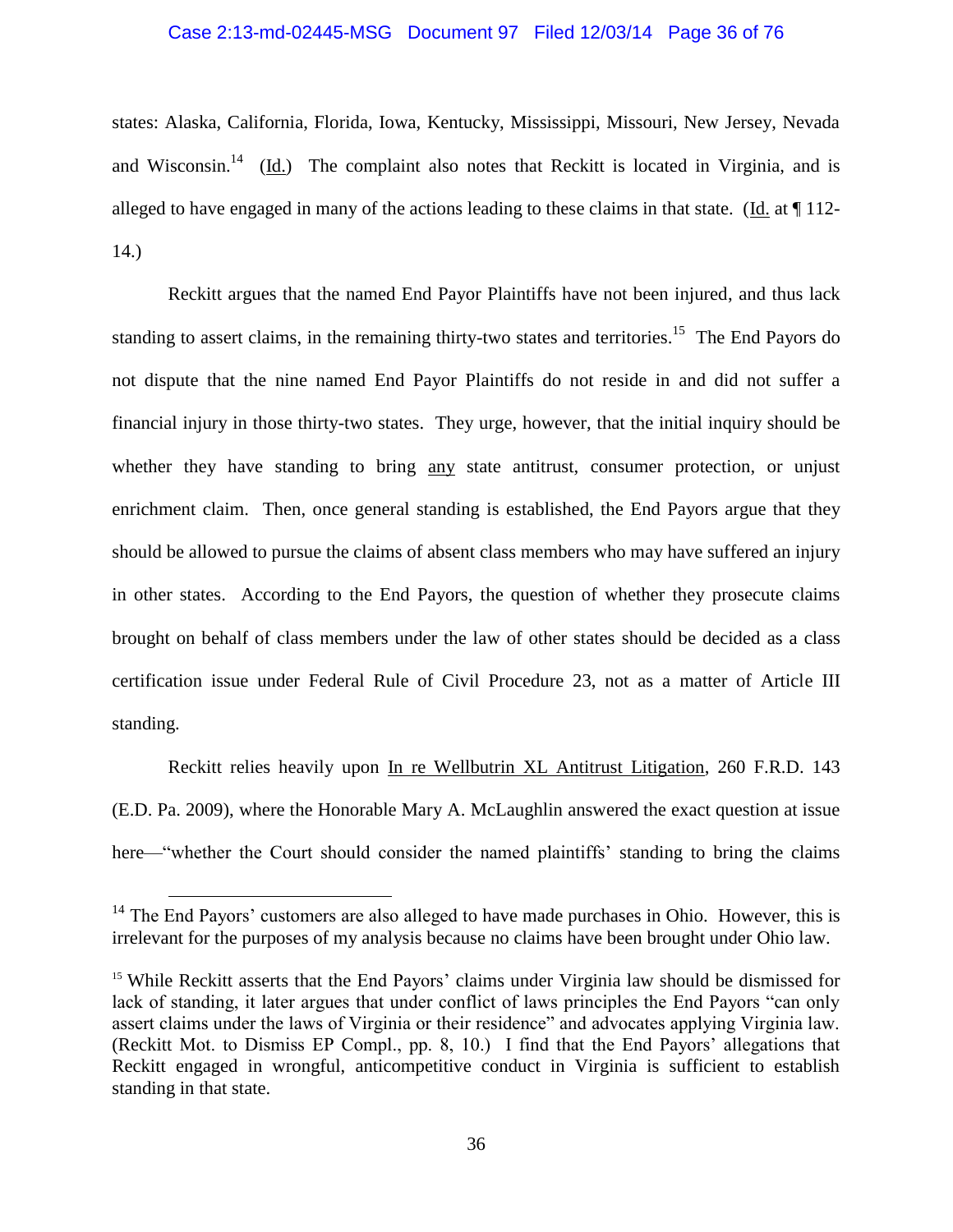### Case 2:13-md-02445-MSG Document 97 Filed 12/03/14 Page 37 of 76

asserted under each individual state's law or should wait until the class certification stage to make such an assessment." Id. at 151. Judge McLaughlin determined that standing was a threshold inquiry that must be addressed prior to class certification.<sup>16</sup> reasoning that the alternative:

. . . would allow named plaintiffs in a proposed class action, with no injuries in relation to the laws of certain states referenced in their complaint, to embark on lengthy class discovery with respect to injuries in potentially every state in the Union. At the conclusion of that discovery, the plaintiffs would apply for class certification, proposing to represent the claims of parties whose injuries and modes of redress they would not share. That would present the precise problem that the limitations of standing seek to avoid.

Id. at 155. Judge McLaughlin ultimately concluded that the plaintiffs, end payor health and welfare funds, had standing to bring claims under the laws of the states where the plaintiffs themselves were located and states where the plaintiffs' members had purchased Wellbutrin. Id. at 156-57. However, all other state law claims were dismissed for lack of standing. Id. at 158. I agree with Judge McLaughlin's reasoning.

The End Payors attempt to distinguish Wellbutrin, arguing that the question is not one of standing but instead a question of representativeness under Rule 23, and therefore a ruling on this issue is premature. The End Payors rely upon In re Nexium (Esomeprazole) Antitrust Litigation,

<sup>&</sup>lt;sup>16</sup> Wellbutrin reflected on two Supreme Court cases, Amchem Products, Inc. v. Windsor, 521 U.S. 591 (1997) and Ortiz v. Fibreboard Corp., 527 U.S. 815 (1999), in which the Supreme Court considered the propriety of class certification immediately prior to assessing Article III standing. However, Wellbutrin found these cases to be distinguishable. In Amchem and Ortiz the Supreme Court had been asked to determine the standing of potential class members as opposed to the standing of the named plaintiffs. Further, in Amchem and Ortiz, a finding that class certification was improper would have negated any need to determine standing, making class certification "logically antecedent" to the Article III issue. Wellbutrin, 260 F.R.D. at 153- 54. Indeed, "[t]o rule on the issue of standing at that point in the case would have required the Court to make a determination as to the standing of persons who were not actually parties to the case, but who were only proposed parties to the case." Id. at 153. Therefore, for these additional reasons, I agree with the analysis in Wellbutrin finding that Amchem and Ortiz are distinguishable, and that class certification is not logically antecedent to standing in this case.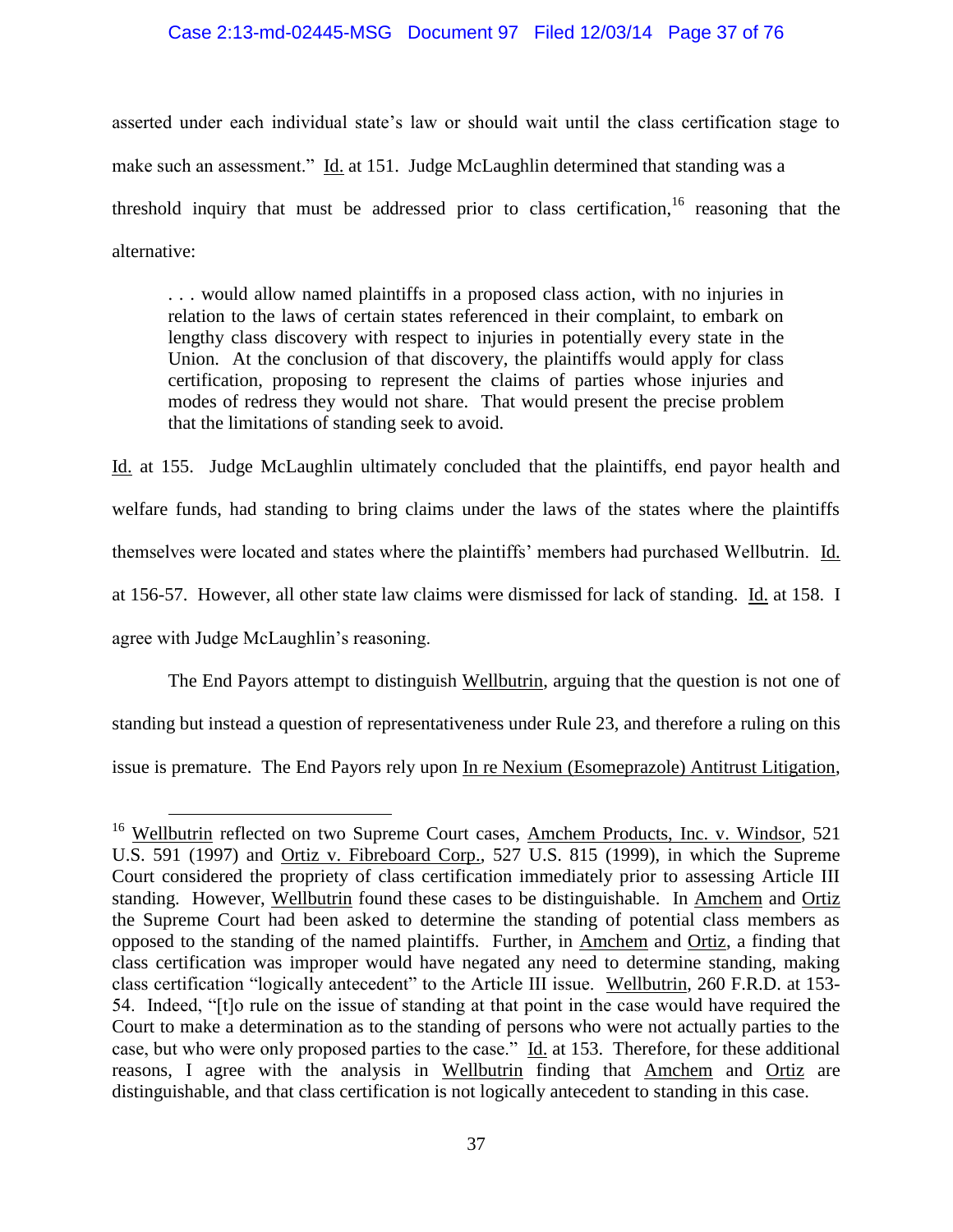#### Case 2:13-md-02445-MSG Document 97 Filed 12/03/14 Page 38 of 76

968 F. Supp. 2d 367 (D. Mass. 2013), where the court determined that once the named plaintiffs had established that they had suffered an injury due to overpayments from the lack of generic competition, the standing inquiry ended. The court determined that after that point, whether the named plaintiffs could raise the claims of the class it purports to represent should be determined under Rule 23 at the class certification stage. Id. at 404-05; see also In re Chocolate Confectionary Antitrust Litig., 602 F. Supp. 2d 538, 579-80 (M.D. Pa. 2009).<sup>17</sup>

The majority of the other cases cited by the End Payors generally involve situations where a named plaintiff has suffered an injury that established standing to sue under a particular law—for example, Title VII—and the court considered whether the named plaintiffs' claims were sufficiently similar to the claims of potential class members under the same law. See Goodman v. Lukens Steel Co., 777 F.2d 113, 122 (3d Cir. 1985); see also Gratz v. Bollinger, 539 U.S. 244, 265 (2003) (claims of named plaintiff and potential class brought under the equal protection clause). The named plaintiffs in those cases clearly suffered an injury that could be redressed by the statute or constitutional amendment invoked in the complaint. That is not the case here, where none of the named End Payor Plaintiffs have suffered an injury that may be redressed by the law of thirty-two of the fifty jurisdictions cited.

The fact that this is a class action should not change the analysis "for even named plaintiffs who represent a class must allege and show that they personally have been injured, not that injury has been suffered by other, unidentified members of the class to which they belong

 $17$  The End Payors also cite to this Court's decision in King Drug Co. of Florence, Inc. v. Cephalon, Inc., 702 F. Supp. 2d 514 (E.D. Pa. 2010), arguing that I previously rejected the reasoning of Wellbutrin. However, in Cephalon, I did not need to reach the question at issue here—whether the named end payor plaintiffs had standing to assert state law claims on behalf of absent class members. The named end payor plaintiffs in Cephalon had reimbursed customers, and thus had standing, in every jurisdiction in which they had brought a claim. Id. at 538.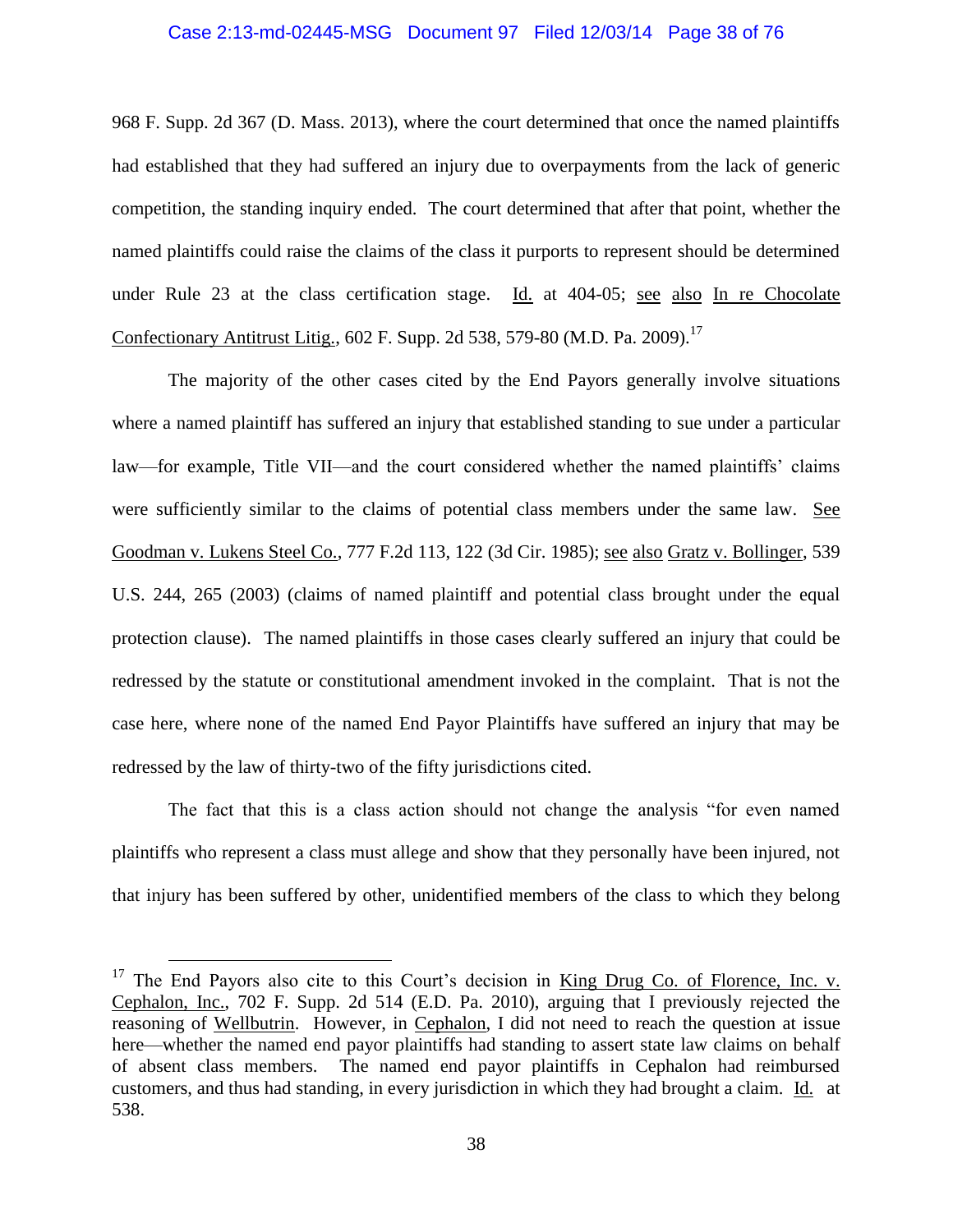# Case 2:13-md-02445-MSG Document 97 Filed 12/03/14 Page 39 of 76

and which they purport to represent." Lewis, 518 U.S. at 357 (quoting Simon, 426 U.S. at 40 n.20). Since "each claim must be analyzed separately, and a claim cannot be asserted on behalf of a class unless at least one named plaintiff has suffered the injury that gives rise to that claim," Griffin, 823 F.2d at 1483, the claims brought under the laws of these thirty-two different states and territories will be dismissed for lack of Article III standing.<sup>18</sup>

## **H. Do Conflict of Laws Principles Require Additional State Law Claims to Be Dismissed?**

Reckitt further argues that while conflict of laws principles allow the End Payor Plaintiffs to assert claims under the laws of Virginia (Reckitt's "home state") or the seven "home states" of the named End Payors, claims cannot be raised under the law of states where Suboxone was purchased ("purchase states"). Reckitt acknowledges that the law within this circuit and elsewhere is in considerable disarray. However, it urges that classic choice of laws considerations—i.e. the location of the injury, the conduct causing the injury, the domicile of the parties, and the center of the relationship between the parties—would require applying the "home

 $18$  Accordingly, the antitrust claims brought under the laws of the following states and territories are dismissed: Arizona, District of Columbia, Kansas, Maine, Nebraska, New Hampshire, New Mexico, North Carolina, North Dakota, Oregon, Puerto Rico, Rhode Island, South Dakota, Tennessee, Utah, Vermont and West Virginia. The End Payors have also voluntarily withdrawn their antitrust claims under Illinois, Missouri and New York law. (See EP Resp., p. 34 n.29.)

The consumer protection claims under the laws of the following states and territories are also dismissed: Arkansas, Arizona, District of Columbia, Idaho, Kansas, Maine, Nebraska, New Hampshire, New Mexico, North Carolina, North Dakota, Oregon, Rhode Island, South Dakota, Tennessee, Utah, Vermont and West Virginia.

Finally, the unjust enrichment claims brought under the laws of the following states and territories are dismissed: Arkansas, Arizona, Colorado, Connecticut, Delaware, District of Columbia, Georgia, Hawaii, Idaho, Kansas, Louisiana, Maryland, Maine, Montana, Nebraska, New Hampshire, New Mexico, North Carolina, North Dakota, Oklahoma, Oregon, Rhode Island, South Carolina, South Dakota, Tennessee, Texas, Utah, Vermont, Washington, West Virginia and Wyoming.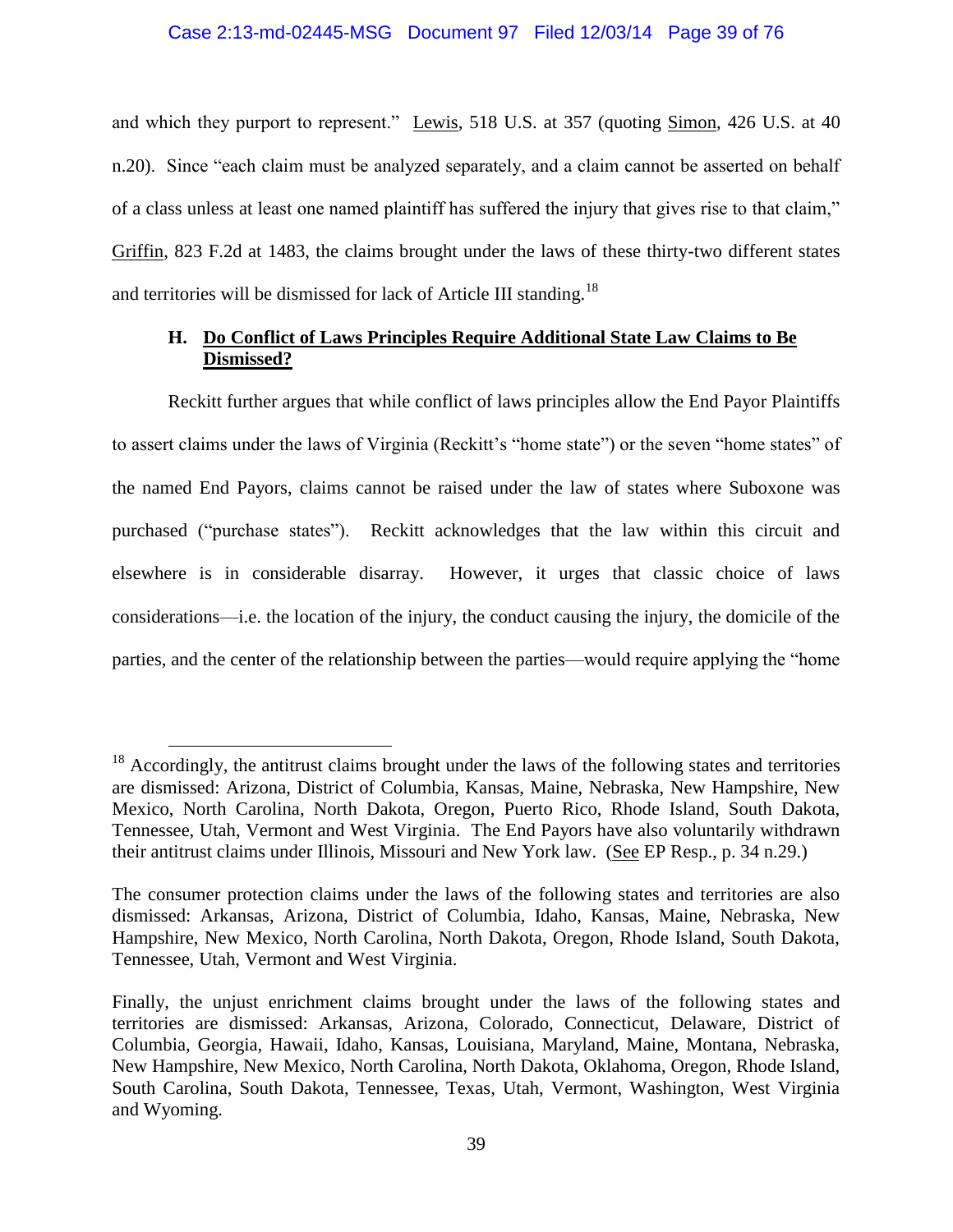#### Case 2:13-md-02445-MSG Document 97 Filed 12/03/14 Page 40 of 76

state approach." This approach allows plaintiffs to bring state law claims where the plaintiffs and/or the defendants reside.

The End Payors respond that both the state where the overcharge was incurred and the state where the End Payors reside have an interest in compensating the victims of the overcharges. They point to case law where an international plaintiff was permitted to sue under the Sherman Act when the overcharge was incurred within the United States. See United States v. Aluminum Co. of Am., 148 F.2d 416, 443 (2d Cir. 1945) ("it is settled law . . . that any state may impose liabilities, even upon persons not within its allegiance, for conduct outside its borders that has consequences within its borders which the state reprehends"). Therefore, they stress that where the overcharge is incurred is dispositive.

A number of cases within this district have determined that end payor plaintiffs have standing and are able to state a claim under the laws of states in which they reside, as well as the states where they have reimbursed consumers. Cephalon, 702 F. Supp. 2d at 538 (end payors' "injuries would be redressed by a favorable determination under the laws of the states where their members purchased Provigil"); Wellbutrin XL, 260 F.R.D. at 156-57 ("plaintiffs' claims have clear connection to the states where plaintiffs themselves are located and the states where their members made purchases of Wellbutrin XL"). While most cases have considered whether plaintiffs have standing to assert claims in home states or purchase states, and have not framed it as a conflict of laws analysis, some courts have made statements that can provide guidance. For example, in Sheet Metal Workers Local 441 Health & Welfare Plan v. GlaxoSmithKline, PLC, 263 F.R.D. 205 (E.D. Pa. 2009), the court commented:

Given the fact that the alleged injury occurred in each of the fifty states, and given each state's strong interest in protecting its own consumers (but a far weaker interest in protecting consumers from other states), it is clear . . . that the law of a particular state will govern any overcharge injury arising in that state.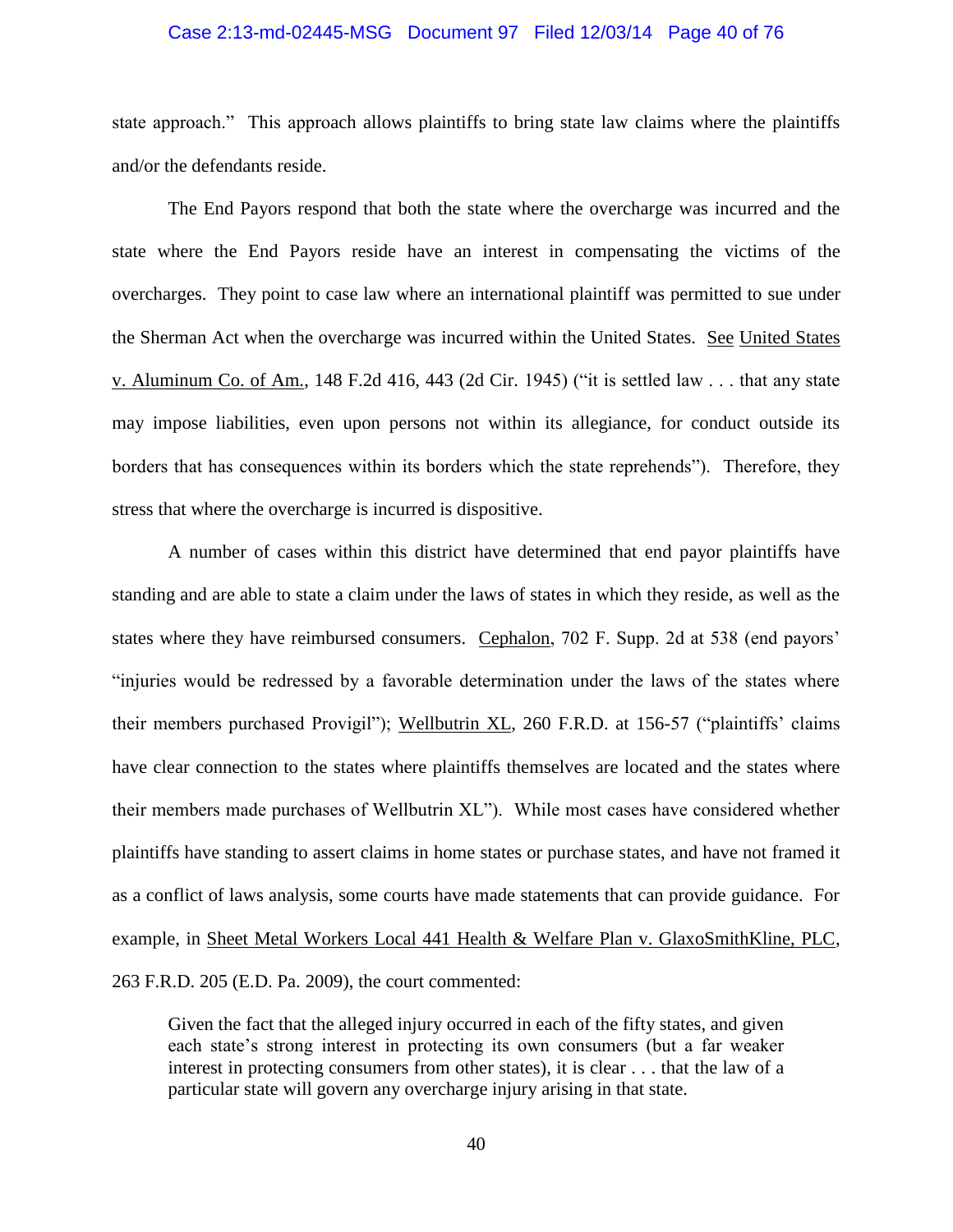### Case 2:13-md-02445-MSG Document 97 Filed 12/03/14 Page 41 of 76

Id. at 211 n.12; see also In re Relafen Antitrust Litig., 221 F.R.D. 260, 277 (D. Mass. 2004) ("the Court considers the more significant contact in this context to be the location of the injury—that is, the location of the sales to the end payor plaintiffs").

The Restatement (2d) of Conflicts of Laws advises that courts should consider "the basic policies underlying the particular field of law." State laws that allow indirect purchasers to assert antitrust claims aim to protect consumers within its borders. See In re Relafen, 221 F.R.D. at 277 ("the primary aim of antitrust and consumer protection laws generally—and those of indirect purchaser states particularly—is compensating consumers"). Each overpayment made by a consumer, or reimbursed by a Health and Welfare Plan, is a discrete injury that the state antitrust laws were designed to redress. Therefore, I find that the End Payors may assert claims under the laws of both home states and purchase states.<sup>19</sup>

# **I. Have the End Payors Stated a Claim Under State Antitrust Law?** 20

 $\overline{a}$ 

Reckitt adopts the arguments raised in their motion to dismiss the Direct Purchasers' complaint and asserts that such arguments apply to the End Payors' state antitrust claims. For the reasons explained above, I will not dismiss the End Payors' antitrust claims on those

<sup>&</sup>lt;sup>19</sup> The End Payors have identified the following states as either "home states" or "purchase states": Alabama, Alaska, California, Florida, Illinois, Iowa, Kentucky, Massachusetts, Michigan, Minnesota, Mississippi, Missouri, Nevada, New Jersey, New York, Pennsylvania and Wisconsin. (EP Compl.  $\P$  102-15.) Claims under Virginia law may also proceed as Virginia is Reckitt's home state—the state where much of Reckitt's anticompetitive conduct is alleged to have been carried out.

<sup>&</sup>lt;sup>20</sup> Reckitt argues that the End Payors' claims for monopolization under Florida and Massachusetts law must be dismissed because these states do not permit antitrust claims by indirect purchasers. In the same vein, Reckitt argues that California antitrust law does not recognize a claim for monopolization. A review of the statutes cited in the End Payors' complaint demonstrates that the monopolization and attempted monopolization claims brought in Counts I and II have been brought under the Consumer Protection Laws of Florida, Massachusetts and California. Therefore, I will address whether the End Payors have stated a claim under these statutes in the Consumer Protection Law section infra.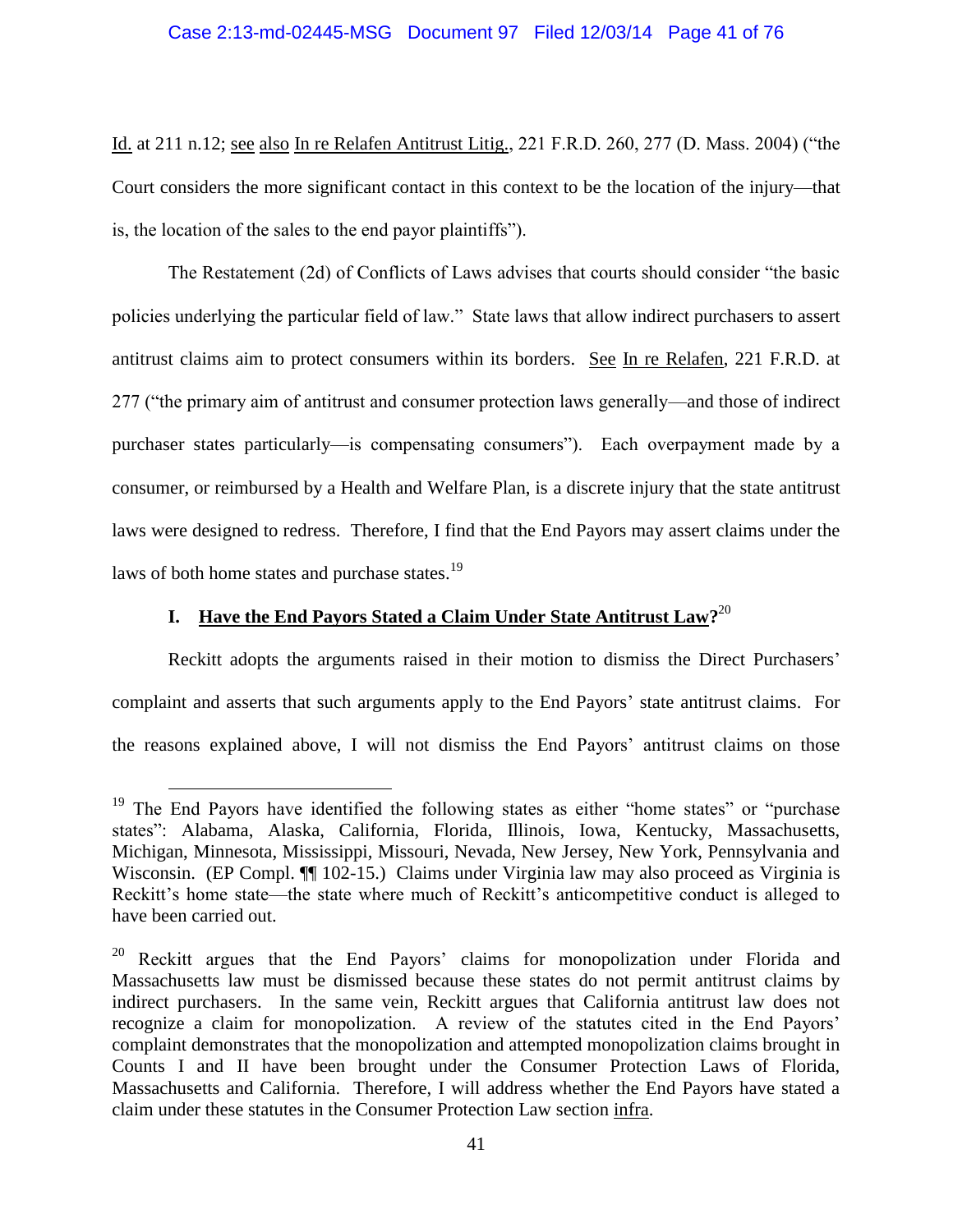### Case 2:13-md-02445-MSG Document 97 Filed 12/03/14 Page 42 of 76

grounds. However, Reckitt also raises arguments specific to the state law claims. I address these below in the order in which they were raised.

## **1. Antitrust Standing**

 $\overline{a}$ 

Reckitt argues that the End Payors have failed to establish antitrust standing—a separate analysis from Article III standing—under the standards articulated in Associated General Contractors of California, Inc. v. California State Council of Carpenters ("AGC"), 459 U.S. 519 (1983). In AGC, the Supreme Court limited federal antitrust standing, recognizing that "Congress did not intend to allow every person tangentially affected by an antitrust violation to maintain an action to recover threefold damages for the injury to his business or property." Id. at 535 (quoting Blue Shield of Va. v. McCready, 457 U.S. 465, 477 (1982)). The AGC factors for antitrust standing are as follows: (1) the nature of the plaintiff's alleged injury, including the status of the plaintiff as a consumer or competitor in the relevant market; (2) the directness of the claimed injury; (3) whether there is a more direct victim; (4) the complexity of apportioning damages; and (5) risks of duplicative recovery. Id. at 538-45. Reckitt asserts that most of the states under which the End Payors have brought suit have adopted the AGC factors for application to its state antitrust laws either by express judicial decisions or by the incorporation of federal decisions interpreting federal antitrust laws.<sup>21</sup>

 $21$  Reckitt attaches exhibits to its motion that identify cases and statutes from each of the relevant state jurisdictions in support of all of Reckitt's state-specific arguments. The End Payors argue that this appendix is improper for exceeding previously ordered page limits. This argument was the subject of a motion to strike, wherein the End Payors argued that Reckitt had nearly doubled its page limit by attaching exhibits filled with authority and legal argument. (Doc. No. 61.) Reckitt responded that the tables were for the convenience of the Court and are routinely utilized in this type of litigation where numerous state statutes are at issue. Reckitt points out that it had previously consented to an increase in the page limit of the End Payors' response in order to allow them to more fully address these state-by-state arguments. (Doc. No. 62.) The motion to strike was denied, although I noted that "[s]hould the Court conclude that the numerous exhibits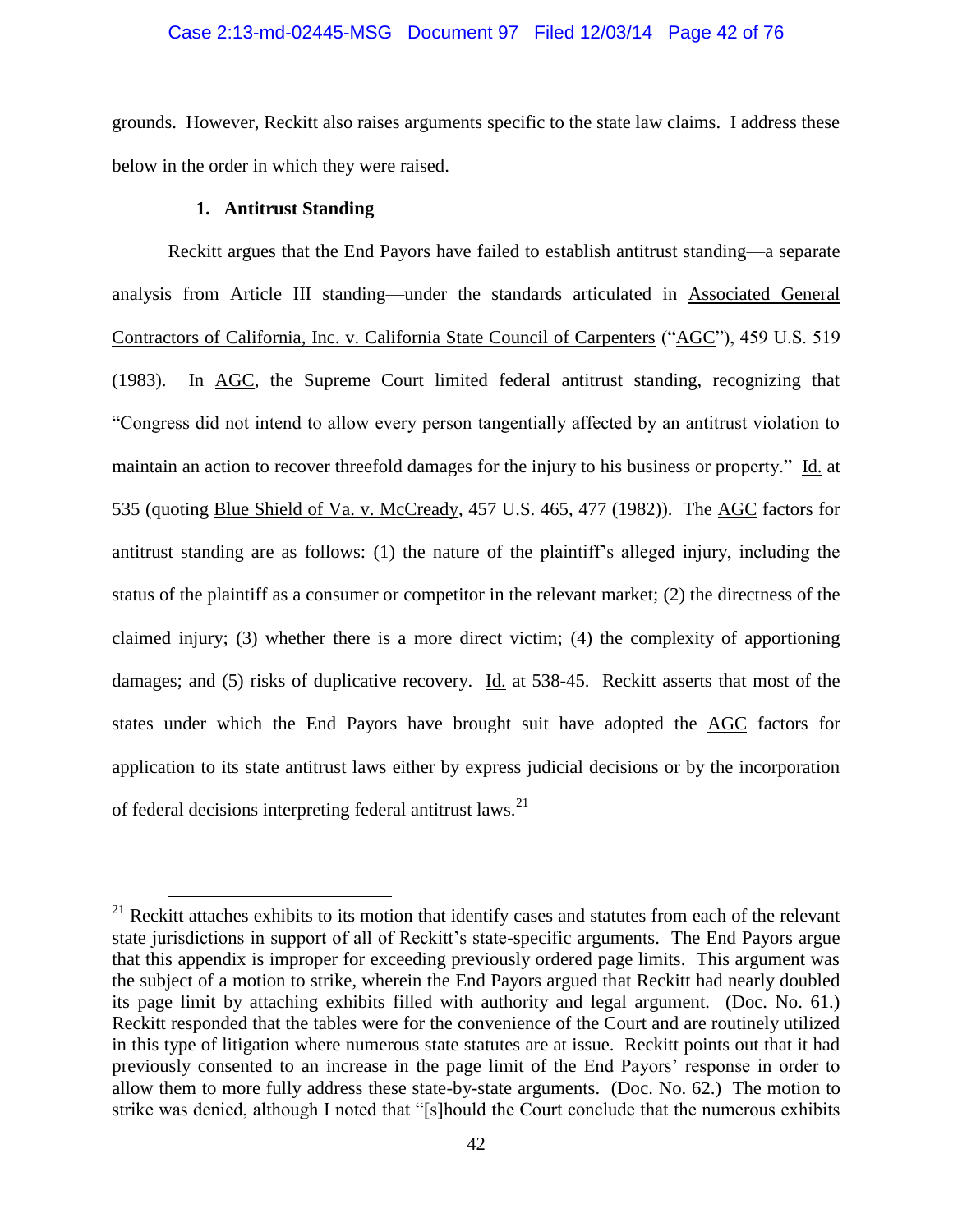# Case 2:13-md-02445-MSG Document 97 Filed 12/03/14 Page 43 of 76

AGC followed the Supreme Court's decision in Illinois Brick Co. v. Illinois, 431 U.S. 720 (1977), where the Supreme Court determined, based on principles of prudential standing, that the federal antitrust statutes do not permit indirect purchasers to sue for damages. To allow such suits, the Supreme Court feared, would create the risk of multiple liability for defendants, hopelessly complex damages calculations, and increases in the cost of antitrust litigation. Id. at 730-32, 737-44. Following Illinois Brick, the Supreme Court further limited the class of persons who could sue under the federal antitrust laws by laying out the antitrust standing factors identified above in AGC. The majority of the state antitrust laws under which the End Payors have brought their claims have passed Illinois Brick repealer statutes, which allow indirect purchasers to bring antitrust claims for damages under state law.

Upon review of the precedent cited by the parties, it appears that some states have explicitly adopted the AGC factors and some have not. Compare Lorix v. Crompton Corp., 736 N.W.2d 619, 627-29 (Minn. 2007) (explicitly rejecting application of the AGC factors to Minnesota's antitrust law) with Southard v. Visa U.S.A. Inc., 734 N.W.2d 192, 198-99 (Iowa 2007) (adopting the AGC factors in analyzing Iowa antitrust law and finding lack of antitrust standing due to remoteness of injury). The majority of the states, however, are unclear on this issue. Despite these inconsistencies, I need not go through the process of identifying which

filed by Defendant along with its Rule 12 motions are improper, those exhibits will not be considered." (Doc. No. 66.)

While these tables of authority do contain legal argument and thus exceed the previouslyordered page limit, the additional pages were likely necessary to address claims raised by the End Payors from nearly every state in the country. As the End Payors were provided an additional twenty pages to respond to Reckitt's motion, which allowed them to identify authority from all of the relevant jurisdictions, there has been no prejudice to the End Payors. Therefore, I will consider Reckitt's exhibits.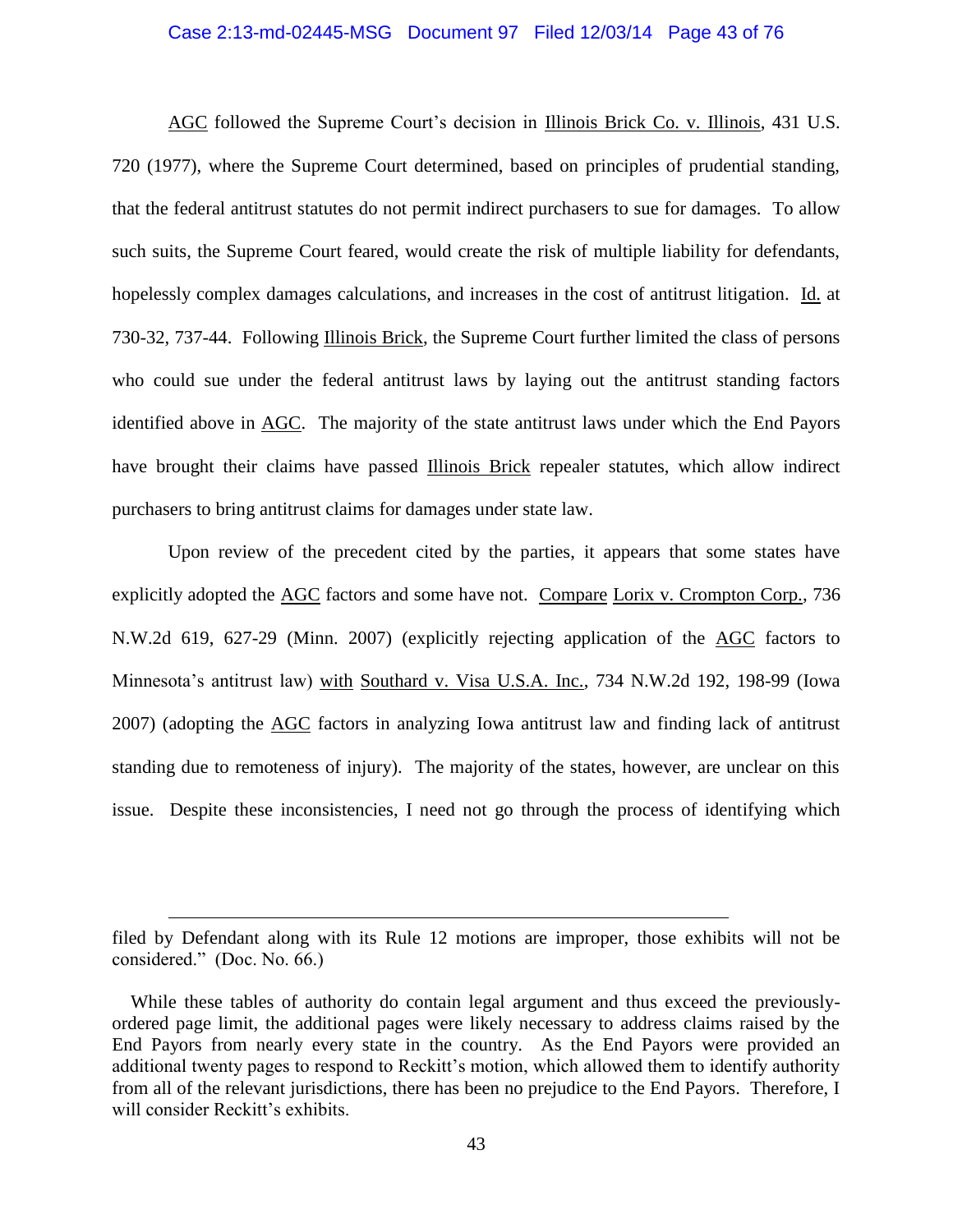### Case 2:13-md-02445-MSG Document 97 Filed 12/03/14 Page 44 of 76

states have adopted the AGC factors and which have not because, in any event, I find that the End Payors have satisfied the standards for antitrust standing.

Regarding the first factor—the nature of plaintiff's alleged injury, including the status of the plaintiff as a consumer or competitor in the relevant market—Reckitt argues that none of the End Payor Plaintiffs clearly pleads that it is a purchaser of Suboxone, and therefore is neither a purchaser, nor a competitor of Reckitt. However, the complaint clearly states that the End Payors "purchased and/or provided reimbursement" to its members for Suboxone. Other courts have found that reimbursement and/or purchases of the product by a Health and Welfare Fund can satisfy the first factor. See In re K-Dur Antitrust Litig., 338 F. Supp. 2d 517, 543 (D.N.J. 2004).

The End Payors argue that the second factor, directness of the injury, has minimal weight when analyzed under state law, where the state allows claims by indirect purchasers. While this is a valid point, I must note that antitrust standing is not unlimited, even in states that allow suits by indirect purchasers. For example, in Owens Corning v. R.J. Reynolds Tobacco Co., 868 So. 2d 331 (Miss. 2004), the plaintiff, a former producer of asbestos materials, brought antitrust claims against several tobacco companies, seeking to recoup money paid in judgments to persons suffering from lung disease stemming from the use of both asbestos and tobacco products. Id. at 334-36. The Mississippi Supreme Court affirmed the grant of summary judgment on claims brought under Mississippi's antitrust law, holding that the injury was too attenuated. Id. at 344.

Another example of these limitations can be found in what the parties have referred to as the "Visa" cases. In these cases, Visa and Mastercard were alleged to have forced stores that accepted their credit cards to also accept Visa and Mastercard debit cards through an illegal tying scheme. The debit card transactions resulted in inflated fees being charged to the stores. The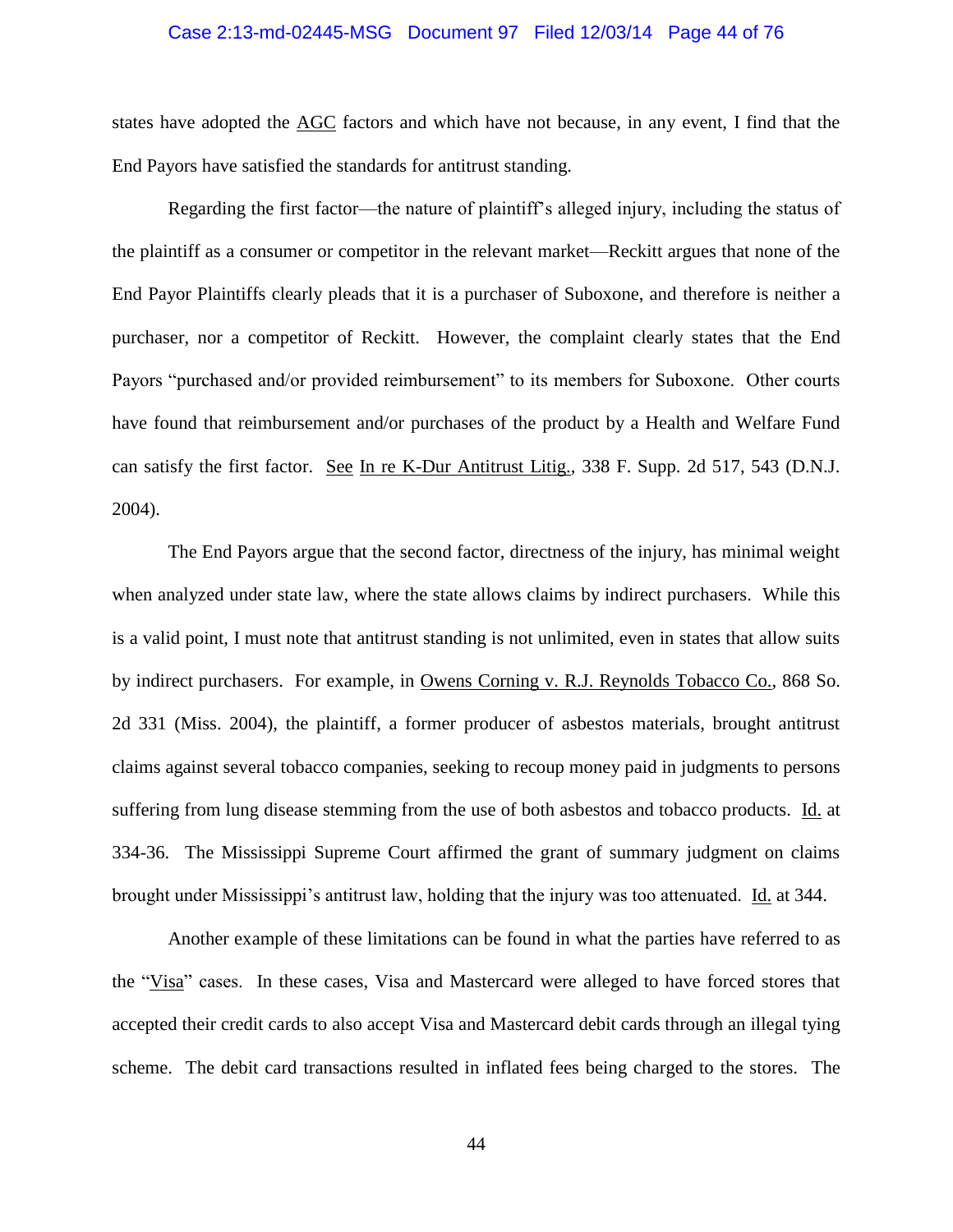### Case 2:13-md-02445-MSG Document 97 Filed 12/03/14 Page 45 of 76

stores then proceeded to raise the prices of their products, even for customers who purchased items with cash or check. The plaintiffs were the consumers who had paid inflated prices at the store. Antitrust claims in these cases were often dismissed for remoteness of injury, as the consumers had not directly engaged in any business with, nor were they competitors of, Visa and Mastercard. See, e.g., Southard, 734 N.W.2d at 198-99; Stark v. Visa U.S.A. Inc., 2004 WL 1879003, at \*4 (Mich. Cir. Ct. July 23, 2004).

While these cases make clear that directness of injury must be considered in states with Illinois-Brick repealer statutes, I find that the factor must either carry significantly less weight or directness must be analyzed more generously than under federal law. It would be inconsistent for a state to allow indirect purchasers to bring antitrust claims, only for the courts to cursorily dismiss those claims on antitrust standing grounds simply because they have been brought by indirect purchasers. See Lorix, 736 N.W.2d at 629 (remarking that it appears inconsistent to repudiate Illinois Brick and invite indirect purchaser suits "only for courts to dismiss those suits on the pleadings based on the very concerns that motivated Illinois Brick").

The End Payors also point out that they have purchased the product and/or provided reimbursement to their members who have purchased the product. This is not the situation in the Visa cases or Owens Corning where there are numerous links in the causal chain. The End Payors claim that they were overcharged when purchasing Suboxone due to the manufacturer's monopolization. These allegations are sufficiently direct to satisfy the second factor in states that allow indirect purchasers to bring antitrust claims.

For the reasons just discussed, the third factor—whether there is a more direct victim must also carry little weight in states that allow suits to be brought by indirect purchasers. "[S]trict application of this factor, in the context of indirect purchasers, would always caution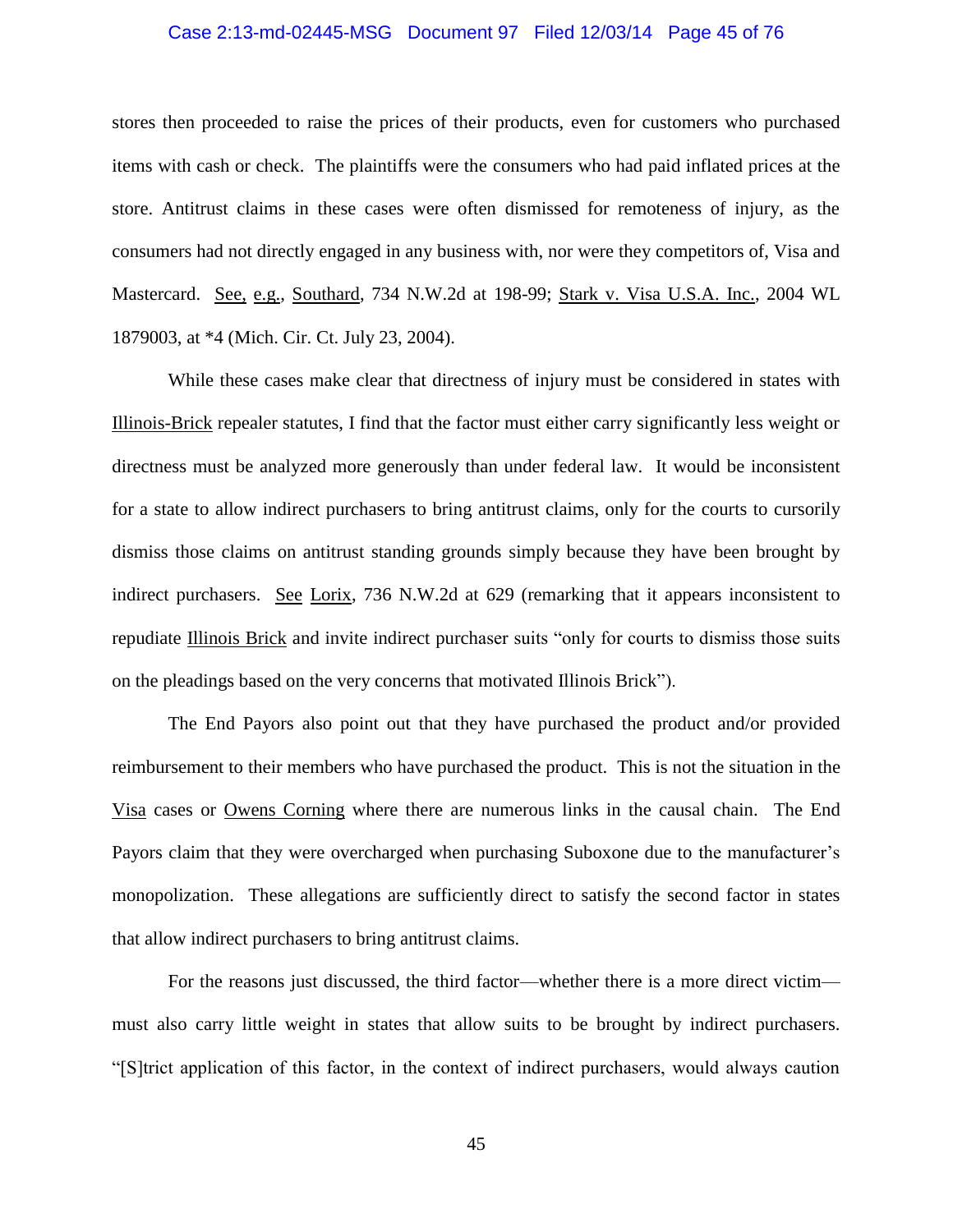### Case 2:13-md-02445-MSG Document 97 Filed 12/03/14 Page 46 of 76

against standing, an outcome incompatible with the purpose of Illinois Brick repealer statutes." D.R. Ward Constr. Co. v. Rohm & Haas Co., 470 F. Supp. 2d 485, 503 (E.D. Pa. 2006).

Finally, as to damages, the Third Circuit has been reluctant to grant motions to dismiss based on speculative or complex damages. See In re Lower Lake Erie Iron Ore Antitrust Litig., 998 F.2d 1144, 1169 (3d Cir. 1993) ("we do not hold that litigation must be avoided solely because it might be difficult to ascertain damages"). The damages in the present action allegedly stem from overcharges due to Reckitt's scheme to keep the Generics from competing with its product. These damages do "not appear incapable of accurate calculation" such that the End Payors would not have standing. Id. As such, I conclude that, even applying the AGC factors, the End Payors have standing to bring antitrust claims under the state laws that have passed Illinois Brick repealer statutes.

### **2. Nexus to Intrastate Commerce**

Reckitt further argues that the End Payors fail to plead a sufficient nexus between Reckitt's alleged antitrust violations and intrastate commerce under the antitrust laws of Mississippi and Nevada. Plaintiffs do not dispute the need for this nexus, and respond that the following portion of their amended complaint provides sufficient facts to satisfy the intrastate commerce requirement:

Reckitt's anticompetitive conduct occurred in part in trade and commerce within the states set forth herein, and also had substantial intrastate effects in that, inter alia, retailers within each state were foreclosed from offering cheaper generic Suboxone to end-payors inside each respective state. The foreclosure of generic Suboxone directly impacted and disrupted commerce for end-payors within each state, who were forced to pay supracompetitive prices.

### (EP Compl. ¶ 152.)

Courts have found that allegations more general than these satisfy the intrastate commerce nexus requirement. See In re Digital Music Antitrust Litig., 812 F. Supp. 2d 390, 408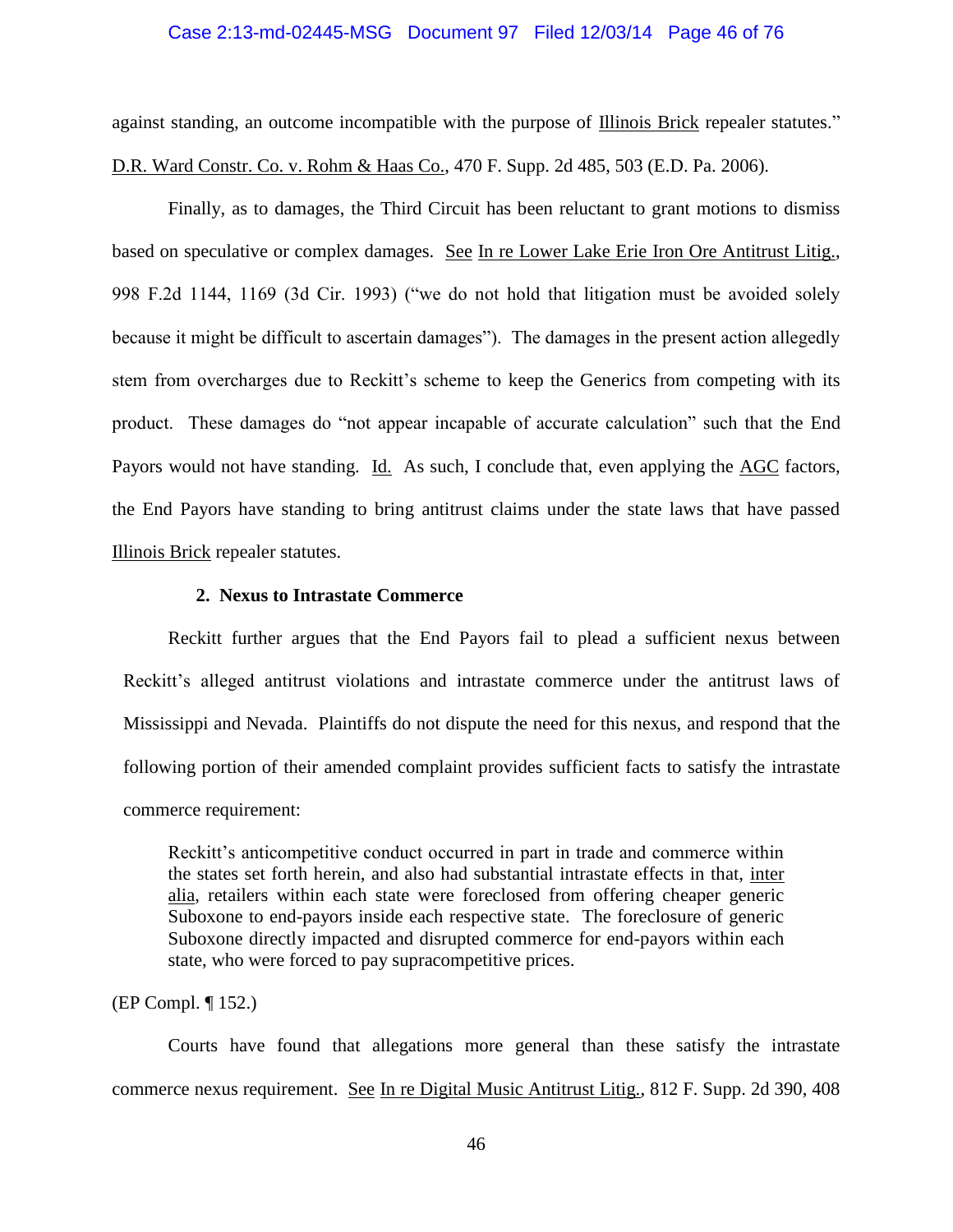# Case 2:13-md-02445-MSG Document 97 Filed 12/03/14 Page 47 of 76

(S.D.N.Y. 2011) (nexus requirement satisfied where complaint alleged the defendants' "conduct was in a continuous and uninterrupted flow of intrastate and interstate commerce") (quotation marks omitted); see also In re Chocolate Confectionary Antitrust Litig., 602 F. Supp. 2d at 580- 82. The cases cited by Reckitt are distinguishable, in that the plaintiffs in those cases solely alleged effects on interstate commerce. See In re Flonase Antitrust Litig., 610 F. Supp. 2d 409, 416 (E.D. Pa. 2009); California v. Infineon Techs. AG, 531 F. Supp. 2d 1124, 1155-58 (N.D. Cal. 2007). Therefore, I do not find that dismissal of the Mississippi and Nevada antitrust claims is warranted.

# **J. Have the End Payors Failed to State a Claim Under State Consumer Protection Laws?**

Reckitt argues that all of the remaining consumer protection claims brought under the laws of California, Florida, Illinois, Massachusetts, Michigan, Minnesota, Missouri, Nevada, New York, Pennsylvania and Virginia must be dismissed for a multitude of reasons. I address each of these states' consumer protection laws in turn.

# **1. California**<sup>22</sup>

 $\overline{a}$ 

With respect to California's consumer protection law, Cal. Bus. & Prof. Code §§ 17200, et seq., Reckitt simply argues that the End Payors have failed to demonstrate a nexus to intrastate commerce. For the reasons stated in section III.I.2, supra, I disagree with Reckitt's argument. The End Payors have alleged that overcharges occurred in California, which is sufficient to establish an intrastate nexus. See Meridian Project Sys., Inc. v. Hardin Constr. Co., LLC, 404 F. Supp. 2d 1214, 1225 (E.D. Cal. 2005) (noting that a plaintiff must allege that either misconduct

<sup>&</sup>lt;sup>22</sup> While California's antitrust law does not recognize unilateral conduct, as is alleged here, Reckitt has not demonstrated that any such restriction exists as to California's consumer protection law. Therefore, I will allow California's claims for monopolization and attempted monopolization to proceed under California's consumer protection law.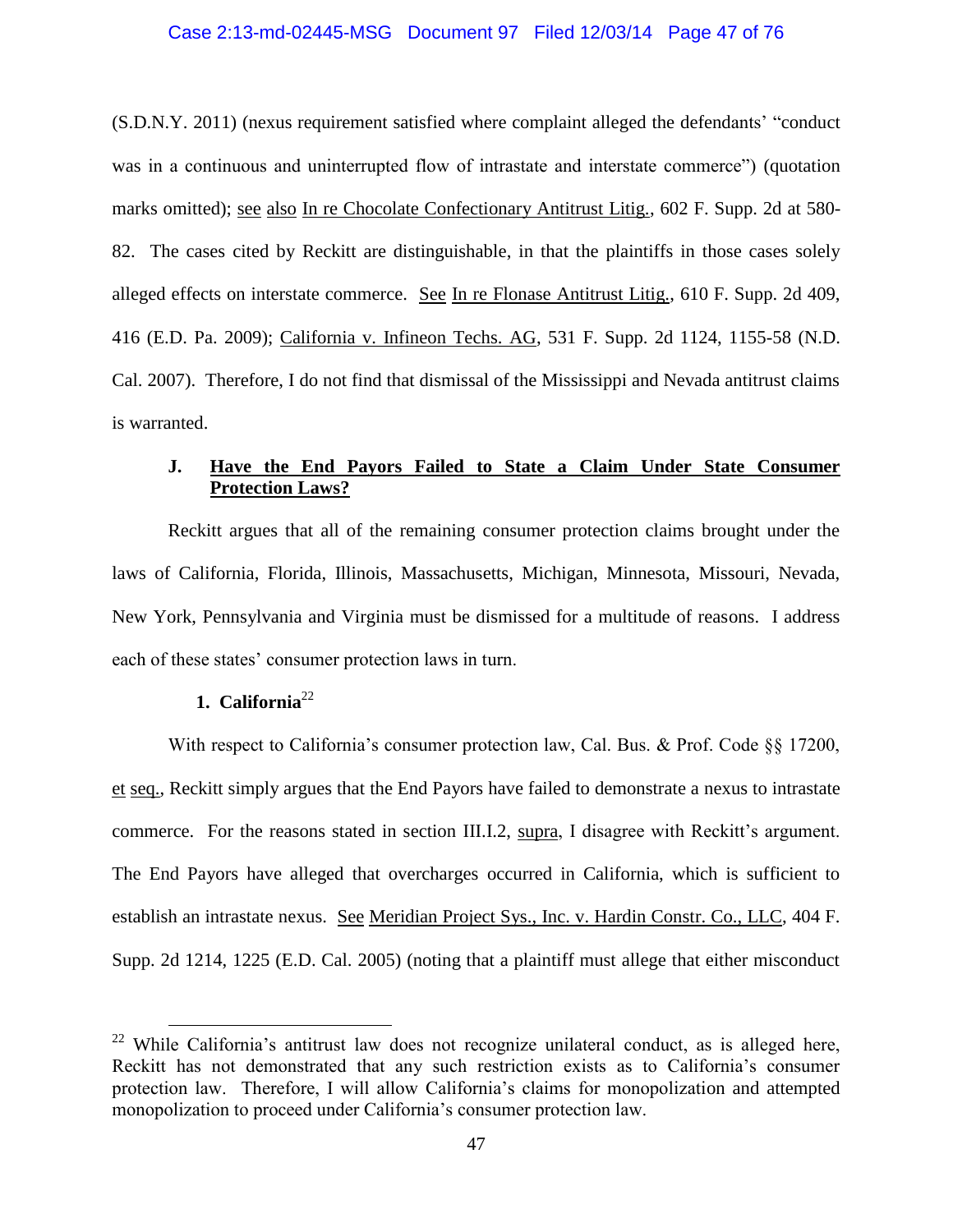### Case 2:13-md-02445-MSG Document 97 Filed 12/03/14 Page 48 of 76

or injuries occurred intrastate). As this is Reckitt's only argument to dismiss the End Payors' claim under the California consumer protection law, this claim will survive.

### 2. Florida $^{23}$

 $\overline{a}$ 

The Florida Deceptive and Unfair Trade Practices Act ("FDUTPA"), Fla. Stat. §§ 501.201, et seq., prohibits "[u]nfair methods of competition, unconscionable acts or practices, and unfair or deceptive acts or practices in the conduct of any trade or commerce." Fla. Stat. Ann. § 501.204. Reckitt argues that the End Payors have failed to adequately plead fraud or deceit to state a claim under Florida's consumer protection law, especially in light of the particularity required by Federal Rule of Civil Procedure 9(b). See In re Packaged Ice Antitrust Litig., 779 F. Supp. 2d 642, 665 (E.D. Mich. 2011) (dismissing FDUTPA claims by indirect purchasers for failure to plead fraud or deceit with particularity under Rule 9(b)). Particularity requires that a plaintiff "plead the circumstances surrounding the alleged fraud in order to put the defendant on notice of the precise misconduct at issue." De Lage Landen Fin. Servs., Inc. v. Viewpoint Computer Animation, Inc., 2009 WL 902365, at \*7 (E.D. Pa. Apr. 1, 2009) (citing Seville Indus. Mach. Corp. v. Southmost Mach. Corp., 742 F.2d 786, 791 (3d Cir. 1984)).

For the same reasons discussed above regarding the Direct Purchasers, the End Payors' allegations are sufficient to satisfy the particularity requirements of Rule 9(b). Specifically, they point to claims that Reckitt fabricated a safety issue regarding Suboxone tablets for the sheer purpose of impairing generic competition and eliciting monopoly proceeds from consumers. This false safety issue was then allegedly broadcast to the FDA, doctors, other industry

<sup>&</sup>lt;sup>23</sup> Although Florida's antitrust law does not permit antitrust claims by indirect purchasers and has adopted Illinois Brick, Florida courts have held that the Florida Deceptive and Unfair Trade Practices Act does not have this same restriction. Mack v. Bristol-Myers Squibb Co., 673 So.2d 100, 110 (Fla. App. 1996). Therefore, I decline to dismiss the claims for monopolization and attempted monopolization brought under the FDUTPA on Illinois Brick grounds.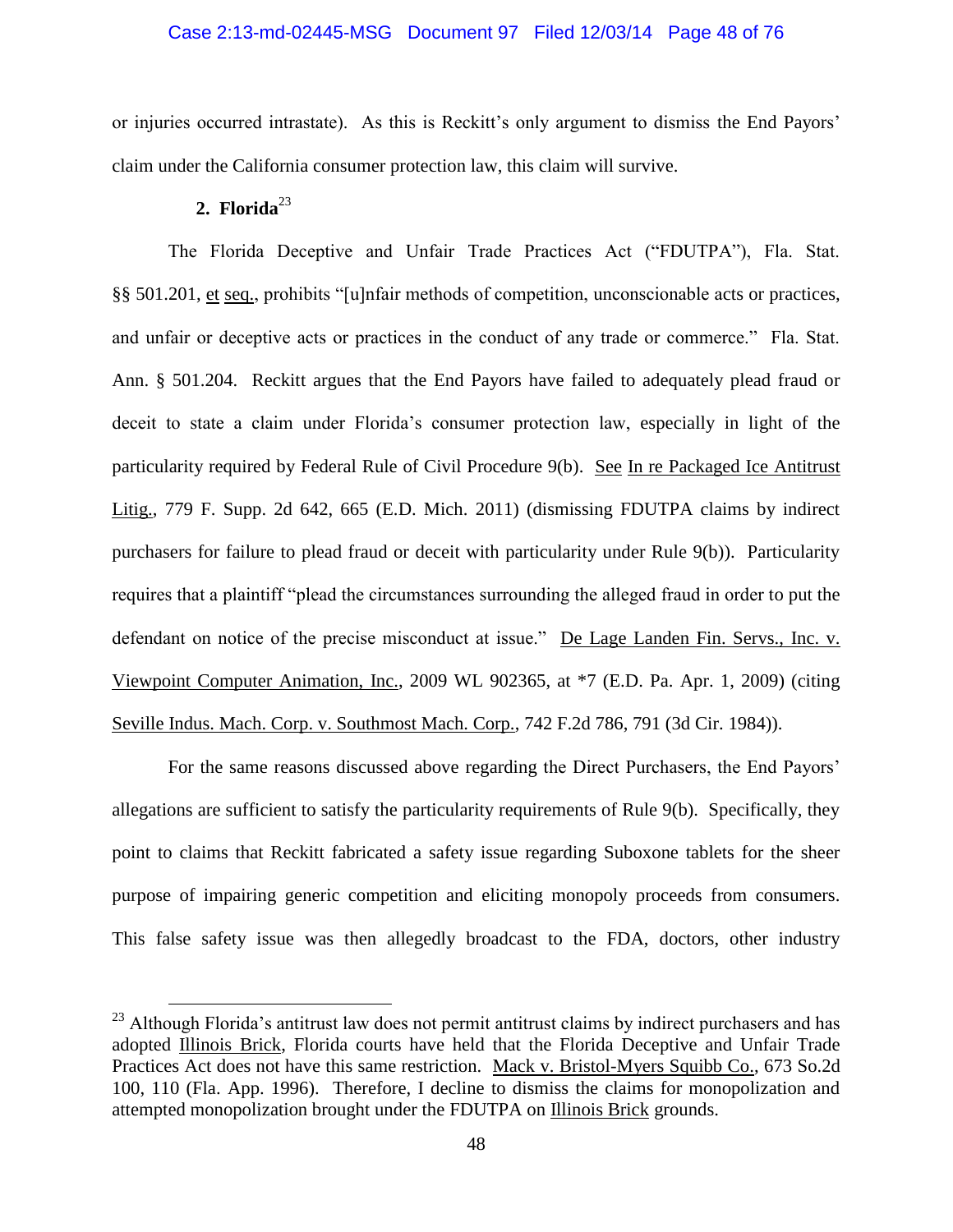### Case 2:13-md-02445-MSG Document 97 Filed 12/03/14 Page 49 of 76

participants, and the public in an effort to destroy demand for Suboxone tablets. Reckitt is also alleged to have made misrepresentations in their Citizen Petition, which the End Payors claim was submitted solely for the purposes of delay. (See EP Compl.  $\P$  3, 24-35, 70-82.) The End Payors provide numerous, specific reasons why Reckitt's actions were false and deceptive. Other cases have found that an allegedly fraudulent Citizens Petition submitted for the purposes of delay could constitute deceptive conduct that would state a claim for violation of state consumer protection laws. See, e.g., In re DDAVP Indirect Purchaser Antitrust Litig., 903 F. Supp. 2d 198, 221-29 (S.D.N.Y. 2012). Therefore, I find that the End Payors have sufficiently pleaded deception that satisfies the heightened pleading standard under Rule 9(b).

### **3. Illinois**

The Illinois Antitrust Act only permits the state's Attorney General to bring a class action on behalf of indirect purchasers. 740 Ill. Comp. Stat.  $\S 10/7(2)$ . The End Payors recognize this prohibition, as they have withdrawn their claims under Illinois' antitrust law. Courts in this district have found that, in light of this prohibition, claims based on alleged antitrust violations under Illinois' consumer protection law must be dismissed. In re Flonase Antitrust Litig., 692 F. Supp. 2d 524, 593 (E.D. Pa. 2010) (to allow the indirect purchaser plaintiffs to bring a claim for antitrust conduct under Illinois' consumer protection law "would constitute an end run around the Illinois legislature's determination"). I agree with this assessment and believe the End Payors' claims under the Illinois consumer protection law should be dismissed.

### **4. Massachusetts**

Section 11 of Massachusetts' consumer protection law provides a claim for unfair or deceptive trade practices between businesses, whereas § 9 provides a cause of action to consumers. See Mass. Gen. L. Ch. 93A §§ 9, 11; Ciardi v. F. Hoffman-La Roche, Ltd., 762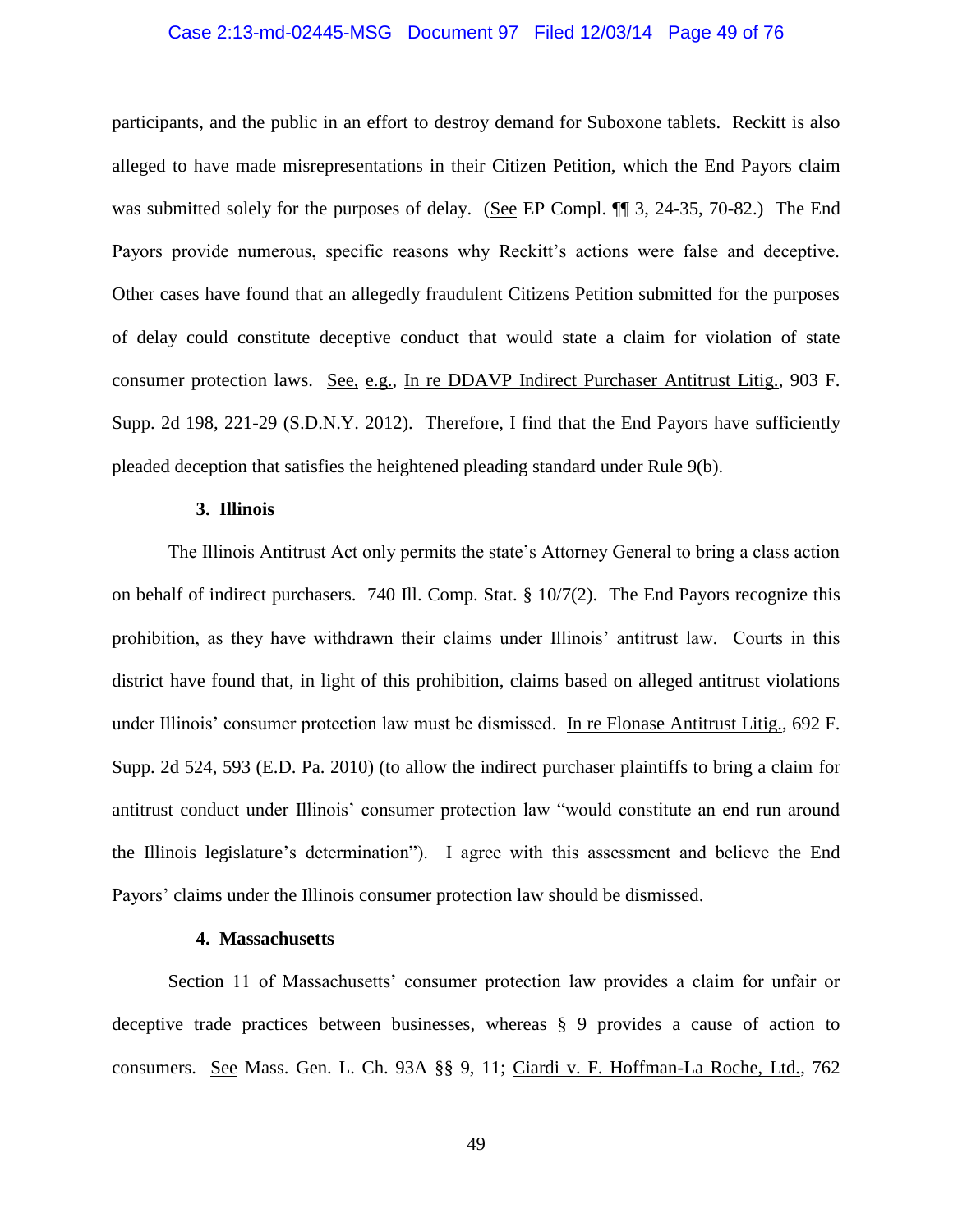### Case 2:13-md-02445-MSG Document 97 Filed 12/03/14 Page 50 of 76

N.E.2d 303, 308-09 (Mass. 2002). The state legislature has extended Illinois Brick's prohibition on suits by indirect purchasers to  $\S$  11 of Massachusetts' consumer protection law, but not  $\S$  9. Ciardi, 762 N.E.2d at 308-09; see also In re Auto. Parts Antitrust Litig., 2013 WL 2456612, at \*29 (E.D. Mich. June 6, 2013) (dismissing consumer protection claims brought by businesses under § 11 due to Illinois Brick). Although the End Payors' complaint is not clear as to whether they are asserting a claim under § 9 or § 11, their brief implies § 11 would be the appropriate avenue for their claim. The End Payors argue that a pre-suit demand, a requirement for § 9 claims, would "not apply to claims brought by businesses like Plaintiffs in this case." (EP Resp., p. 47.) In any event, even if the End Payors did intend to invoke § 9, they acknowledge that they did not satisfy the pre-suit demand requirement. See Entrialgo v. Twin City Dodge, Inc., 333 N.E.2d 202, 204 (1975) ("A demand letter listing the specific deceptive practices claimed is a prerequisite to suit and as a special element must be alleged and proved"). Therefore, the End Payors' claims under Massachusetts' consumer protection law will be dismissed.<sup>24</sup>

### **5. Michigan**

 $\overline{a}$ 

Reckitt argues that Michigan's consumer protection law, Mich. Stat. Ann. §§ 445.901, et seq., does not prohibit monopolization. While this statute does require intent to deceive, which is not required to state a claim for monopolization, see In re Packaged Ice Antitrust Litig., 779 F. Supp. 2d at 665-66, for the reasons stated above, the End Payors' complaint pleads with particularity that Reckitt employed fraudulent and deceptive means with the intent to deceive.

Reckitt further argues that claims under Michigan's consumer protection law require a plaintiff to demonstrate that it relied on such deceptive conduct when making a purchase. See

 $^{24}$  As previously noted, Massachusetts' consumer protection law was cited as providing a cause of action for the End Payors' monopolization and attempted monopolization claims. These claims will also be dismissed as barred by Illinois Brick.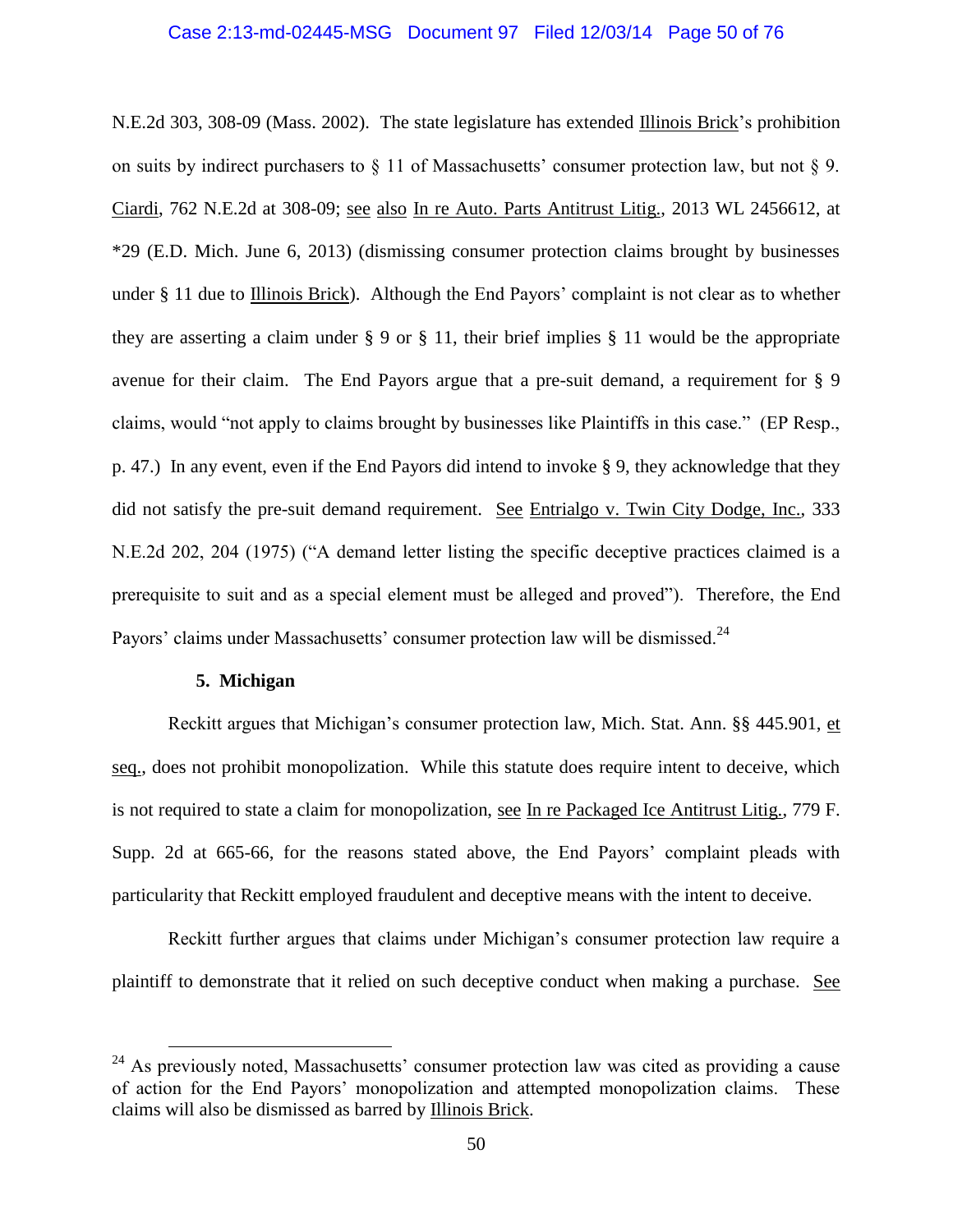### Case 2:13-md-02445-MSG Document 97 Filed 12/03/14 Page 51 of 76

Sheet Metal Workers Local 441 Health & Welfare Plan v. GlaxoSmithKline, PLC, 737 F. Supp. 2d 380, 412-13 (E.D. Pa. 2010) (citing Mayhall v. A.H. Pond Co., Inc., 341 N.W.2d 268, 270 (Mich. App. 1983)) (dismissing claims under Michigan's consumer protection law for failure to plead that consumers relied upon misrepresentations and that reliance caused injury). Reliance and causation may be satisfied under the Michigan consumer protection law by demonstrating that plaintiffs purchased and consumed the product. See In re DDAVP, 903 F. Supp. 2d at 226 (citing Gasperoni v. Metabolife, Int'l Inc., 2000 WL 33365948, at \*7 (E.D. Mich. Sept. 27, 2000)). Therefore, Reckitt's motion is denied as to this claim.

### **6. Minnesota**

Minnesota requires that the pleadings contain specific allegations of fraud or deceit that comply with the heightened standard of Federal Rule of Civil Procedure 9(b). E-Shops Corp. v. U.S. Bank Nat'l Ass'n, 795 F. Supp. 2d 874, 879 (D. Minn. 2011) (holding that Rule 9(b) applies to the Minnesota Consumer Fraud Act, Minn. Stat. Ann. §§ 325F.68, et seq.). For the reasons recited above, the End Payors have pleaded misrepresentations and deception with particularity so as to survive a motion to dismiss. Therefore, the claim under Minnesota's consumer protection law survives Reckitt's motion.

#### **7. Missouri**

Reckitt argues that the End Payors' claim under Missouri's consumer protection law should be dismissed due to the state's adoption of Illinois Brick.The End Payors point to Gibbons v. J. Nuckolls, Inc., 216 S.W.3d 667 (Mo. 2007) for the proposition that Missouri law does not prohibit their claim. In Gibbons, a consumer sued a car dealership and a wholesaler for failure to disclose that the car he purchased had been in a prior accident. The court held that the consumer may sue the wholesaler, even though direct contractual privity did not exist between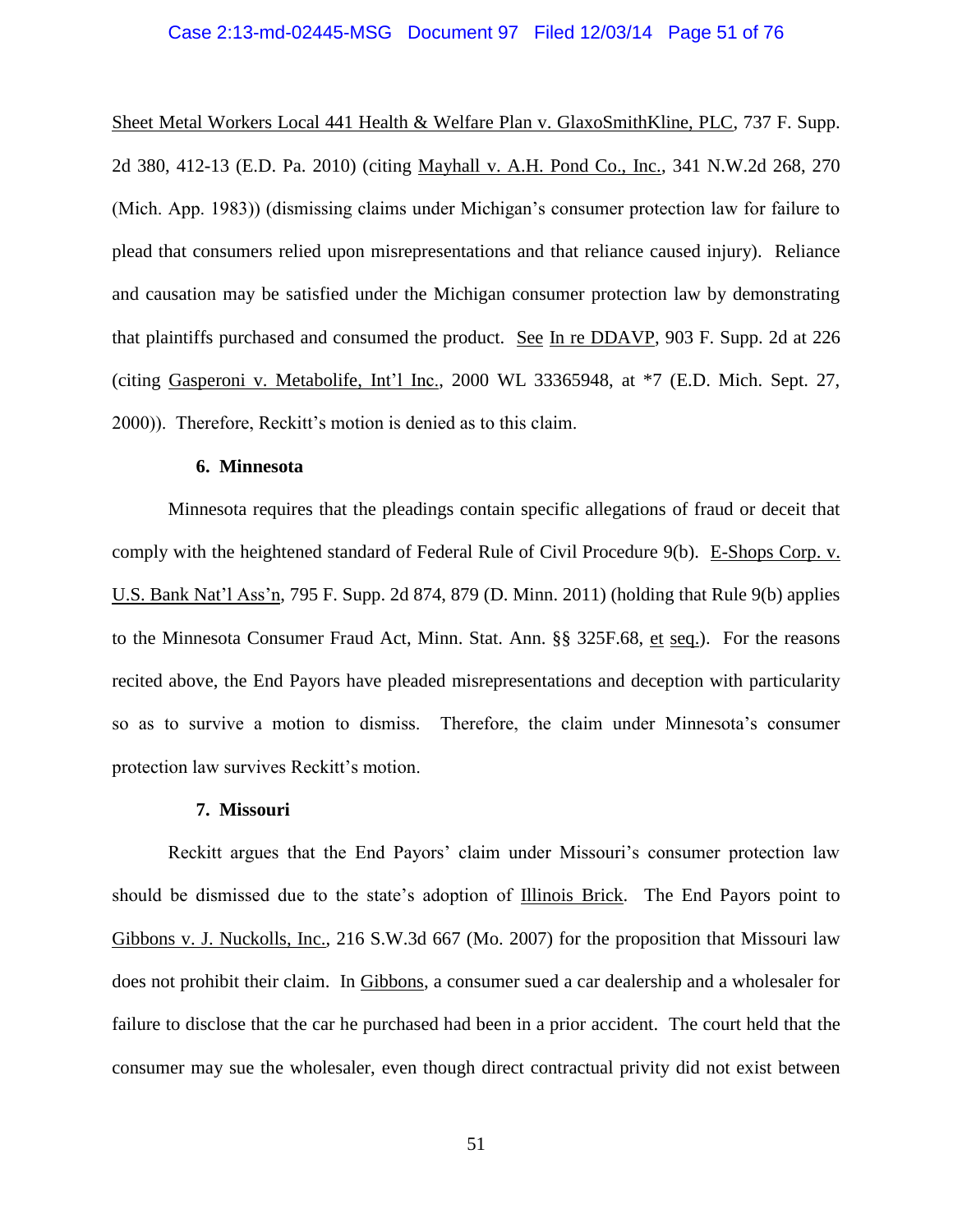### Case 2:13-md-02445-MSG Document 97 Filed 12/03/14 Page 52 of 76

the parties. While this case does appear to support the assertion that Missouri allows indirect purchasers to bring suit under its consumer protection law, Gibbons did not consider facts in the antitrust context. The End Payors have failed to identify any cases where indirect purchasers were permitted to bring claims under Missouri's consumer protection law for antitrust injury. As with Illinois, it would appear that allowing a claim under Missouri's consumer protection law would provide an end-run around the state's prohibition of antitrust claims by indirect purchasers. See Ireland v. Microsoft Corp., 2001 WL 1868946, at \*1 (Mo. Cir. Jan. 24, 2001) (dismissing claims under Missouri's antitrust law and consumer protection statute due to Illinois Brick). Therefore, the consumer protection claim under Missouri law will be dismissed.

### **8. Nevada**

Reckitt also argues that monopolization claims are not actionable under Nevada's consumer protection law, Nev. Rev. Stat. Ann. §§ 598.0903, et seq. However, that statute prohibits deceptive trade practices, which includes "[k]nowingly making a false representation as to the characteristics, ingredients, uses, benefits, alterations or quantities of goods or services for sale." Nev. Rev. Stat. § 598.0915. For the reasons stated above, the End Payors have sufficiently pleaded deceptive practices by Reckitt so as to state a claim under Nevada's consumer protection law. See In re DDAVP, 903 F. Supp. 2d at 226 (finding allegations of fraudulent acts in the antitrust context stated a claim under Nevada's consumer protection law).

#### **9. New York**

Reckitt also argues that the End Payors have failed to establish a nexus with intrastate commerce as required by New York's consumer protection law, N.Y. Gen. Bus. L. §§ 349, et seq. As with California, the End Payors have pleaded that overcharges occurred in New York. Therefore, I do not agree with Reckitt's argument that this claim should be dismissed. See

52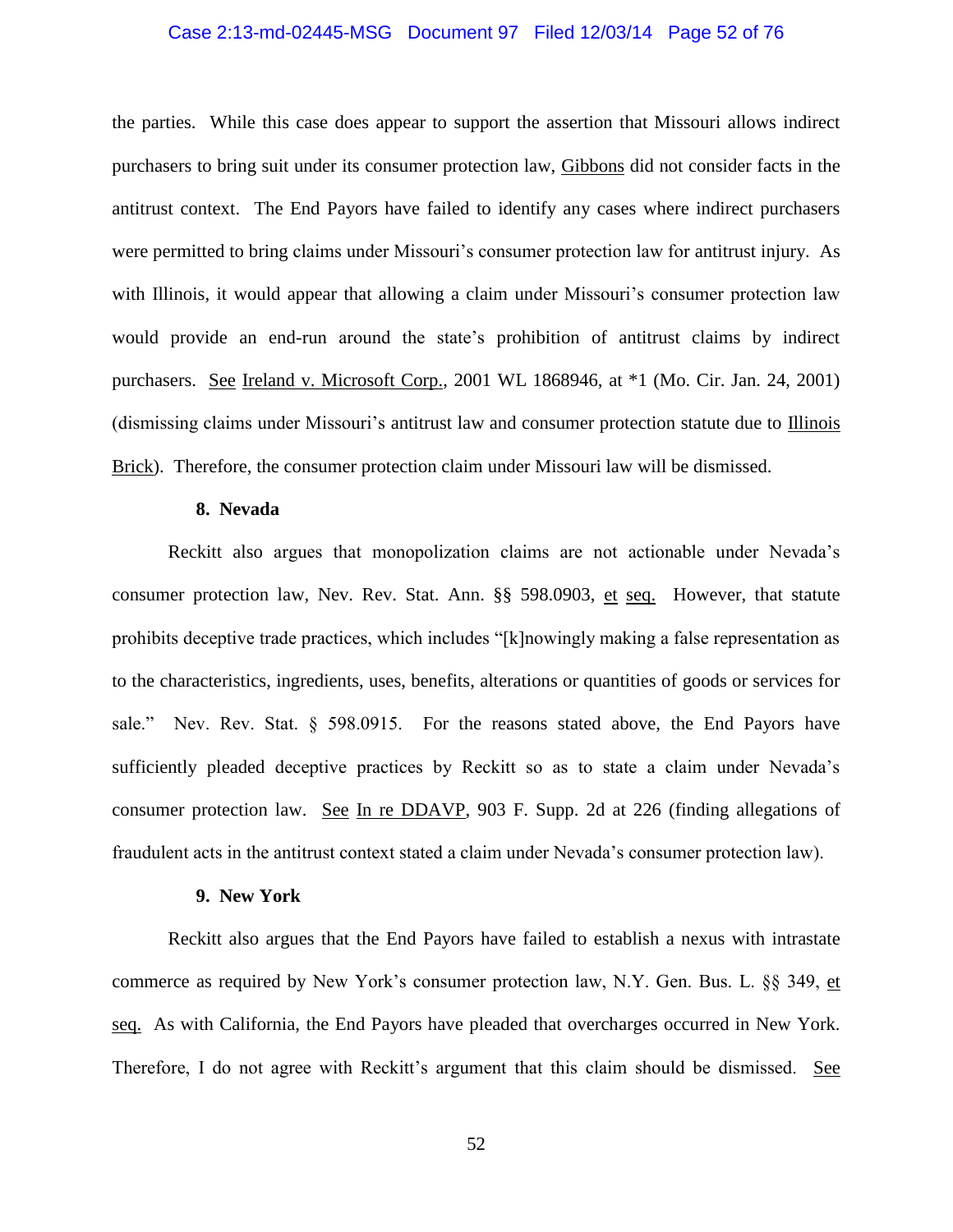### Case 2:13-md-02445-MSG Document 97 Filed 12/03/14 Page 53 of 76

Goshen v. Mutual Life Ins. Co. of N.Y., 774 N.E.2d 1190, 1195 (N.Y. 2002) (transaction in which the consumer is deceived must take place within New York under § 349).

Reckitt further argues that the End Payors failed to adequately plead fraud or deceit directed at consumers. Reckitt cites to In re Wellbutrin XL Antitrust Litig., 260 F.R.D. 143 (E.D. Pa. 2009), where the court held that the indirect purchasers were too far removed from the allegedly fraudulent action—in that case, filing a sham Citizen Petition—to state a claim under New York's consumer protection law. The target of that deception, the court found, was the FDA, not the indirect purchasers. Id. at 164. Here, however, in addition to the Citizen Petition allegations, the End Payors have posited that Reckitt fabricated safety issues with Suboxone tablets and targeted consumers, among others, in an effort to maintain a monopoly for Suboxone. The End Payors are alleged to have either directly purchased or reimbursed their members—i.e. consumers—for the product. Therefore, I find that the End Payors have successfully stated a claim under New York's consumer protection law.

#### **10. Pennsylvania**

Reckitt argues that the End Payors have failed to plead fraud or deception with particularity under Pennsylvania's consumer protection law, 73 Pa. Stat. Ann. §§ 201-1, et seq. See In re K-Dur Antitrust Litig., 338 F. Supp. 2d at 548 (dismissing claim under Pennsylvania's consumer protection law for failure to adequately plead fraud). For the reasons stated above, I disagree with Reckitt's argument, and find that the End Payors have pleaded fraud with particularity. Therefore, Reckitt's motion will be denied as to Pennsylvania's consumer protection law.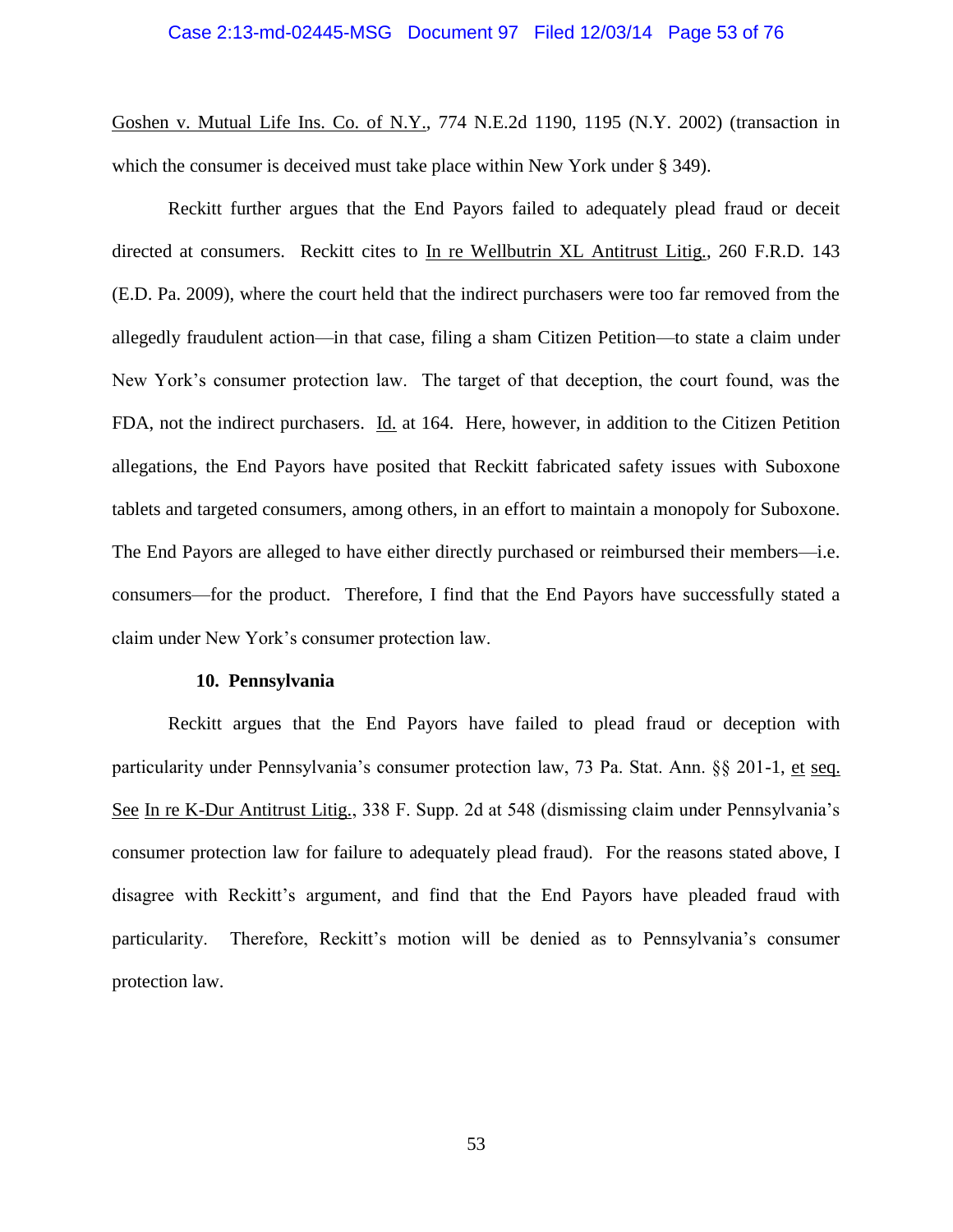### **11. Virginia**

Reckitt argues that the End Payors' claim under Virginia's consumer protection law, Va. Code Ann. § 59.1-196, should be dismissed because monopolization allegations are not actionable under the state's consumer protection laws. See In re New Motor Vehicles Canadian Export Antitrust Litig., 350 F. Supp. 2d 160, 206-07 (D. Me. 2004). For the reasons discussed above, the End Payors have sufficiently pleaded fraud and/or misrepresentations sufficient to state a claim under Virginia's consumer protection law.

### **K. Have the End Payors Stated a Claim for Unjust Enrichment?**

"Generally speaking, in order to state a claim for unjust enrichment, a plaintiff must allege (1) at plaintiff's expense (2) defendant received [a] benefit (3) under circumstances that would make it unjust for defendant to retain [the] benefit without paying for it." In re K-Dur Antitrust Litig., 338 F. Supp. 2d at 544 (citing RESTATEMENT OF RESTITUTION § 1 (1937)).

Reckitt presents two arguments as to why all of the End Payors' unjust enrichment claims should be dismissed. First, Reckitt argues that the End Payors failed to adequately identify the state laws under which they assert such claims, and that failure to do so warrants dismissal. See In re Auto. Parts Antitrust Litig., 2013 WL 2456612, at \*31 (dismissing unjust enrichment claims because plaintiffs pleaded general common law unjust enrichment without identifying under which states they were bringing these claims); In re Wellbutrin XL, 260 F.R.D. at 167 (same). However, the End Payors' complaint does allege which states' unjust enrichment laws were violated. Unlike the plaintiffs in the cases cited by Reckitt, here the End Payors invoked the laws of all fifty states (except Ohio and Indiana) and the District of Columbia. Therefore, I am not convinced that all of the End Payors' unjust enrichment claims should be dismissed on this ground.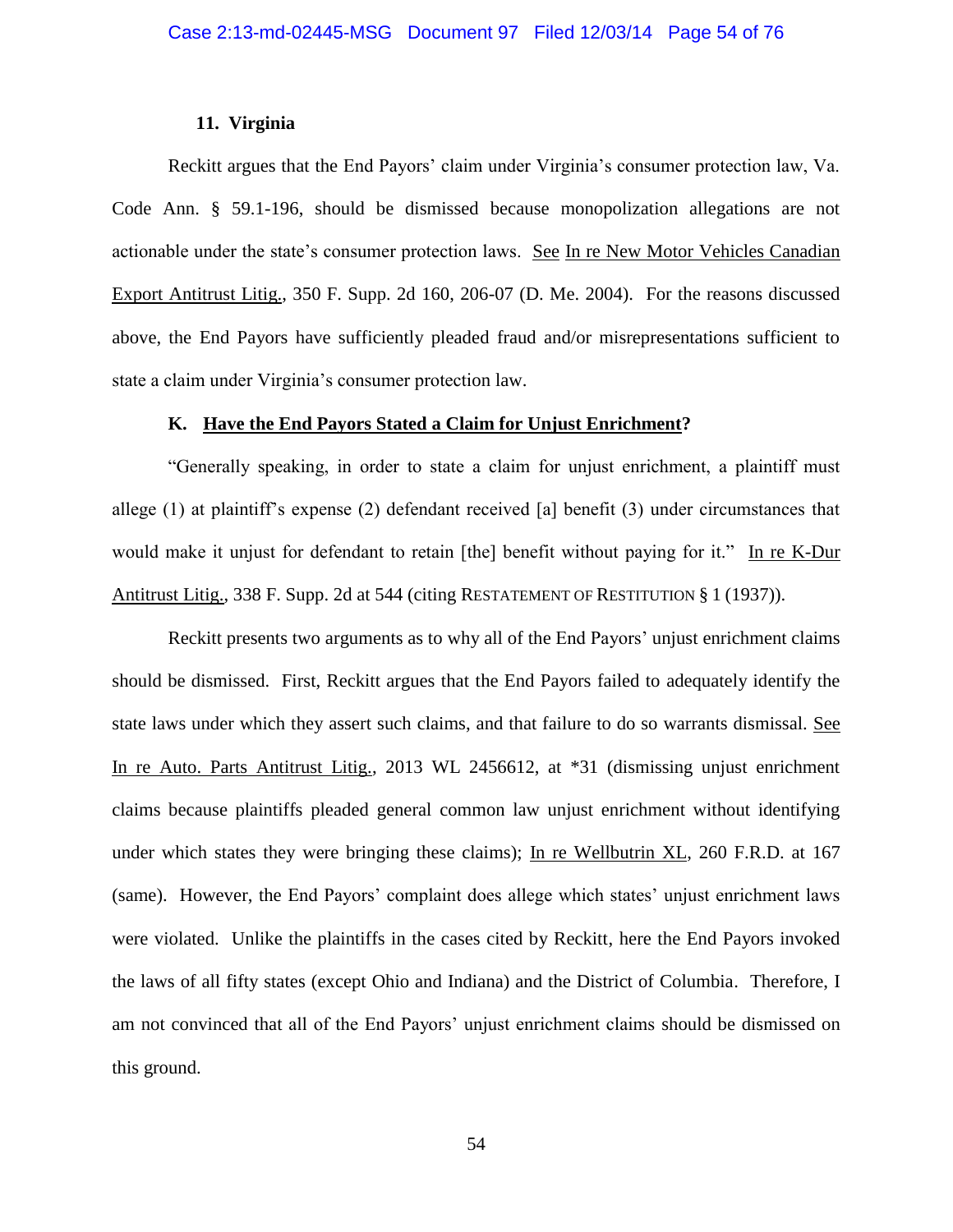# Case 2:13-md-02445-MSG Document 97 Filed 12/03/14 Page 55 of 76

Reckitt's second argument for complete dismissal of the unjust enrichment claims is that the End Payors did not plead the specific elements of any state's unjust enrichment law or the factual allegations that support recovery under those laws. While it is true that the elements of unjust enrichment vary state by state, "almost all states at minimum require plaintiffs to allege that they conferred a benefit or enrichment upon defendant and that it would be inequitable or unjust for defendant to accept and retain the benefit." In re Flonase, 692 F. Supp. 2d at 541. The facts set forth in the End Payors' complaint allege that Reckitt obtained ill-gotten gains—that is, monopoly profits unlawfully obtained. To the extent that a jurisdiction invoked by the End Payors requires state-specific elements that have not been satisfied by these allegations, these alleged deficiencies are addressed below.

Next, Reckitt contends that any and all "autonomous" unjust enrichment claims—claims that are not derived from a violation of some other state law—must be dismissed. Unjust enrichment claims can generally take one of two forms: (1) parasitic, which means it "arise[s] from contracts, torts, or other predicate wrongs"; or (2) autonomous, where the unjust enrichment claim alone "may also serve as independent grounds for restitution in the absence of mistake, wrongdoing, or breach of contract." In re New Motor Vehicles Canadian Export Antitrust Litig., 350 F. Supp. 2d at 207-08 (citation omitted). As with the consumer protection laws, courts have held that an autonomous unjust enrichment may not be used as an end-run around a state's prohibition against antitrust claims brought by indirect purchasers in accordance with Illinois Brick.<sup>25</sup> See id. at 207-10; In re Digital Music Antitrust Litig., 812 F. Supp. 2d at

 $25$  The End Payors cite to Cephalon, 702 F. Supp. 2d at 539, for the proposition that this Court has previously rejected the end-run argument with regard to unjust enrichment claims. However, Illinois Brick and various states' adoption of this limitation were not discussed in Cephalon. See id. at 539-40.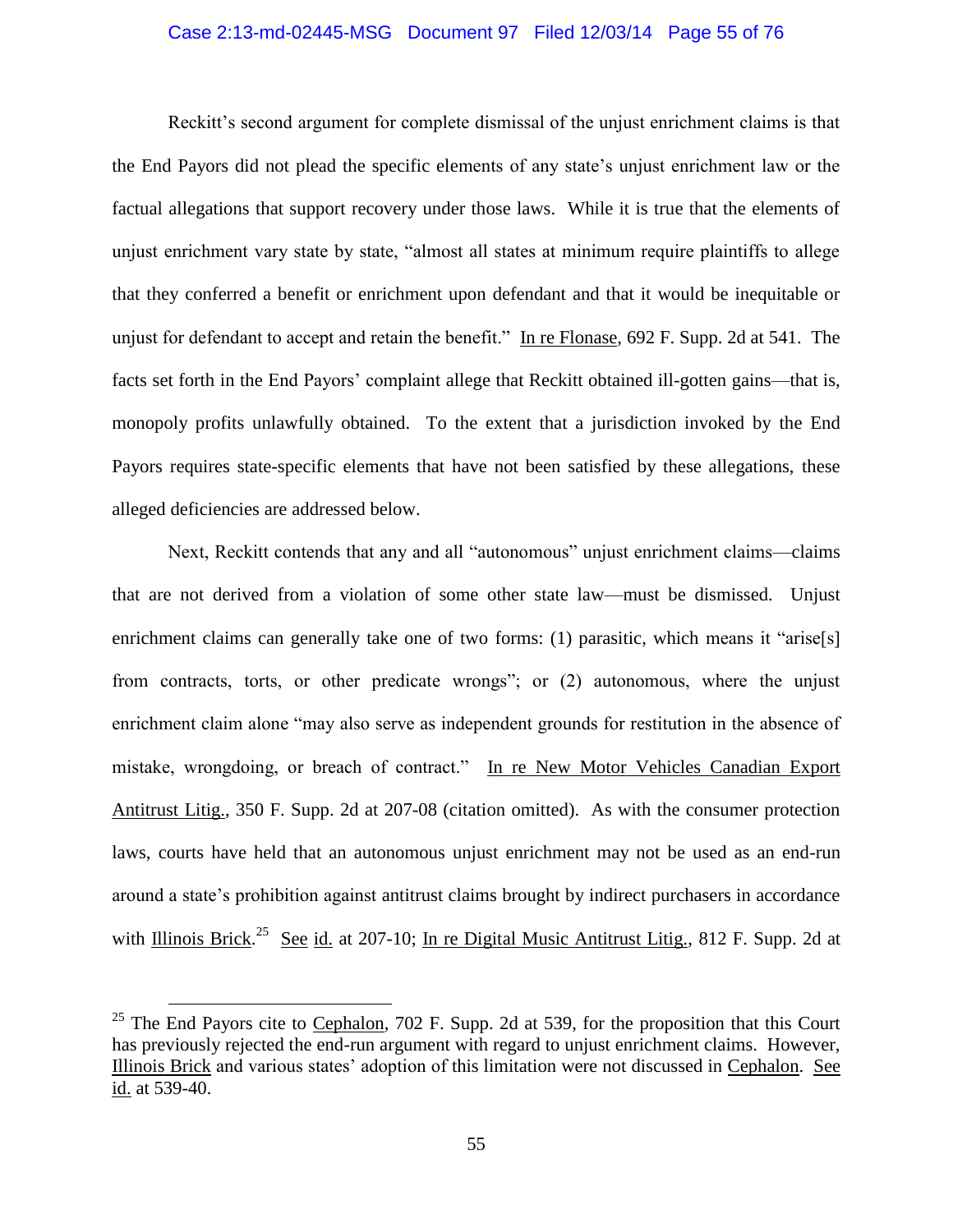### Case 2:13-md-02445-MSG Document 97 Filed 12/03/14 Page 56 of 76

413; In re Flonase, 692 F. Supp. 2d at 542. States that have adopted Illinois Brick and do not provide a cause of action under either the states' antitrust law or consumer protection law, are: Illinois, Kentucky,  $^{26}$  Massachusetts, Missouri and New Jersey. <sup>27</sup> Therefore, these autonomous claims for unjust enrichment will be dismissed.

To the extent that Reckitt argues that other states do not allow a stand-alone claim for unjust enrichment, I will address these states individually below.

### **1. Alabama**

 $\overline{a}$ 

With respect to Alabama's unjust enrichment law, Reckitt first argues that because the End Payors did not plead underlying antitrust or consumer protection claims under Alabama law, the Alabama unjust enrichment claims must be dismissed. Reckitt does not cite to any Alabama case law that states an unjust enrichment claim cannot stand on its own as an independent cause of action. Therefore, I will not grant the motion on this ground.

Reckitt next argues that the End Payors failed to allege that they acted under a mistake of fact or in misreliance on a duty, or that Reckitt engaged in any unconscionable conduct, as required by Alabama law. See Matador Holdings, Inc. v. HoPo Realty Invs., LLC, 77 So.3d 139, 146 (Ala. 2011). Alabama courts define unconscionable conduct to include "fraud, coercion, or abuse." Id. at 146 (quoting Jordan v. Mitchell, 705 So.2d 453, 458 (Ala. Civ. App. 1997)). As discussed previously, the End Payors have alleged that Reckitt engaged in unconscionable conduct through fraud and that indirect purchasers relied upon this fraud, resulting in injury. Therefore, the motion to dismiss the Alabama unjust enrichment claim is denied.

<sup>&</sup>lt;sup>26</sup> Arnold v. Microsoft Corp., 2001 WL 1835377, at  $*7$  (Ky. Ct. App. Nov. 21, 2001) (applying the holding of Illinois Brick to Kentucky's antitrust law).

<sup>&</sup>lt;sup>27</sup> Sickles v. Cabot Corp., 877 A.2d 267, 275 (N.J. Super. App. Div. 2005) ("an indirect purchaser is precluded from suing for antitrust violations under the [New Jersey Antitrust statute]").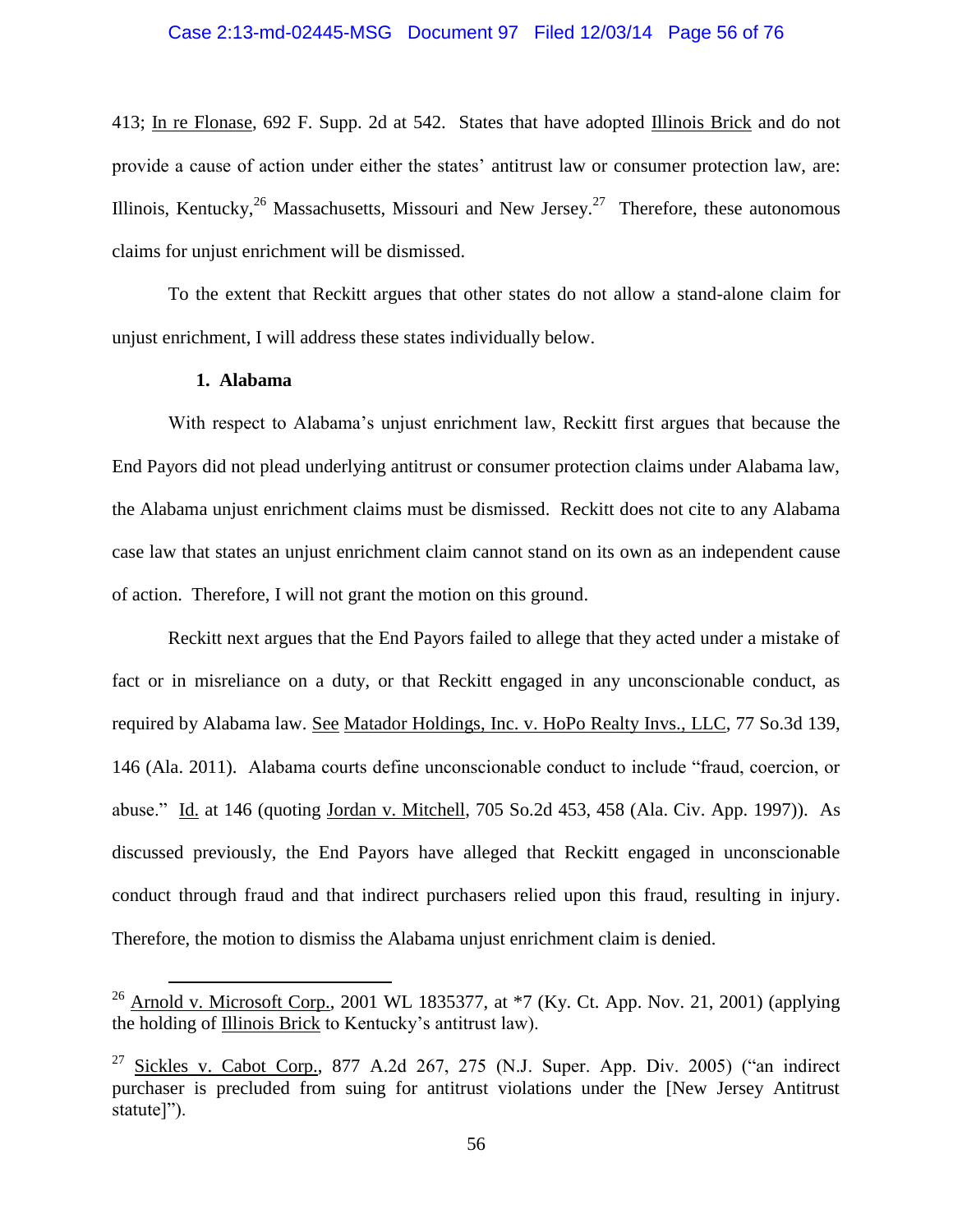### **2. Alaska**

The only argument raised as to Alaska is that unjust enrichment cannot be an autonomous, stand-alone claim. In support of its argument, Reckitt cites to Alaska Sales & Serv., Inc. v. Millet, 735 P.2d 743, 746 (Alaska 1987). However, Reckitt misreads this case. The Millet court simply noted that unjust enrichment "is a prerequisite for the enforcement of the doctrine of restitution" and noted that courts often "treat actions brought upon theories of unjust enrichment, quasi-contract, contracts implied in law and quantum meruit as essentially the same." Id. at 746 n.6. It did not hold that unjust enrichment could not be an autonomous cause of action. Therefore, Reckitt's motion will be denied as to Alaska.

### **3. California**

Reckitt argues that the claim for unjust enrichment under California law must be dismissed because California does not recognize a cause of action for unjust enrichment. Courts have recognized that there is inconsistent precedent within California as to whether a claim for unjust enrichment is viable. See Baggett v. Hewlett-Packard Co., 582 F. Supp. 2d 1261, 1270-71 (C.D. Cal. 2007) ("California courts appear to be split on whether unjust enrichment can be an independent claim or merely an equitable remedy") (quotation marks omitted); compare Dunkel v. eBay Inc., 2013 WL 415584, at \*11 (N.D. Cal. Jan. 31, 2013) ("Simply put, there is no cause of action in California for unjust enrichment") (quotation marks and citations omitted) with Peterson v. Cellco Partnership, 80 Cal. Rptr. 3d 316, 323-24 (Cal. App. 2008) (analyzing whether plaintiff had stated a claim for unjust enrichment without finding that it was unavailable under California law).

In the absence of clear authority on this issue, I find the analysis in Baggett to be persuasive. Therein, the court noted that it was unclear whether unjust enrichment was a viable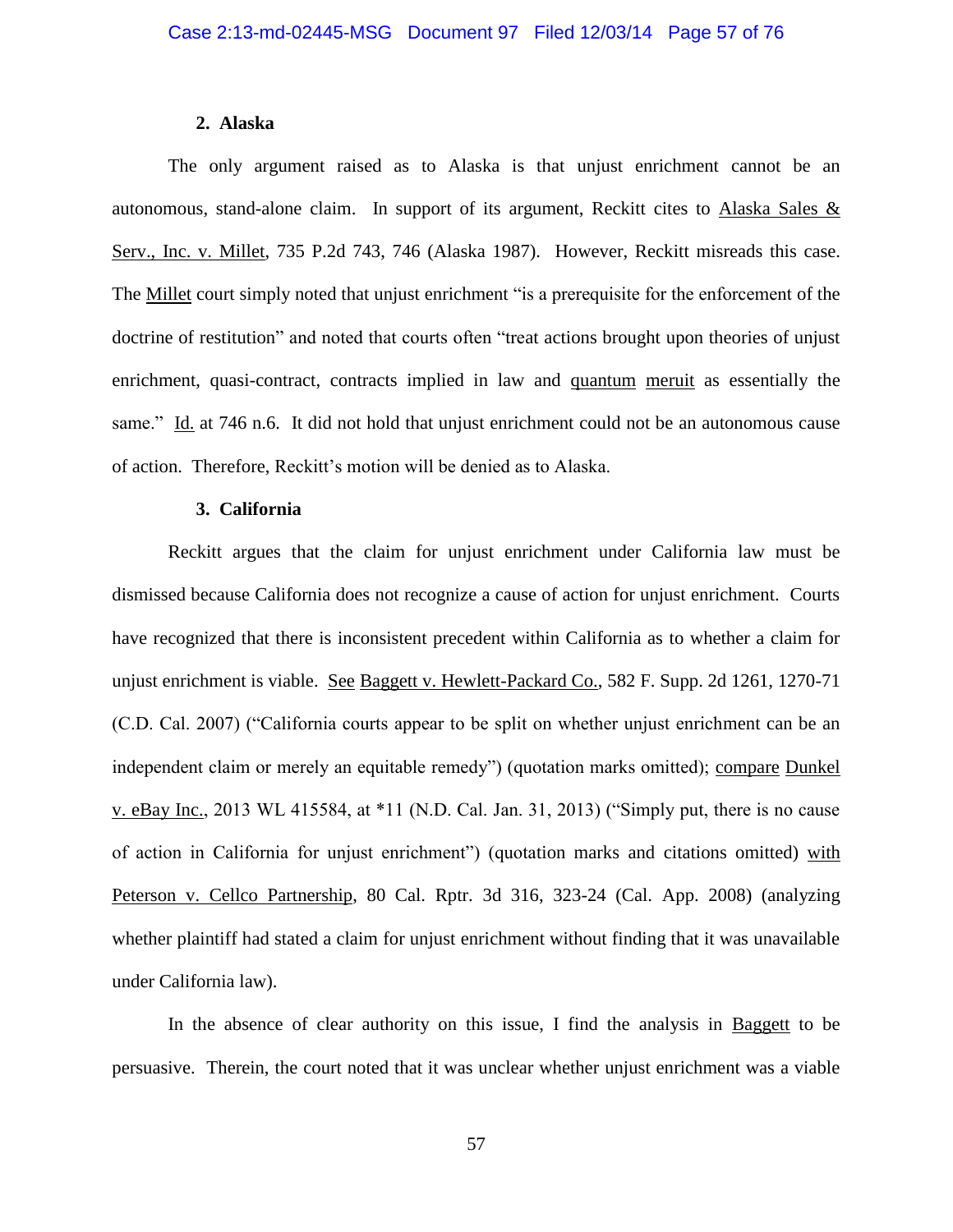### Case 2:13-md-02445-MSG Document 97 Filed 12/03/14 Page 58 of 76

cause of action in California, and in any event, found that courts seem particularly reluctant to allow an unjust enrichment claim where the remedies available for plaintiff may be pursued under other claims. Baggett, 582 F. Supp. 2d at 1271; see also Falk v. General Motors Corp., 496 F. Supp. 2d 1088, 1099 (N.D. Cal. 2007). Here, the End Payors' have brought a viable claim for violation of California's consumer protection law, and "the unjust enrichment claim will add nothing to [their] available relief." Baggett, 582 F. Supp. 2d at 1271. Therefore, I will dismiss the unjust enrichment claim under California law.

### **4. Florida**

Reckitt initially argues that because Florida does not permit antitrust claims by indirect purchasers, the End Payors' unjust enrichment claim must also be dismissed as an end-run around this restriction. However, as discussed above, Florida does permit indirect purchasers to bring claims under the state's consumer protection law. Therefore, because there exists a viable underlying cause of action, I do not agree with Reckitt's argument. See Flonase, 692 F. Supp. 2d at 543-44.

However, I do find that Florida law requires that a benefit be conferred upon the defendant directly in order to state a claim for unjust enrichment. See Extraordinary Title Servs., LLC v. Fla. Power & Light Co., 1 So.3d 400, 404 (Fla. 3d D.C.A. 2009) (affirming dismissal of unjust enrichment claim for failure to demonstrate that a benefit was directly conferred on the defendant); Am. Safety Ins. Serv., Inc. v. Griggs, 959 So.2d 322, 331 (Fla. 5th D.C.A. 2007) (citing People's Nat'l Bank of Commerce v. First Union Nat'l Bank of Fla., 667 So.2d 876, 879 (Fla. 3d D.C.A. 1996)) ("The plaintiffs must show they directly conferred a benefit on the defendants"); Flonase, 692 F. Supp. 2d at 544 (citing Nova Info. Sys., Inc. v. Greenwich Ins. Co., 365 F.3d 996, 1007 (11th Cir. 2004)) ("As best I can tell, Florida law is clear; it requires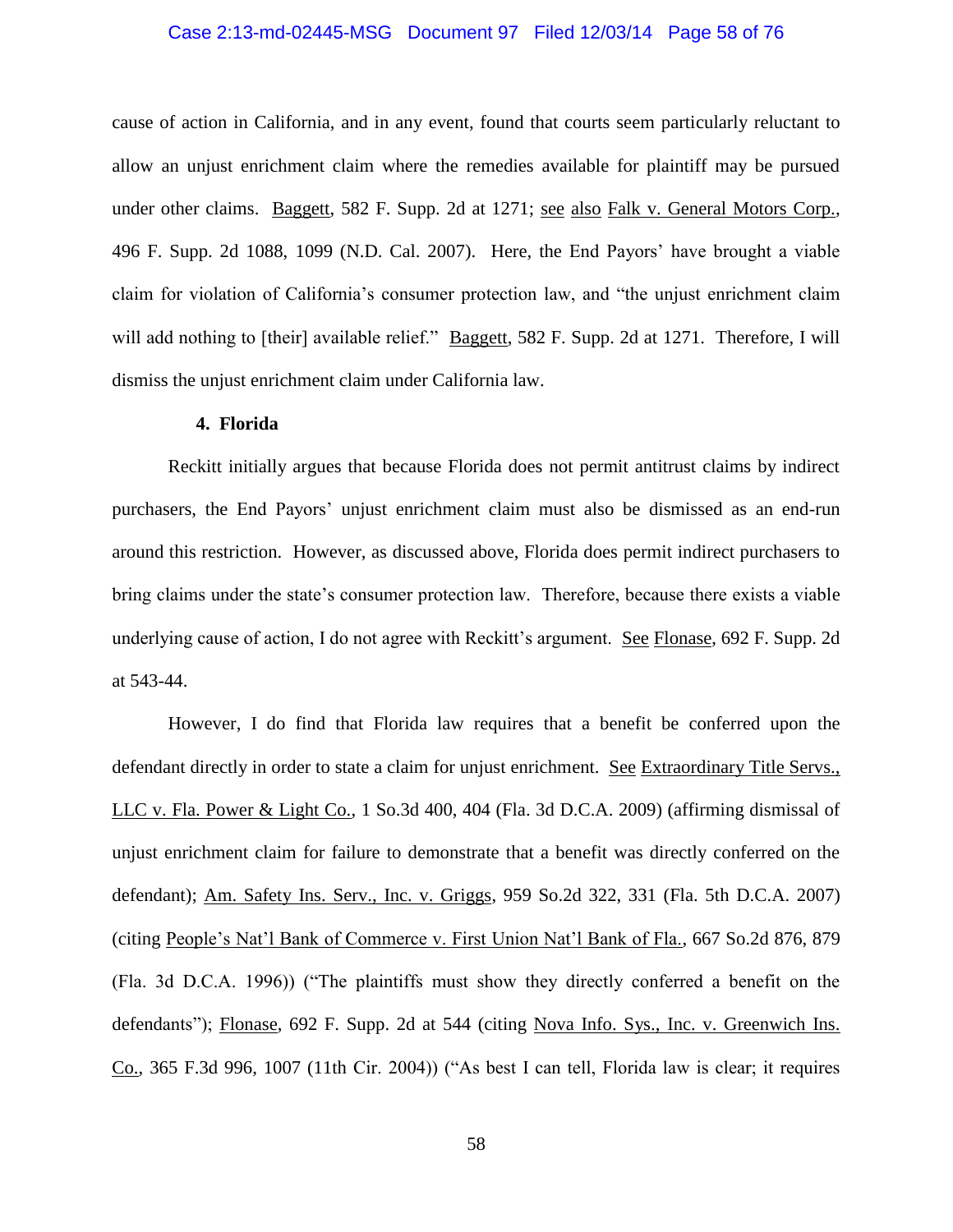# Case 2:13-md-02445-MSG Document 97 Filed 12/03/14 Page 59 of 76

that a plaintiff confer a direct benefit upon a defendant in order to state a claim for unjust enrichment").<sup>28</sup>

By virtue of being indirect purchasers, the End Payors cannot establish that they directly conferred a benefit upon Reckitt. The facts pleaded in the End Payors' complaint establish that any overpayments for Suboxone were made to pharmacies, and the End Payors had no direct contact with Reckitt. Therefore, I will grant Reckitt's motion as to the End Payors' Florida unjust enrichment claim.

## **5. Iowa**

 $\overline{a}$ 

Reckitt first argues that the unjust enrichment claim arising under Iowa law must be dismissed because the End Payors did not allege that they conferred a direct benefit on Reckitt. However, the Supreme Court of Iowa has held that the benefits conferred to a defendant in an unjust enrichment claim may be "direct or indirect, and can involve benefits conferred by third parties." State, Dep't of Human Servs. ex rel. Palmer v. Unisys Corp., 637 N.W.2d 142, 155 (Iowa 2001). Instead of concentrating on the privity between the two parties, the "critical inquiry is that the benefit received be at the expense of the plaintiff." Id. Thus, I do not agree with Reckitt's first argument.

 $^{28}$  I note that some Florida precedent has not been entirely clear that the conferral of a direct benefit is required. See Merkle v. Health Options, Inc., 940 So.2d 1190, 1199 (Fla. 4th D.C.A. 2006); Hillman Constr. Corp. v. Wainer, 636 So.2d 576, 577-78 (Fla. 4th D.C.A. 1994). Although these cases allowed claims to proceed where there did not appear to be a direct benefit conferred, at no point did the court make a clear statement that a direct benefit was not required. Furthermore, the appellate courts' reasoning in reversing the trial courts' dismissals seemed to focus on the trial courts improperly making factual determinations that a benefit was not conferred, as opposed to adopting the factual allegations made in the complaint. I do not find that these ambiguous rulings are sufficient to overcome the majority of Florida precedent that has clearly and affirmatively held that a direct benefit is required for an unjust enrichment claim under Florida law.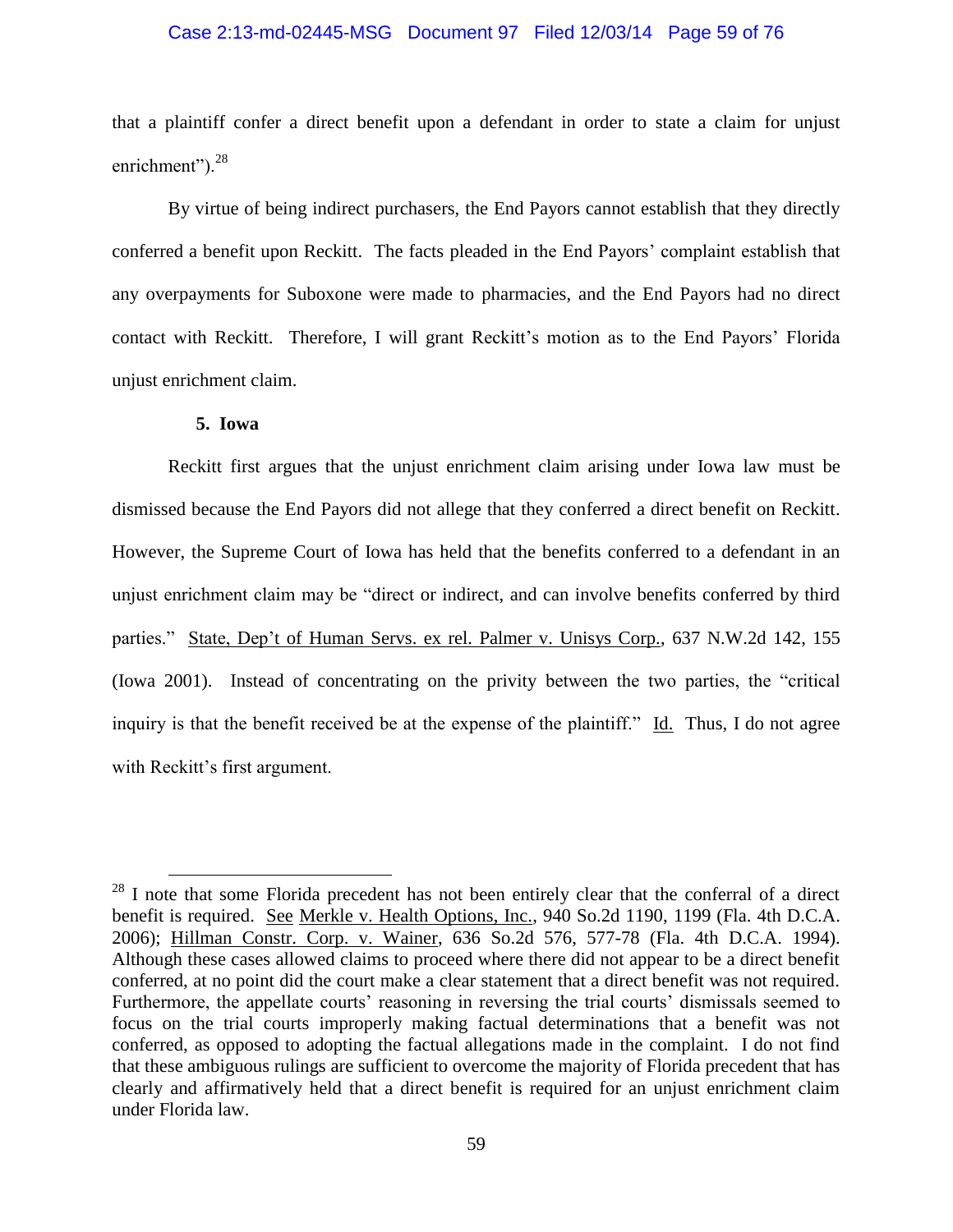### Case 2:13-md-02445-MSG Document 97 Filed 12/03/14 Page 60 of 76

Next, Reckitt argues that the Iowa unjust enrichment claim should be dismissed because the End Payors received the benefit of the bargain, citing to Smith v. Stowell, 125 N.W.2d 795, 800 (Iowa 1964). In Smith, the plaintiffs sold ten shares of stock to the defendant, and the parties entered into an express contract where the plaintiffs reserved the option to repurchase the shares from the defendant at a set price. Id. at 796. Years later, the plaintiffs sought to repurchase the ten shares but also wanted thirty additional shares that had been awarded to the defendant as a stock dividend. Id. The defendant was willing to sell the original ten shares at the agreed upon price, but not the stock dividends. Id. at 800. The court held that "there can be no such implied contract on a point fully covered by an express contract and in direct conflict therewith." Id. This case is clearly distinguishable from the present case, as there is no express written contract between the parties. See In re Auto. Parts Antitrust Litig., 2014 WL 2993753, at \*29-30 (E.D. Mich. July 3, 2014) (distinguishing Smith due to the express written contract).

I also find that the sheer fact that the End Payors received medication in exchange for money paid does not bar an unjust enrichment claim. Reckitt has not established that any consideration exchanged for a benefit conferred defeats a claim for unjust enrichment. Instead, the precedent indicates that courts inquire as to the "fairness" of the consideration, which would appear to be a factual issue inappropriate for disposition in a motion to dismiss. See In re K-Dur Antitrust Litig., 338 F. Supp. 2d at 545-46 (collecting cases considering the fairness or justness of the bargain). The End Payors have alleged that although they received Suboxone in exchange for their payments, they were forced to pay artificially inflated prices due to Reckitt's wrongful conduct. This is sufficient to state a claim for unjust enrichment under Iowa law.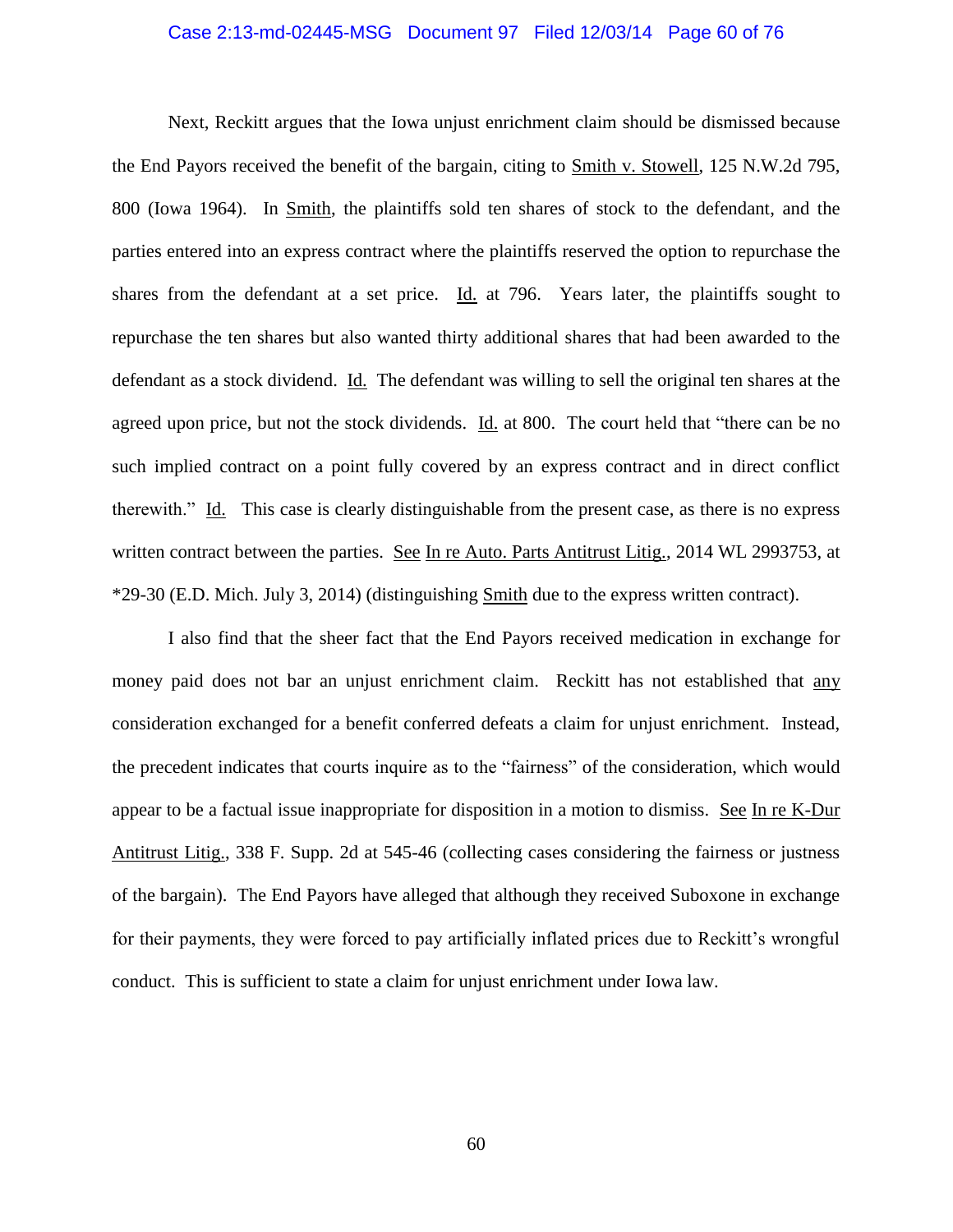### **6. Michigan**

Reckitt first argues that the End Payors' unjust enrichment claim under Michigan law should be dismissed because Michigan requires a showing of a direct benefit conferred on the defendants. It primarily relies on A & M Supply Co. v. Microsoft Corp., 2008 WL 540883 (Mich. Ct. App. Feb. 28, 2008), and several other cases citing to A&M. See In re Refrigerant Compressors Antitrust Litig., 2013 WL 1431756, at \*25-26 (E.D. Mich. Apr. 9, 2013); In re Aftermarket Filters Antitrust Litig., 2010 WL 1416259, at \*2-3 (N.D. Ill. Apr. 1, 2010); In re Potash Antitrust Litig., 667 F. Supp. 2d 907, 948-49 (N.D. Ill. 2009); Munson v. Countrywide Home Loans, Inc., 2008 WL 5381866, at \*9 (E.D. Mich. Dec. 17, 2008).

In A & M, the Michigan Court of Appeals affirmed the trial court's dismissal of an unjust enrichment claim due to the plaintiff's failure to prosecute the case. 2008 WL 540883, at \*1-2. The court further noted that "even if the lower court had erred in dismissing a plaintiff's action for lack of progress, it was properly subject to dismissal on the merits." Id. at \*2. The court reasoned that a direct benefit is required under Michigan unjust enrichment law and the plaintiff failed to show a direct relationship between himself and the defendants. Id. However, the court provided no precedent in support of its assertion.

I agree with the reasoning presented by a court in the Eastern District of Michigan. In re Auto. Parts Antitrust Litig., 2014 WL 2993753, at \*31. The In re Auto. Parts court found that A & M is not persuasive or dispositive, largely because the language regarding a direct benefit requirement was made in dicta. Id. The district court ultimately held that "Michigan law does not require a benefit to be conferred directly by plaintiff to a defendant" and denied the defendants' motion to dismiss on this ground. Id.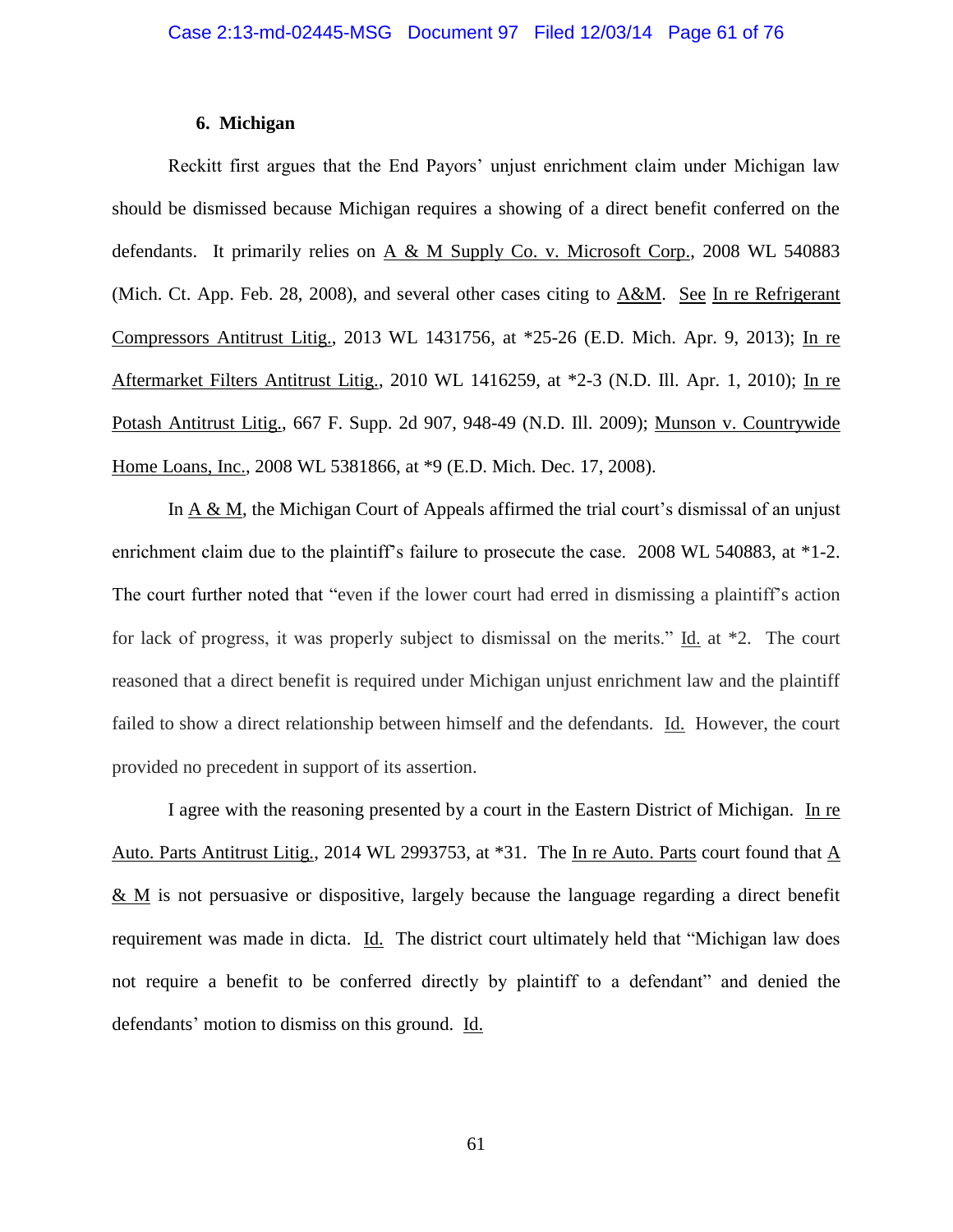### Case 2:13-md-02445-MSG Document 97 Filed 12/03/14 Page 62 of 76

Several Michigan courts have reached the same conclusion. See Kammer Asphalt Paving Co. v. E. China Twp. Sch., 504 N.W.2d 635, 641 (Mich. 1993) (allowing an indirect benefit to constitute unjust enrichment because of the close relationship between the parties); Morris Pumps v. Centerline Piping, Inc., 729 N.W.2d 898, 904 (Mich. Ct. App. 2006) (finding the defendant, a general contractor, liable for unjust enrichment where the defendant used materials that the plaintiff had supplied to another subcontractor and did not pay the plaintiff for those materials). Several federal courts interpreting Michigan law have also determined that unjust enrichment does not require a direct benefit. See In re Static Random Access Memory (SRAM) Antitrust Litig., 2010 WL 5094289, at \*7 (N.D. Cal. Dec. 8, 2010) ("A claim for unjust enrichment under Michigan law does not require that the plaintiff confer a direct benefit on the defendant"); In re K-Dur Antitrust Litig., 2008 WL 2660783, at \*10 (D.N.J. Mar. 19, 2008) (holding that a plaintiff is not required to show a direct benefit while noting the inconsistency in the case law); In re Cardizem CD Antitrust Litig., 105 F. Supp. 2d 618, 670-71 (E.D. Mich. 2000) (rejecting that "either privity or a directly conferred benefit is an essential element of an unjust enrichment claim under" Michigan common law). Without a clear pronouncement from the Michigan state courts, I will allow the End Payors' unjust enrichment claim under Michigan law to proceed. See Flonase, 692 F. Supp. 2d at 544 ("[T]here should be a clear statement from the state's courts that it has added" the direct benefit requirement).

Reckitt next argues that the End Payors received the benefit of the bargain. Reckitt cites to two cases where the court of appeals dismissed unjust enrichment claims where the parties negotiated an explicit contract, and both parties fulfilled their obligations under that contract. See Isom v. NE Lots LLC, 2010 WL 143470, at \*6 (Mich. Ct. App. Jan. 14, 2010); Russell v. Zeemering, 2006 WL 2382511, at \*5 (Mich. Ct. App. Aug. 17, 2006). Because there is no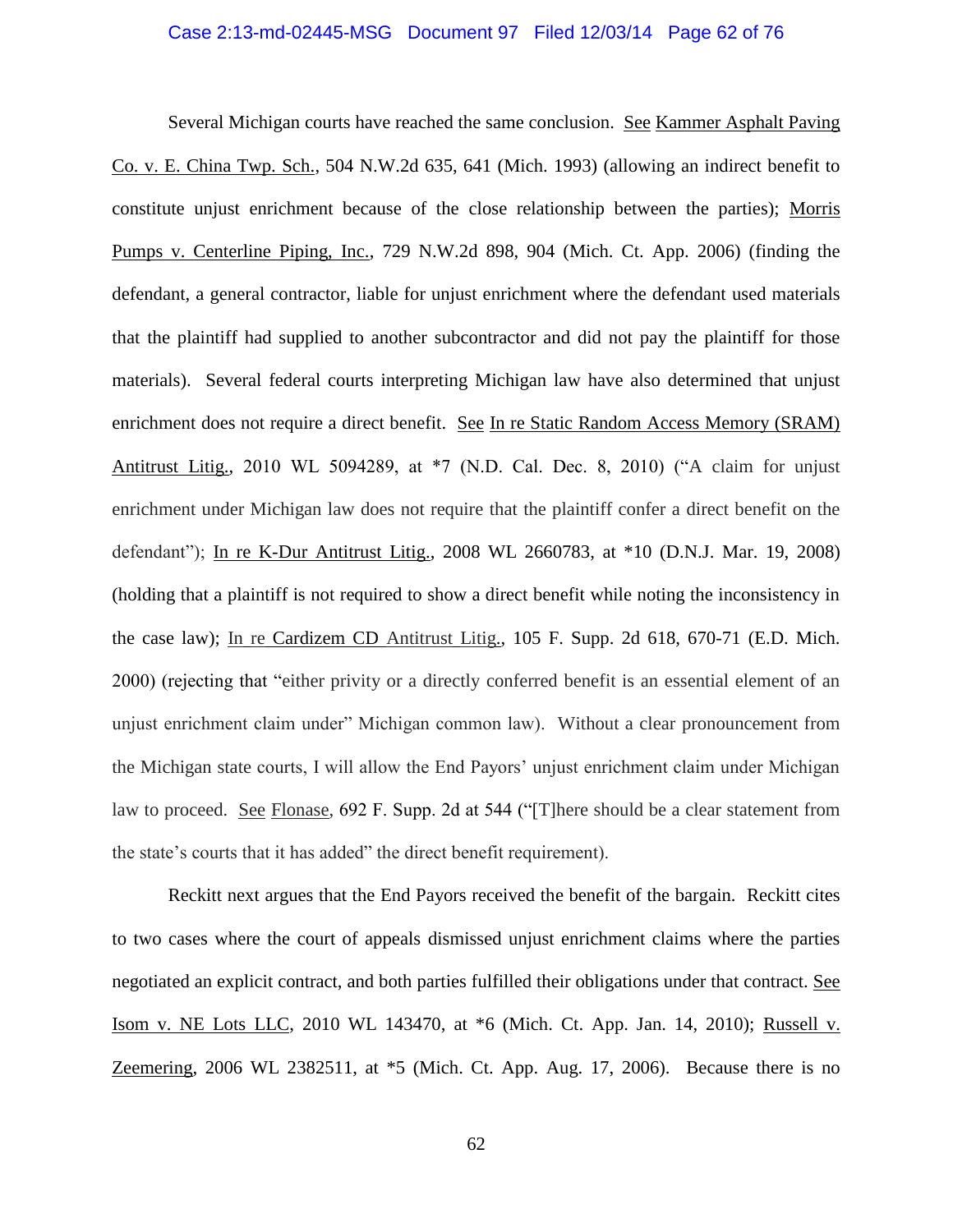### Case 2:13-md-02445-MSG Document 97 Filed 12/03/14 Page 63 of 76

explicit contract in this case, I find these cases to be distinguishable. Accordingly, Reckitt's motion to dismiss the unjust enrichment claims in Michigan will be denied.

### **7. Minnesota**

Reckitt first argues that Minnesota requires a direct benefit to be conferred onto the defendant in order to state a claim for unjust enrichment. The only authority it provides in support of this assertion is Schumacher v. Schumacher, 627 N.W.2d 725, 729 (Minn. Ct. App. 2001). However, Schumacher does not state that a direct benefit is an essential element to an unjust enrichment claim. There, the court found that "the claimant must show that another party knowingly received something of value to which he was not entitled, and that the circumstances are such that it would be unjust for that person to retain the benefit." Id. at 729. I am not convinced that Schumacher conclusively establishes that Minnesota law requires a direct benefit. See In re Processed Egg Prods. Antitrust Litig., 851 F. Supp. 2d 867, 934-35 (E.D. Pa. 2012) (finding that Minnesota does not have a "direct benefit" requirement).

Reckitt also argues that the End Payors received the benefit of the bargain. It cites one case where the plaintiff, a college student who did not receive a degree upon paying tuition, claimed the university was unjustly enriched. Zinter v. Univ. of Minn., 799 N.W.2d 243, 247 (Minn. Ct. App. 2011). The court rejected the argument, noting that what was bargained for was tuition in exchange for classes, not tuition in exchange for a degree. Id. The case before me is distinguishable. As described with regard to Iowa law, the fact that some consideration was exchanged does not foreclose the End Payors' claim. Instead, the operative question is whether the bargain was just or fair. Therefore, I do not agree with Reckitt's argument.

Lastly, Reckitt argues that the End Payors are barred from bringing unjust enrichment claims when they have adequate legal remedies available, citing to Southtown Plumbing, Inc. v.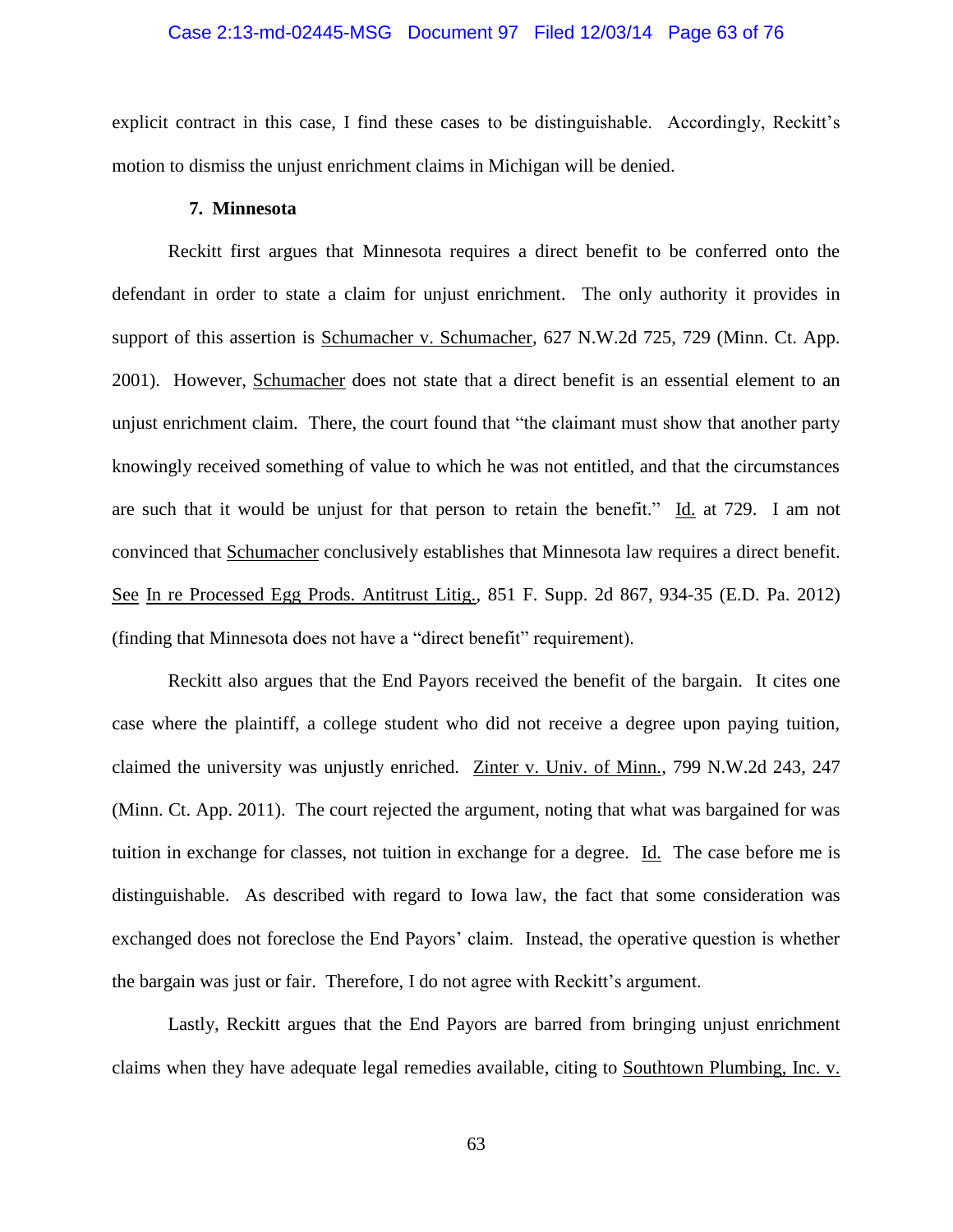### Case 2:13-md-02445-MSG Document 97 Filed 12/03/14 Page 64 of 76

Har-Ned Lumber Co., Inc., 493 N.W.2d 137 (Minn. Ct. App. 1992). The court in Southtown held that because the plaintiffs chose not to pursue the legal remedy available to them through a mechanics lien, they were barred from then bringing an unjust enrichment claim. Id. at 140. Reckitt seeks to use this case to show that unjust enrichment is always barred when a legal remedy is available. However, several courts applying Minnesota law have allowed simultaneous pleadings for a legal remedy and unjust enrichment. See Daigle v. Ford Motor Co., 713 F. Supp. 2d 822, 828 (D. Minn. 2010); LePage v. Blue Cross & Blue Shield of Minn., 2008 WL 2570815, at \*8 (D. Minn. June 25, 2008); see also In re Levaquin Prods. Liab. Litig., 752 F. Supp. 2d 1071, 1081 (D. Minn. 2010) (finding that Southtown only stands for the proposition that a plaintiff who chooses not to pursue available legal remedies cannot recover for unjust enrichment). Therefore, I will allow the Minnesota unjust enrichment claim to proceed.

### **8. Mississippi**

Reckitt next argues that because the End Payors received the benefit of the bargain, the Mississippi unjust enrichment claims should be dismissed. It cites to one case that discusses unjust enrichment as it applies to third parties. Omnibank of Mantee v. United S. Bank, 607 So. 2d 76, 92-93 (Miss. 1992). There, the court held that the mere fact that a party is enriched does not mean that he has been unjustly enriched, "in the absence of some misleading or wrongful act." Id. The court did not state that any consideration provided by the defendant for a benefit precludes an unjust enrichment claim. Furthermore, Reckitt is alleged to have engaged in wrongful, fraudulent acts. Therefore, I do not find Reckitt's argument convincing.

Reckitt also argues that under Mississippi law, plaintiffs can only recover for unjust enrichment when the payment was made by a mistake of fact. Reckitt points to the holdings of two Mississippi Supreme Court cases. Willis v. Rehab Solutions, PLLC, 82 So.3d 583, 588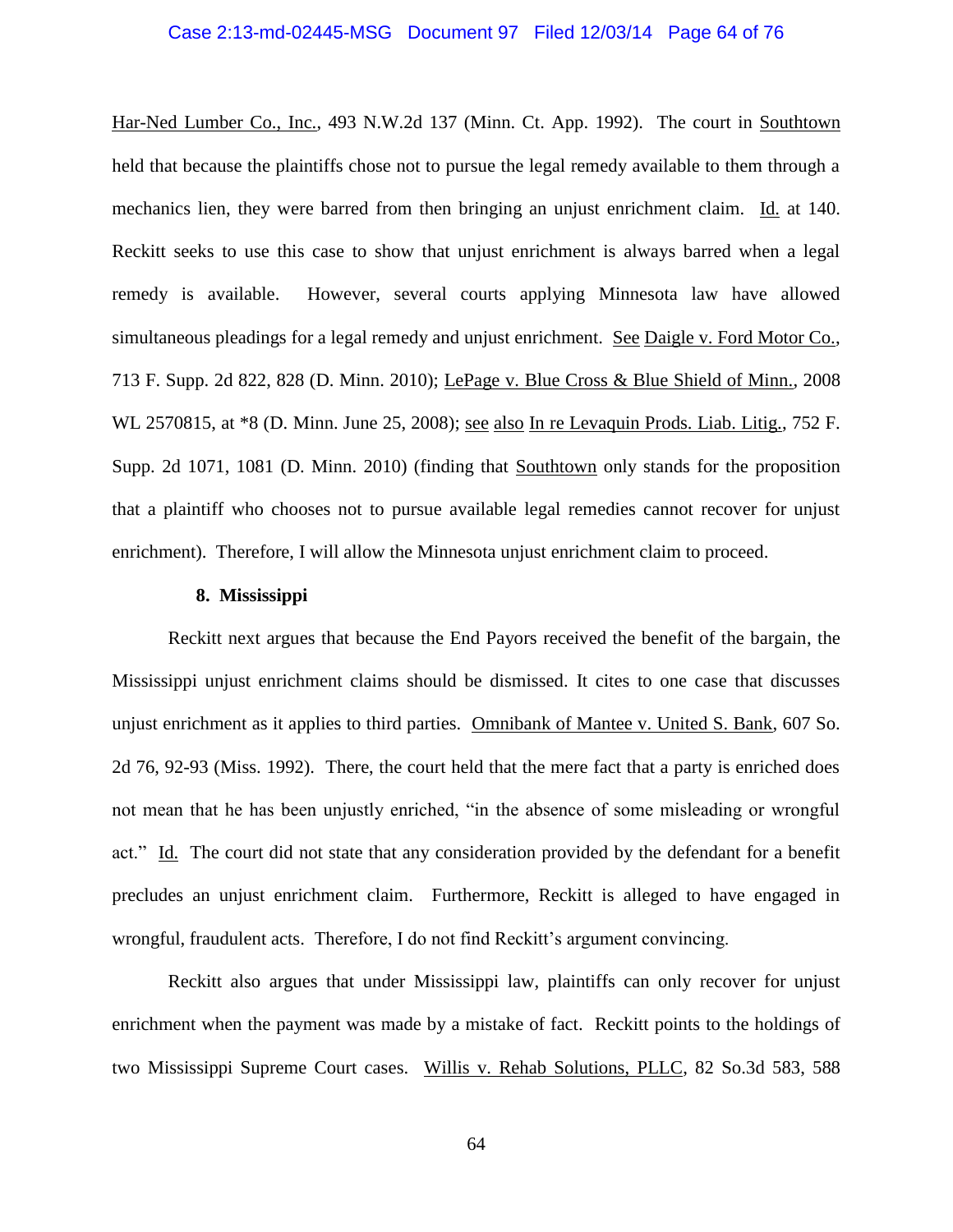### Case 2:13-md-02445-MSG Document 97 Filed 12/03/14 Page 65 of 76

(Miss. 2012); Union Nat'l Life Ins. Co. v. Crosby, 870 So.2d 1175, 1180 (Miss. 2004). These cases defined unjust enrichment as applying when one party mistakenly pays another party, reasoning that the receiver should not be enriched at the expense of the giver. Id. While the court did hold that "unjust enrichment applies when one party has mistakenly paid another party," Willis, 82 So. 3d at 388, Reckitt overstates the import of this holding. See In re Auto. Parts Antitrust Litig., 2014 WL 2993742, at \*34-35 (rejecting an identical argument as construing Willis too broadly). In fact, after deciding Willis, the Supreme Court of Mississippi found a claim for unjust enrichment was viable where there were no allegations of mistake, but instead the defendant "knowingly solicited [the plaintiff] to enter into an unlawful contract" and found it would be unconscionable to allow the defendant to retain those ill-gotten gains. Ground Control, LLC v. Capsco Indus., Inc., 120 So.3d 365, 371 (Miss. 2013). Therefore, I do not agree with Reckitt that Mississippi law requires plaintiffs to plead a mistake in order to state a claim for unjust enrichment.

### **9. Nevada**

Reckitt's only argument in support of its motion to dismiss the Nevada unjust enrichment claim is that Reckitt provided consideration for any benefit conferred. For support, Reckitt cites Bowyer v. Davidson, 584 P.2d 686, 687 (Nev. 1978). The Bowyer court found that because the defendant provided the consideration that the parties had bargained for in their express contract, he could not have been unjustly enriched. Id. As with Iowa, the facts in the present case are distinguishable. Therefore, the End Payors' unjust enrichment claim under Nevada law will survive the motion to dismiss.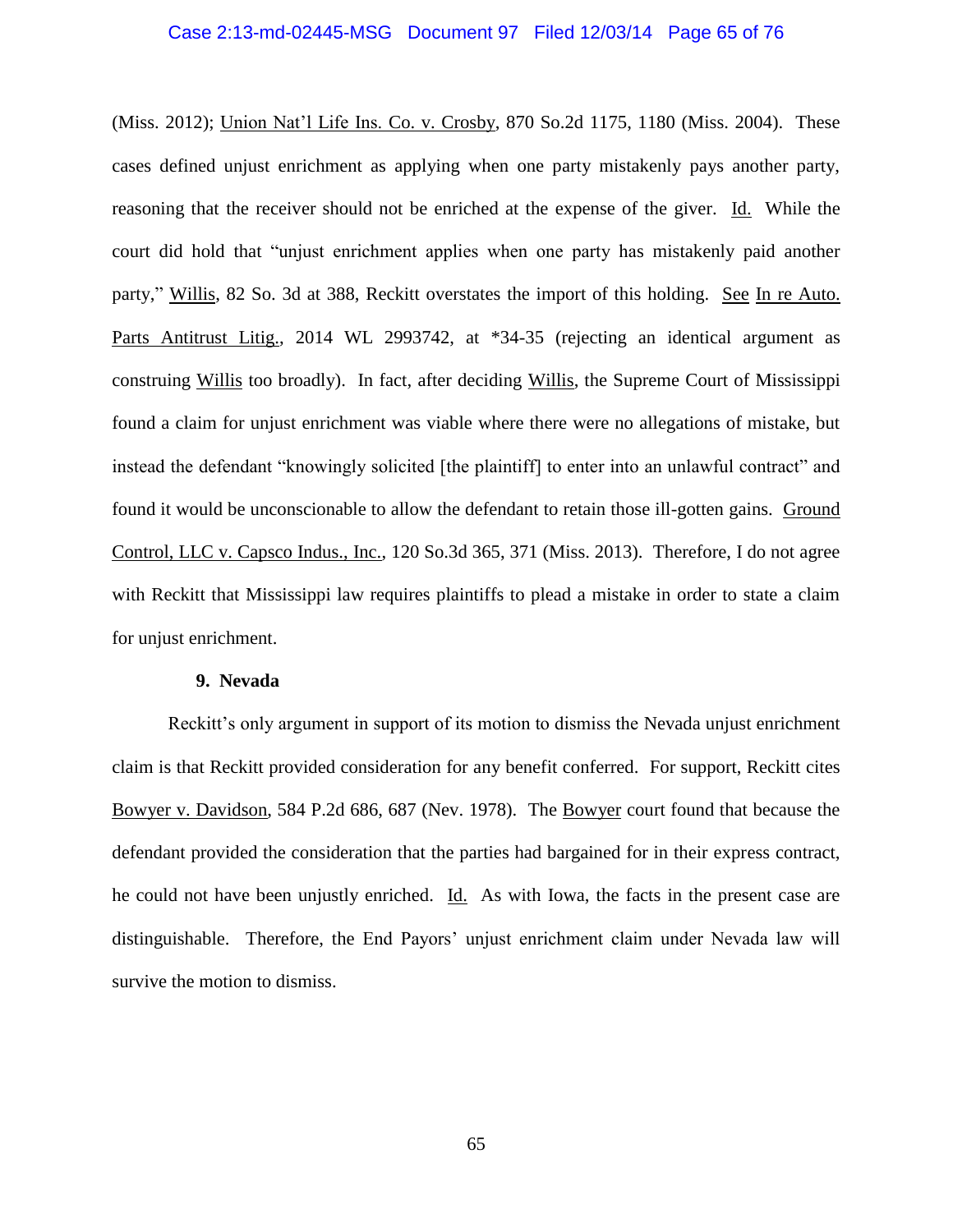### **10. New York**

With regard to the New York unjust enrichment claims, Reckitt argues that the End Payors must demonstrate that a direct benefit was conferred upon the defendant. A review of New York case law indicates that in order to state a claim for unjust enrichment, the relationship between the plaintiff and the defendant, and thus the conferral of the benefit, must not be "too attenuated." See Mandarin Trading Ltd. v. Wildenstein, 16 N.Y.3d 173, 182-83 (N.Y. 2011) (noting that an unjust enrichment claim will fail if the connection between the parties is too attenuated).

Reckitt argues that this case is similar to Sperry v. Crompton Corp., 8 N.Y.3d 204 (N.Y. 2007), where the New York Supreme Court affirmed the dismissal of an unjust enrichment claim because the conferral of the benefit was too attenuated. The plaintiffs in that case, purchasers of tires, brought antitrust and unjust enrichment claims against the producer of chemicals used in tire manufacturing. The plaintiffs alleged that the tire manufacturers, who had been overcharged for the chemicals, passed along the overcharges to retailers, and by extension, consumers. Id. at 209. In the absence of a connection between the two parties, the court found that the unjust enrichment claim could not survive. Id. at 215-16.

I agree with the court's analysis in Waldman v. New Chapter, Inc., 714 F. Supp. 2d 398 (E.D.N.Y. 2010), which distinguishes Sperry. Waldman held that although an indirect purchaser could not bring a claim against the producer of an ingredient used in a product, that did not foreclose an indirect purchaser from pursuing an unjust enrichment claim against the manufacturer of the product itself. Id. at 403-04 (citing Cox v. Microsoft Corp., 8 A.D.3d 39, 40-41 (N.Y. App. Ct. 1st Dept. 2004)). Accordingly, I do not find that the End Payors are too

66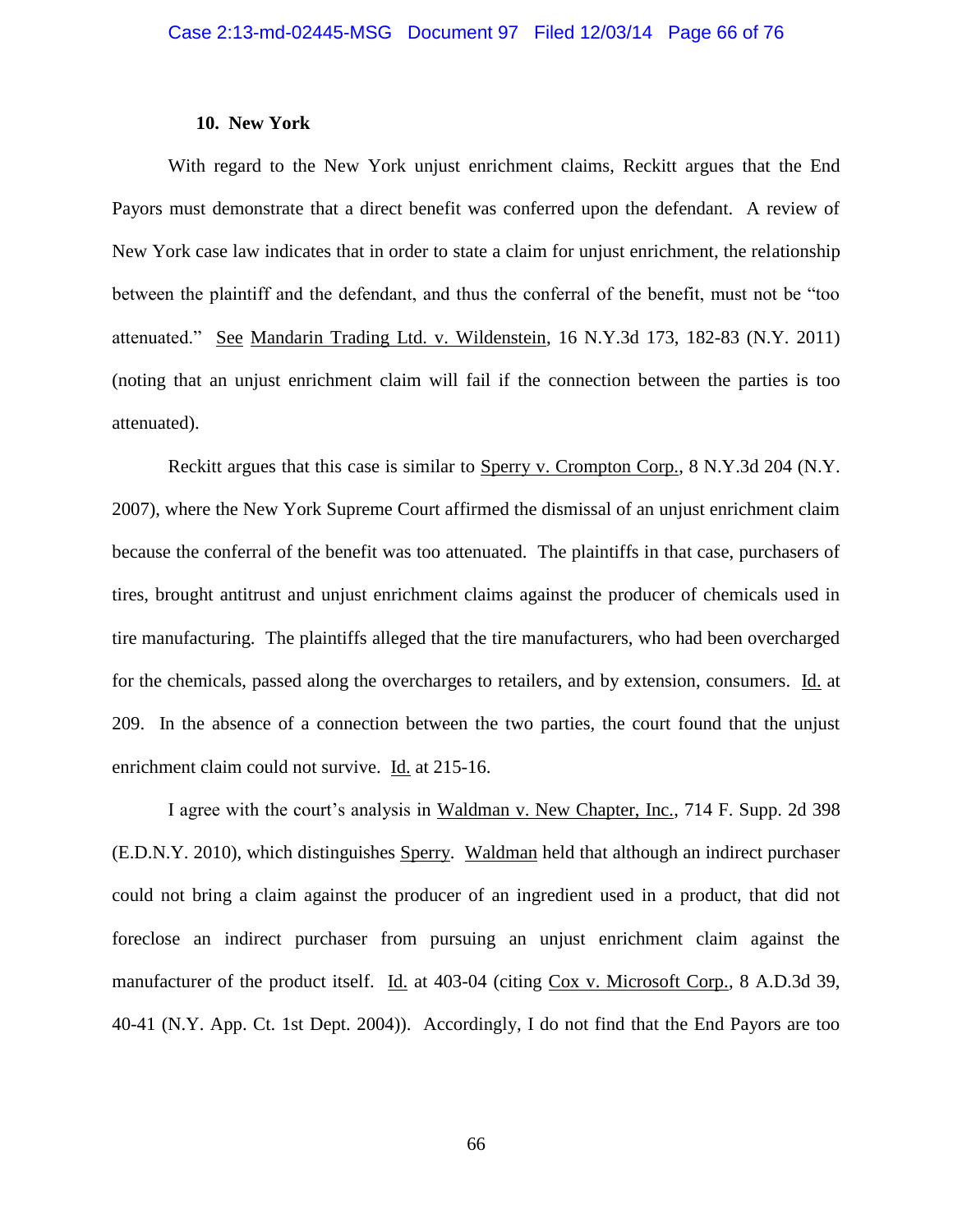### Case 2:13-md-02445-MSG Document 97 Filed 12/03/14 Page 67 of 76

attenuated from Reckitt so as to require dismissal of the unjust enrichment claim under New York law.

### **11. Pennsylvania**

Reckitt argues that the End Payors are barred from bringing an unjust enrichment claim in Pennsylvania because that state does not allow indirect purchasers to bring antitrust claims under Illinois Brick. However, as opposed to simply barring claims brought by indirect purchasers, Pennsylvania does not have a state antitrust statute at all. See XF Enterprises, Inc. v. BASF Corp., 2000 WL 33155746, at \*1 (Pa. Com. Pl. Ct. July 13, 2000). In any event, because I have previously found that the End Payors have stated a claim for a violation of Pennsylvania's consumer protection law, I do not find that allowing an unjust enrichment claim would provide an end-run around the Pennsylvania legislature's determination. Accordingly, the End Payors' unjust enrichment claim under Pennsylvania law will survive the motion to dismiss.

### **12. Virginia**

Reckitt initially argues that the End Payors cannot bring an autonomous unjust enrichment claim. However, I have already found that the End Payors' claim under Virginia's consumer protection law may proceed. Therefore, I disagree with Reckitt's argument. For the same reason, I disagree with Reckitt's argument that to allow a claim for unjust enrichment in Virginia would act as an end-run around the state's prohibition of antitrust claims by indirect purchasers. Therefore, the End Payors' claim for unjust enrichment under Virginia law will survive the motion to dismiss.

#### **13. Wisconsin**

The only argument Reckitt provides in support of its motion to dismiss the unjust enrichment claim arising under Wisconsin law is that Reckitt has already provided consideration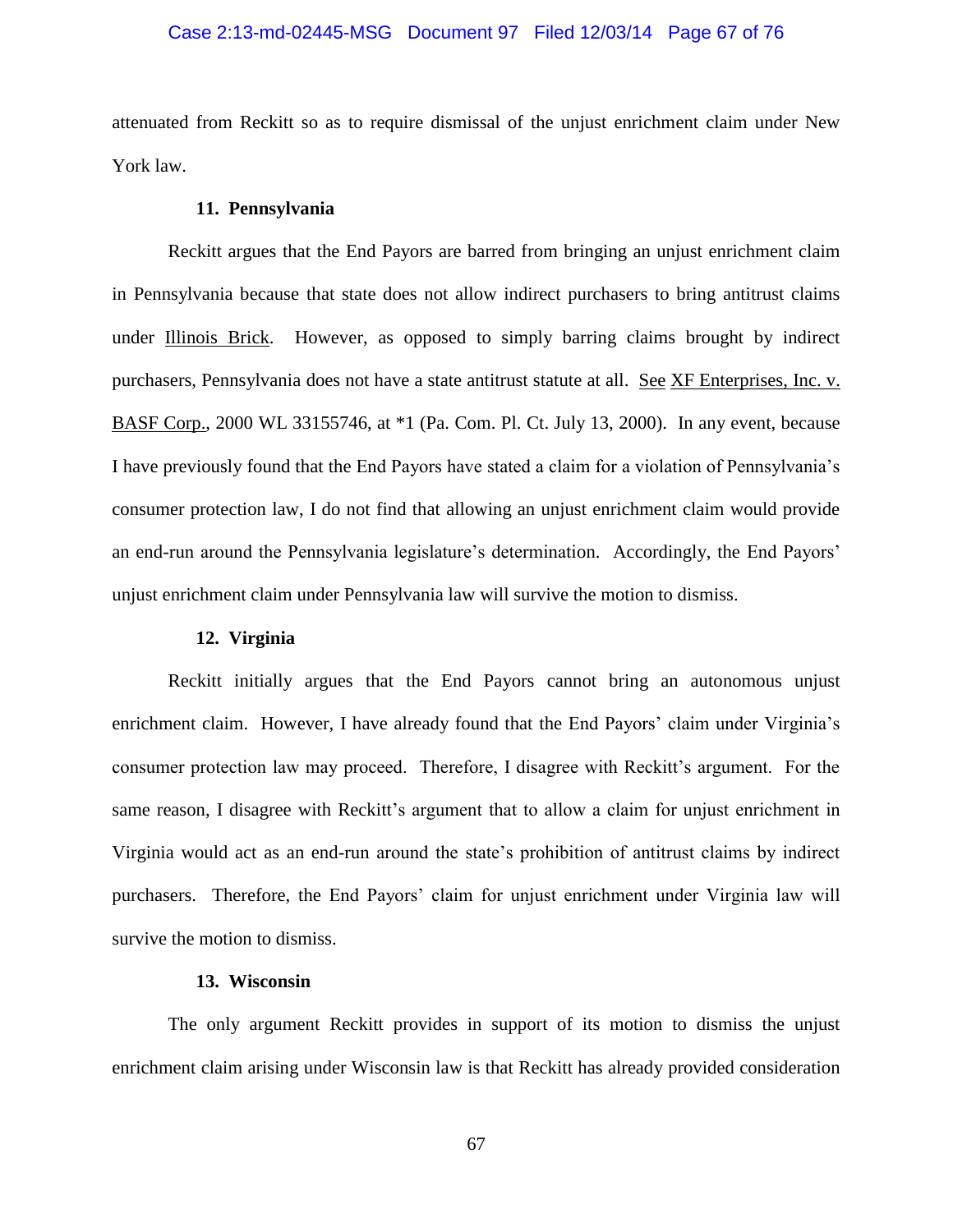### Case 2:13-md-02445-MSG Document 97 Filed 12/03/14 Page 68 of 76

for any benefit conferred. It cites to a Wisconsin Court of Appeals case where a subcontractor was barred from bringing an unjust enrichment claim against an owner that had already paid a general contractor for the services provided. Tri-State Mech., Inc. v. Northland Coll., 681 N.W.2d 302, 305-06 (Wis. Ct. App. 2004). Similar to my reasoning under Florida law, the present case is distinguishable. Tri-State did not state that any consideration exchanged would nullify a claim for unjust enrichment. Therefore, the motion to dismiss the unjust enrichment claims under Wisconsin law is denied.

### **L. Should the End Payors' Claim for Injunctive Relief Be Dismissed?**

Reckitt argues that the End Payors' claim for injunctive relief under § 16 of the Clayton Act should be dismissed as it is procedurally and substantively deficient. First, Reckitt asserts that because the End Payors seek the exact relief in their § 16 claim as the Direct Purchasers, the claim should be dismissed as duplicative. Citing to Howard Hess Dental Laboratories, Inc. v. Dentsply International, Inc., 602 F.3d 237 (3d Cir. 2010), Reckitt asserts that where no meaningful difference exists between the cases of the parties seeking an injunction, the End Payors' request for injunctive relief should be dismissed. I disagree.

In Howard Hess, the court denied the plaintiff's motion for summary judgment because the plaintiff had not established antitrust injury where a nearly identical injunction to that sought by the plaintiff had already been granted to the Government. Id. at 249. At no point did the court state that dismissal was appropriate through a motion to dismiss where two groups of plaintiffs sought the same injunction. In fact, the Howard Hess court noted that it was unaware of any antitrust authority that would "require the Plaintiffs to have established a need for an injunction that was 'non-duplicative.'" Id. While Howard Hess recognizes that the court may consider an injunction that is already in place in deciding whether antitrust injury exists, that is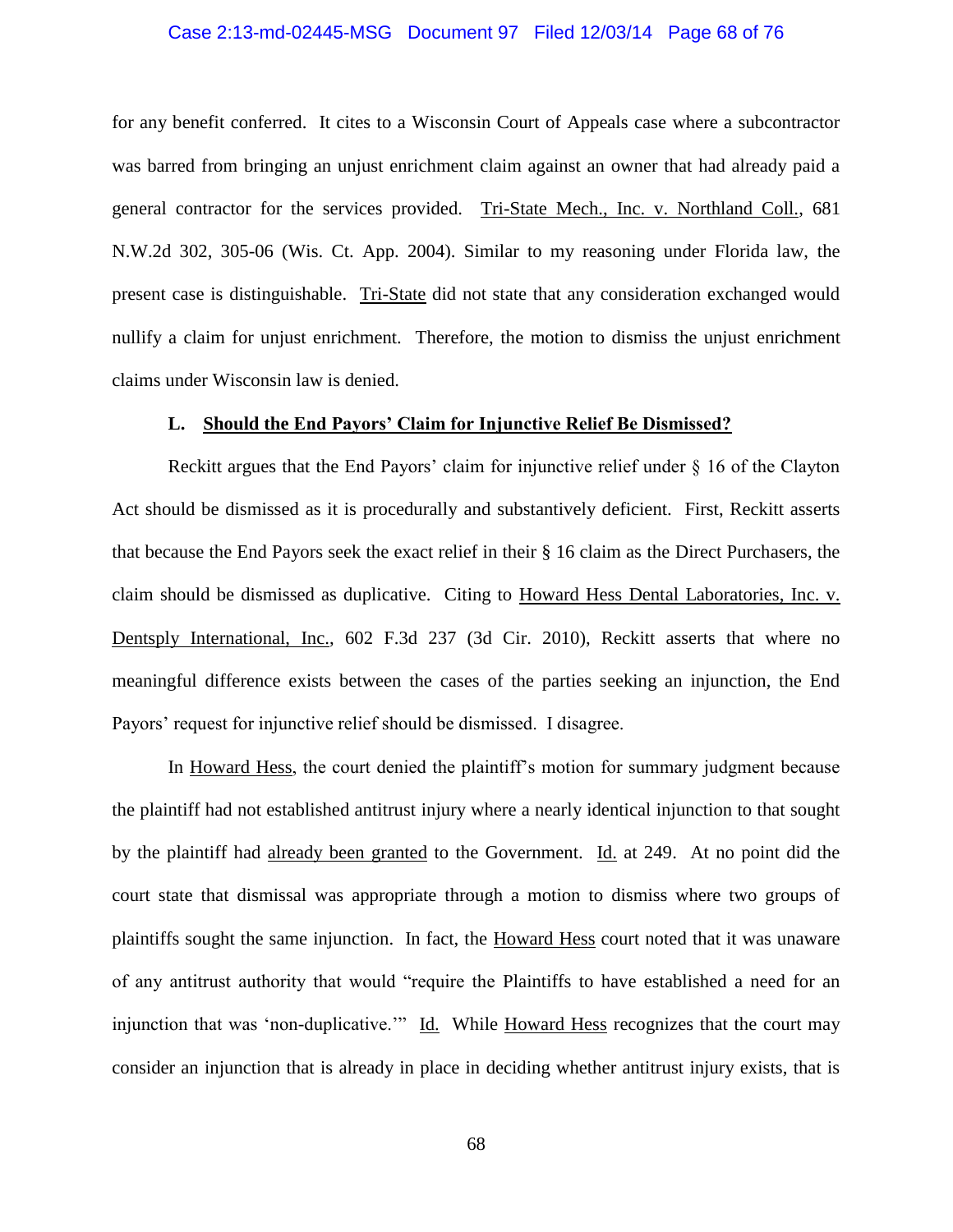### Case 2:13-md-02445-MSG Document 97 Filed 12/03/14 Page 69 of 76

much different from requiring dismissal here. At the very least, the End Payors should be granted the opportunity to present evidence of their injury at the summary judgment stage.

Next, Reckitt argues that the End Payors lack standing to seek injunctive relief under § 16 of the Clayton Act because they fail to allege any ongoing or future injury that would be remedied by an injunction. Specifically, Reckitt asserts that the only injury that is identified is the past payment of allegedly inflated prices due to the supposed delayed market entry of generic Suboxone tablets. The End Payors respond that the harm they suffer is ongoing because Reckitt destroyed the market for Suboxone tablets and they are continuing to pay artificially inflated prices for an inferior film product. The End Payors urge that this injury may be remedied by an injunction through compulsory licensing of the film patents to generic competitors, or by way of mandated reduction in Reckitt's price of the branded film. I agree with the End Payors that, as they have stated a claim for antitrust injury through the product-hopping scheme, and the scheme has allegedly damaged the market for generic Suboxone tablets significantly, the injury is ongoing and injunctive relief may be sought. Reckitt's reliance on In re DDAVP, is misplaced, as the patent in that case had been invalidated, and thus there was no risk of continued supracompetitive prices. 903 F. Supp. 2d at 210-11.

Finally, Reckitt argues that the End Payors' claim for injunctive relief should be dismissed because they have failed to state an underlying violation of the antitrust laws. As I have found that Plaintiffs have stated a claim for antitrust violations, the End Payors' claim for injunctive relief will survive.

### **M. Have Plaintiffs Sufficiently Pleaded Market Power and a Relevant Market?**

As noted previously, in order to state a claim for monopolization, a plaintiff must plausibly allege "(1) the possession of monopoly power in the relevant market and (2) the willful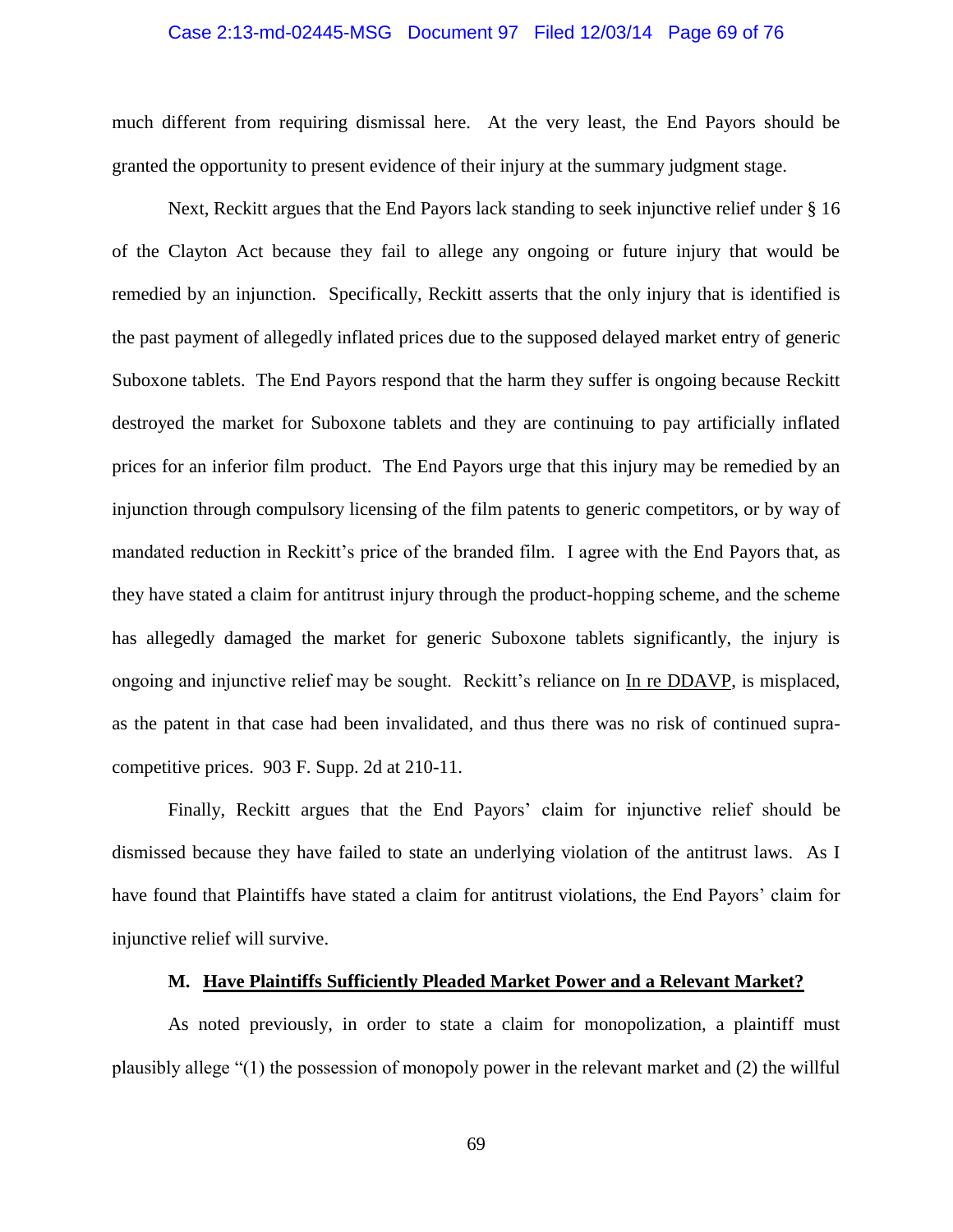### Case 2:13-md-02445-MSG Document 97 Filed 12/03/14 Page 70 of 76

acquisition or maintenance of that power as distinguished from growth or development as a consequence of a superior product, business acumen, or historic accident." Grinnell, 384 U.S. at 570-71. Reckitt argues that both of Plaintiffs' complaints should be dismissed for failure to sufficiently allege monopoly power.<sup>29</sup> "Monopoly power is the ability to control prices and exclude competition in a given market." Broadcom Corp. v. Qualcomm Inc., 501 F.3d 297, 307 (3d Cir. 2007) (citing Grinnell, 384 U.S. at 571).

Reckitt argues that in order to allege market power, a plaintiff must first define the relevant market. While relevant market inquiries are generally fact-intensive, and dismissal on this ground is disfavored in a motion to dismiss,

[w]here the plaintiff fails to define its proposed relevant market with reference to the rule of reasonable interchangeability and cross-elasticity of demand, or alleges a proposed relevant market that clearly does not encompass all interchangeable substitute products even when all factual inferences are granted in plaintiff's favor, the relevant market is legally insufficient and a motion to dismiss may be granted.

Queen City Pizza, Inc. v. Domino's Pizza, Inc., 124 F.3d 430, 436 (3d Cir. 1997).

 $\overline{a}$ 

Plaintiffs respond that they have met the monopoly power requirement in two distinct ways: (1) directly, through allegations that Reckitt's conduct caused anticompetitive effects; and (2) indirectly, through allegations of Reckitt's dominant share of the relevant market. Where direct evidence of monopoly power is provided, Plaintiffs assert that definition of a relevant market is not required. In support of this argument, Plaintiffs cite to Broadcom, where the Third Circuit stated in a footnote that "[b]ecause market share and barriers to entry are merely

 $29$  Reckitt also incorporates these arguments into its motion to dismiss the Direct Purchasers' complaint. The Direct Purchasers have adopted the arguments made by the End Payors; however, they acknowledge that they inadvertently failed to include certain allegations regarding market power that had previously been pleaded in one Direct Purchaser's original complaint. (See Dkt. No. 13-1164, Doc. No. 1, ¶¶ 98-104.) They state that they intend to file a consolidated second amended complaint to re-insert those averments upon disposition of this motion.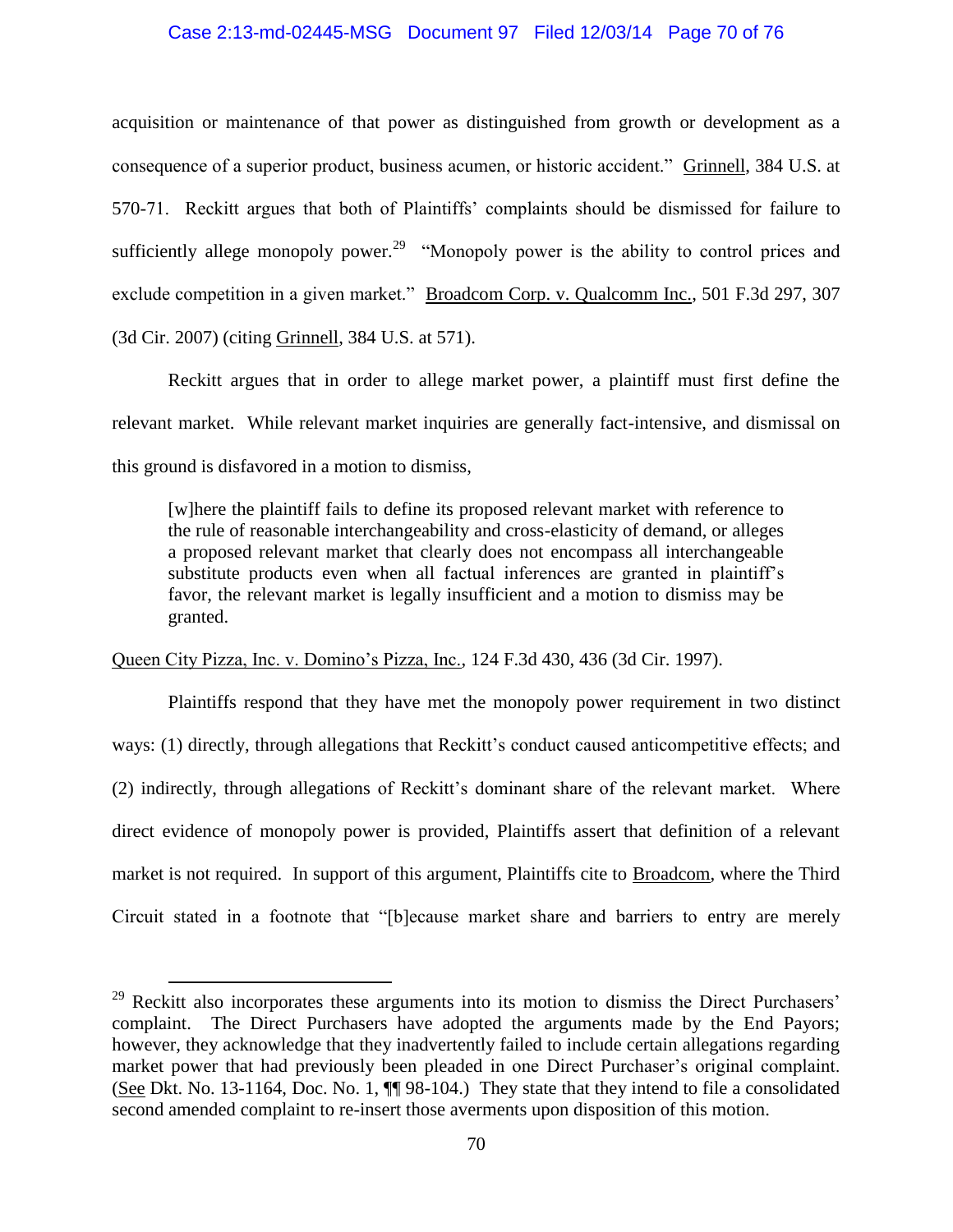### Case 2:13-md-02445-MSG Document 97 Filed 12/03/14 Page 71 of 76

surrogates for determining the existence of monopoly power, direct proof of monopoly power does not require a definition of the relevant market." 501 F.3d at 307 n.3 (citation omitted). While this statement appears to provide support to Plaintiffs' argument, cases decided subsequent to Broadcom have found that at least a rough identification of the relevant market is still required in direct evidence cases, although perhaps not with the same level of precision as required for claims proven through indirect evidence. See, e.g., In re Neurontin Antitrust Litig., 2013 WL 4042460, at \*3 (D.N.J. Aug. 8, 2013) (collecting cases).

Plaintiffs urge that they have alleged direct evidence of supra-competitive prices and restricted output. I agree. Specifically, Plaintiffs have alleged that: (1) Reckitt successfully impaired and excluded generic competition; (2) Reckitt's conduct resulted in supra-competitive prices; (3) no firm was able to respond to Reckitt's high prices by increasing output of competing goods; and (4) consumer welfare suffered from the lack of competing goods in a high-price environment—all of which demonstrates Reckitt's ability to control prices and exclude competition.

Further, I need not reach the question of whether identification of a relevant market is required to establish monopoly power in direct evidence cases because Plaintiffs have also adequately defined a relevant market so as to survive a motion to dismiss. A relevant market is defined by a products' reasonable interchangeability of use or cross-elasticity of demand between the product and its substitutes. Queen City Pizza, 124 F.3d at 436 (quoting Brown Shoe Co. v. United States, 370 U.S. 294, 325 (1962)). Reasonable interchangeability considers whether two products are roughly equivalent when put to a specific use, and considers factors such as price, use and qualities. Id. at 437. Cross-elasticity of demand considers whether "the rise in the price of a good within a relevant product market would tend to create a greater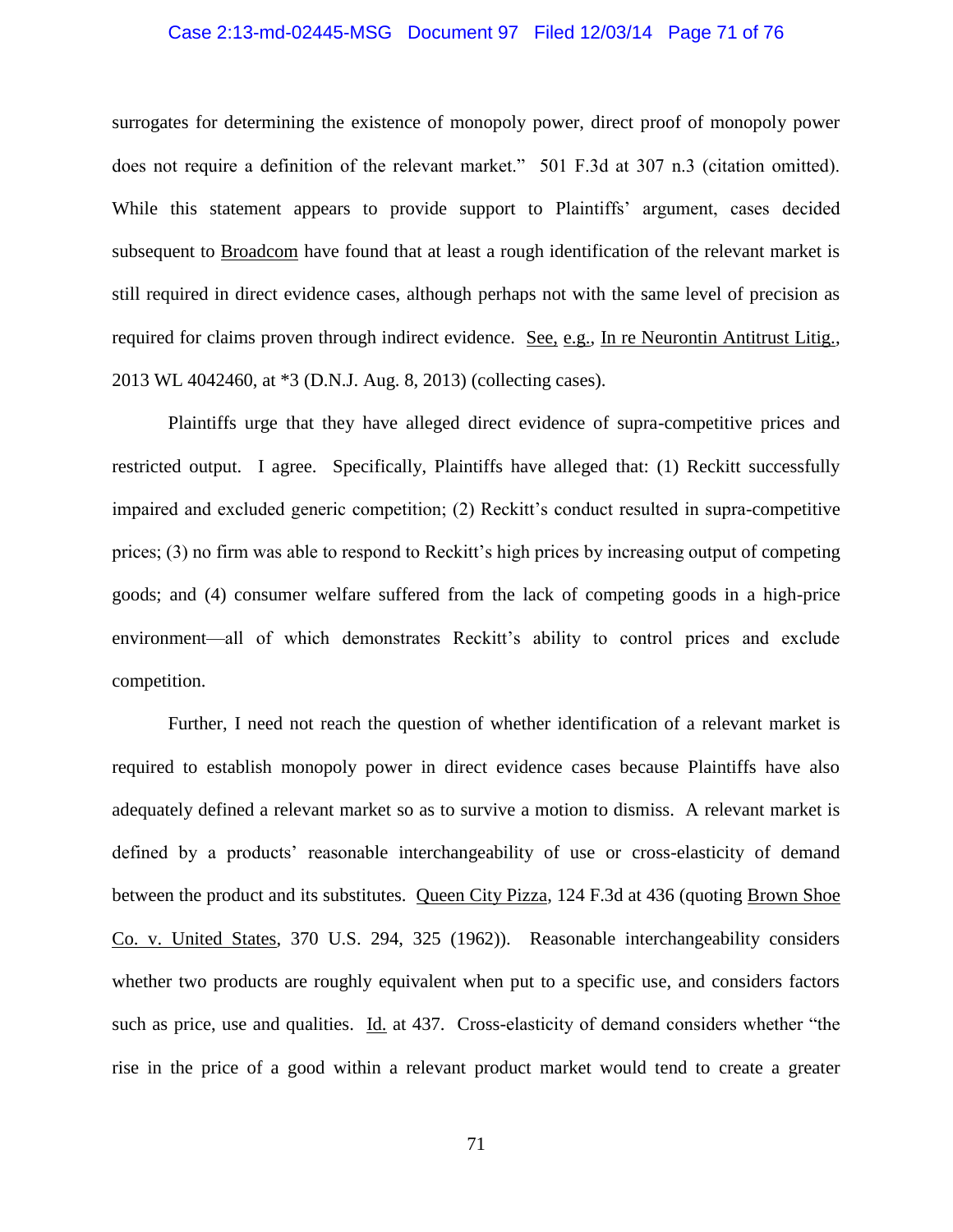### Case 2:13-md-02445-MSG Document 97 Filed 12/03/14 Page 72 of 76

demand for other like goods in that market." Id. at 437-38 (quoting Tunis Bros. Co., Inc. v. Ford Motor Co., 952 F.2d 715, 722 (3d Cir. 1991)).

Plaintiffs have alleged that Suboxone is a unique product and that the relevant product market is limited to Suboxone in all of its forms and dosage strengths and its AB-rated generic bioequivalents. They further allege that "Suboxone does not exhibit significant, positive crosselasticity of demand with respect to price, with any opioid dependence treatment or other product other than AB-rated generic versions of Suboxone." The complaint further explains that Suboxone is unique because it is the only opioid replacement maintenance therapy that can be prescribed in an office setting and taken by patients at home because it is categorized as a Schedule III drug and co-formulated with an opioid antagonist to deter abuse. (EP Compl. ¶¶ 153-59.) Methadone, for example, is a Schedule II drug and must be administered in a clinic. Further, Subutex, another opioid treatment drug marketed by Reckitt, is not alleged to be reasonably interchangeable because it lacks the opioid agonist, and therefore is not recommended for maintenance therapy. I must accept these statements as true.

Dismissal at the motion to dismiss stage for failure to define a relevant market is disfavored. Plaintiffs have referenced the rules of reasonable interchangeability and crosselasticity of demand and have plausibly explained why other similar products do not fall within the relevant market. These allegations are sufficient to state a claim and survive a motion to dismiss, to the extent that a relevant market analysis is even necessary where direct evidence of monopoly power is provided.<sup>30</sup>

<sup>&</sup>lt;sup>30</sup> The allegations present in the Direct Purchasers' consolidated amended complaint also establish direct evidence of monopoly power, and to the extent required to establish a relevant market, identify it in a similar manner as the End Payors—that is, that the relevant market includes Suboxone in all of its forms and dosage strengths, including generics. They also briefly include an explanation as to why Suboxone does not have cross-elasticity of demand with other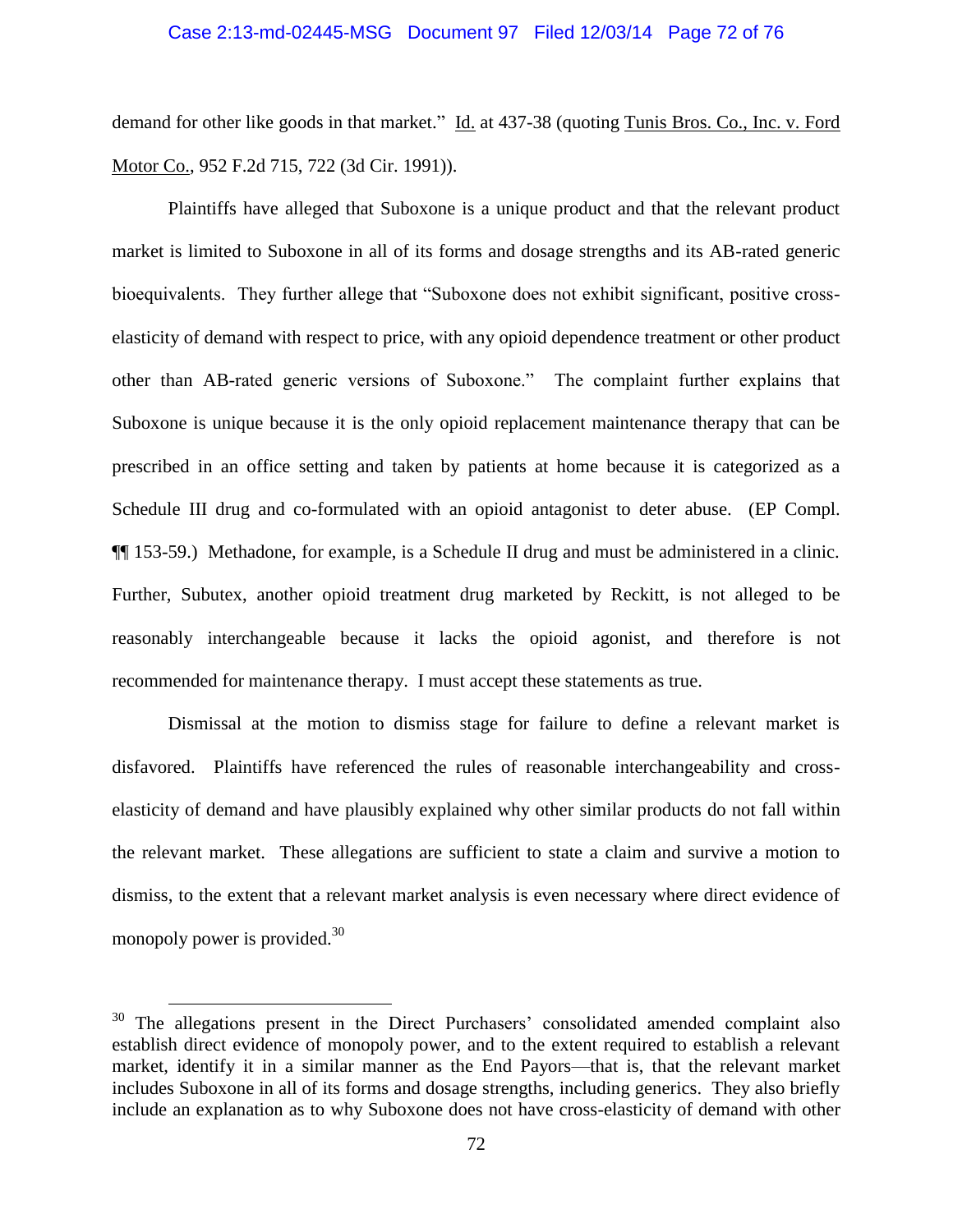# **N. Should the Four Additional Reckitt Defendants Be Dismissed?**

In addition to Reckitt Benckiser Pharmaceuticals, Inc., which actually sells Suboxone, Plaintiffs have named four additional corporate entities as Defendants: Reckitt Benckiser, Inc., Reckitt Benckiser LLC, Reckitt Benckiser Healthcare (UK) Ltd., and Reckitt Benckiser Group plc. Reckitt argues that these four additional Defendants should be dismissed for failure to identify what role, if any, these entities played in the alleged anticompetitive scheme.<sup>31</sup> In their response, the End Payors only argue that Reckitt Benckiser Group plc and Reckitt Benckiser Healthcare (UK) Ltd. should not be dismissed. At no point do the End Payors address Reckitt's argument that no allegations have been raised against Reckitt Benckiser Inc. or Reckitt Benckiser

LLC. Accordingly, the motion will be granted as unopposed as to these two Defendants.

 $\overline{a}$ 

As to Reckitt Benckiser Group plc, the End Payors point to allegations in their complaint

that its board of directors "were advised of the generic-impairing purpose of the product hop

opioid dependence treatments. For the reasons explained in this section, I am not inclined to grant a motion to dismiss on monopoly power grounds, particularly where the Third Circuit has articulated that dismissal at this stage is disfavored and where it is unclear that a relevant market definition is required at all where direct evidence of monopoly power has been provided. I accept the Direct Purchasers' allegations regarding the relevant market, but acknowledge that it is a close call and urge them to file the second amended complaint to include more substantial facts on this issue.

 $31$  Reckitt adopts the arguments in this section as to the Direct Purchasers as well. The Direct Purchasers do not respond, nor do they adopt the End Payors' response on this issue. The only allegation in the Direct Purchasers' complaint regarding these additional Reckitt entities is that they "manufacture[ ] and market[ ] numerous products, including pharmaceuticals subject to FDA approval, and w[ere] in whole or in part responsible for some or all of the conduct alleged herein and attributed to Reckitt." (DP Compl.  $\P$  19-23.) These bare bones allegations are not sufficient to establish liability against these additional Reckitt entities. See In re Mushroom Direct Purchaser Antitrust Litig., 514 F. Supp. 2d 683, 699 (E.D. Pa. 2007) ("In order to sustain their claims of monopolization and attempted monopolization, Plaintiffs must . . . prove the required elements against each individual defendant.") (quoting Carpet Group Int'l v. Oriental Rug Imps. Assoc., 256 F. Supp. 2d 249, 284 (D.N.J. 2003)); see also In re Digital Music Antitrust Litig., 812 F. Supp. 2d 390, 417 (S.D.N.Y. 2011). Accordingly, as to the Direct Purchasers, these four additional Reckitt entities will be dismissed.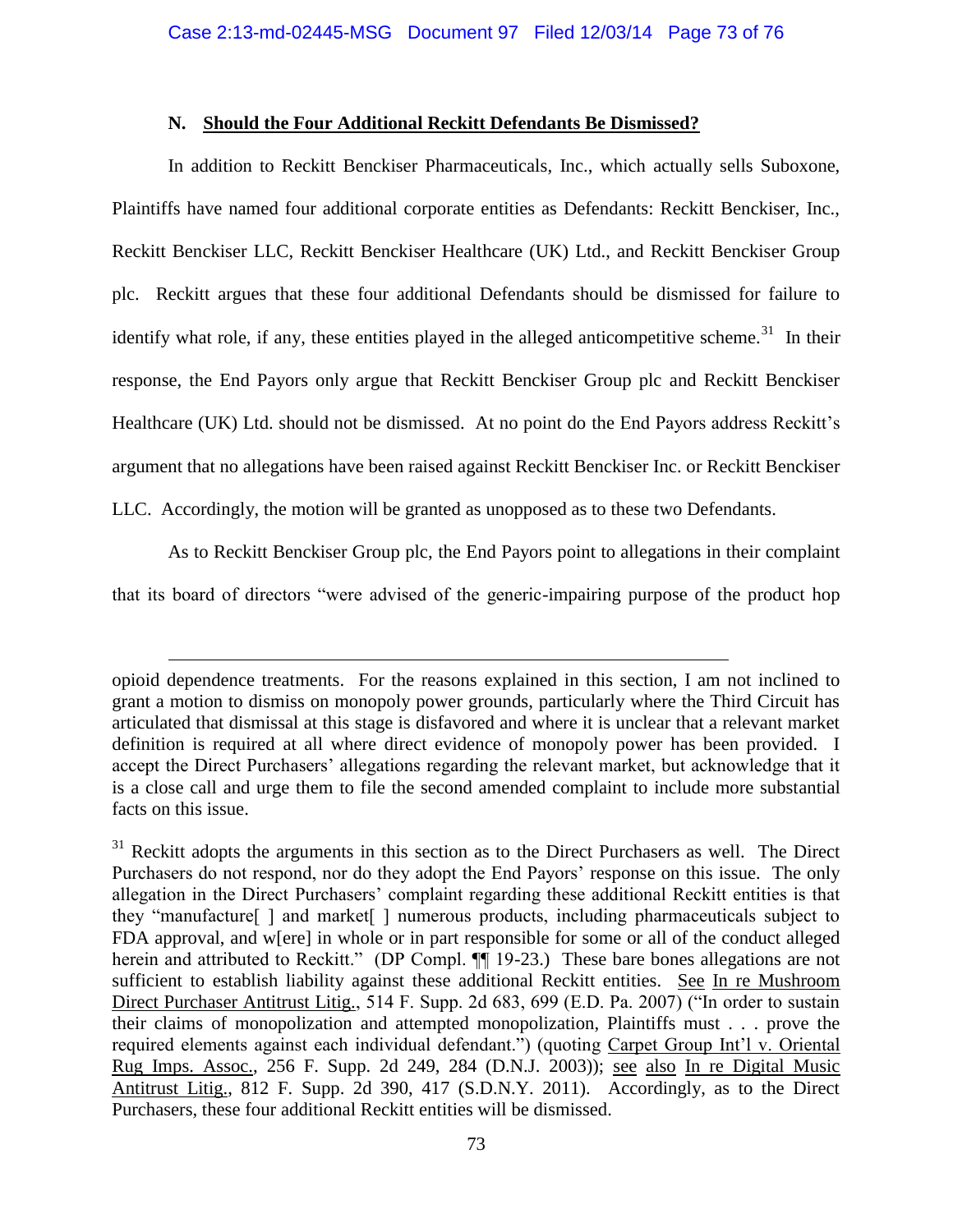## Case 2:13-md-02445-MSG Document 97 Filed 12/03/14 Page 74 of 76

from Suboxone tablets to film, and of the related anticompetitive tactics, and specifically approved the scheme and its purpose. The board of directors approved and directed this anticompetitive scheme over the course of many years, including the period encompassing the mid-2000s." (EP Compl. ¶ 83.) While this is sufficient to establish Reckitt Benckiser Group plc's role in the alleged scheme, the only allegation made by the End Payors for Reckitt Benckiser Healthcare (UK) Ltd. is that they conducted a similar product-hopping scheme in the United Kingdom involving the product Gaviscon. However, these allegations do not tie Reckitt Benckiser Healthcare (UK) Ltd. to the actions taken with respect to Suboxone. Therefore, I agree that the claims against Reckitt Benckiser Healthcare (UK) Ltd. should also be dismissed.

# **O. Should the Claims Asserted by Certain End Payors Be Dismissed for Failure to Serve the Complaint?**

Finally, I address Reckitt's argument that the claims brought by certain End Payors should be dismissed for failure to effectuate service. It appears that four End Payors have failed to serve Reckitt Benckiser Healthcare (UK) Ltd. and Reckitt Benckiser Group plc., and that one End Payor has failed to serve any Defendant.<sup>32</sup> The End Payors do not dispute that these Plaintiffs failed to effectuate service. Instead, they essentially argue that this failure to serve should be forgiven because dismissal of certain actions as to only the un-served defendants would be a waste of judicial resources. Further, as to the foreign entities Reckitt Benckiser

 $\overline{a}$ 

 $32$  While Reckitt states in their brief that three End Payors failed to serve Reckitt Benckiser Healthcare (UK) Ltd. and Reckitt Benckiser Group plc and two failed to serve any Defendant (see Reckitt's MTD EP Compl. p. 40, n.25), a review of the dockets in this matter reveals the following: The End Payors that have failed to serve Reckitt Benckiser Healthcare (UK) Ltd. and Reckitt Benckiser Group plc. are United Food & Commercial Workers Health & Welfare Fund (Dkt. No. 13-3229), A.F. of L.-A.G.C. Building Trades Welfare Plan (Dkt. No. 13-3545), Michigan Regional Council of Carpenters Employee Benefits Fund (Dkt. No. 13-1808), and I.B.E.W. 292 Health Care Plan (Dkt. No. 13-2454). The End Payors that failed to serve any Defendant are Teamsters Health Services & Insurance Plan Local 404 (Dkt. No. 13-3451).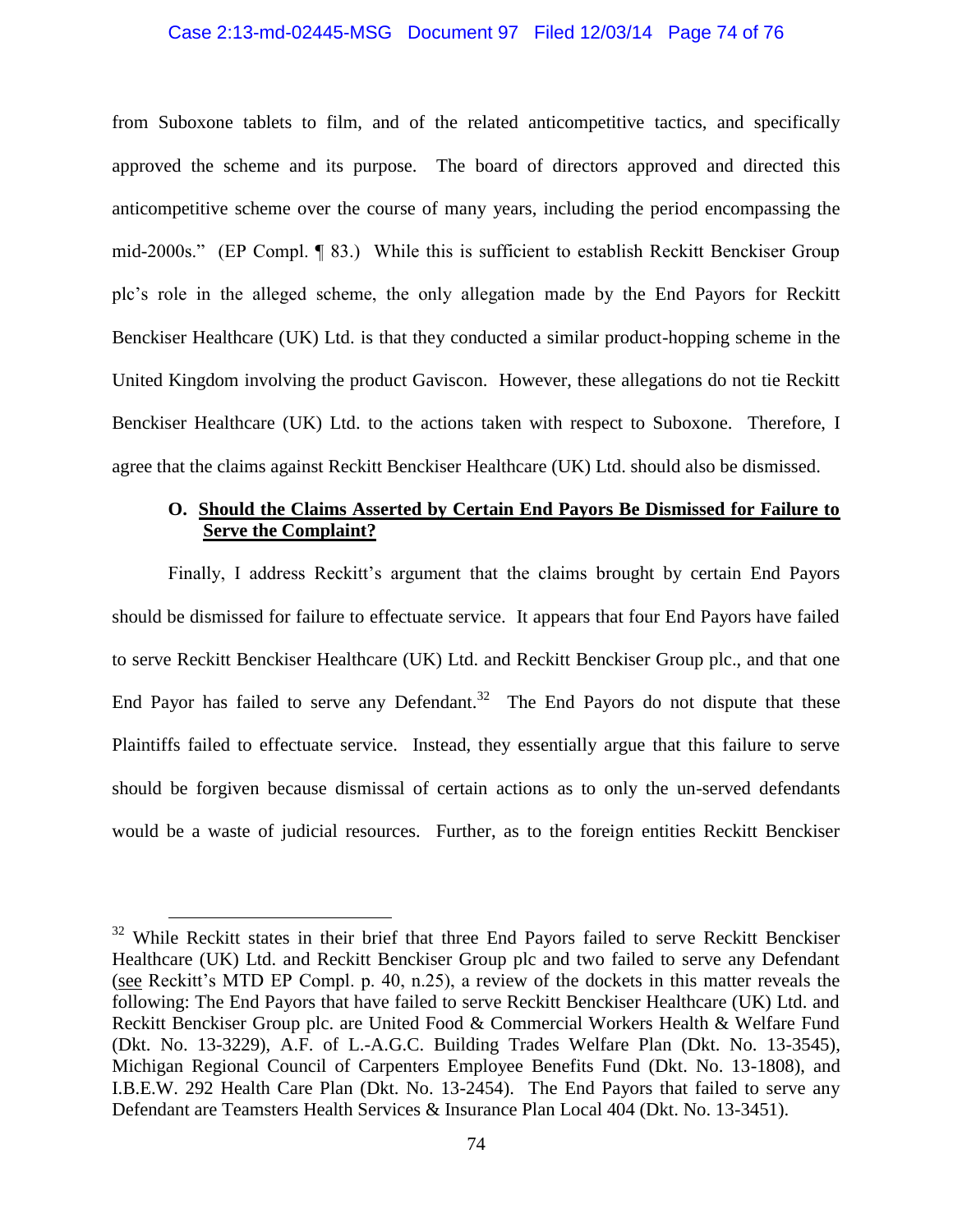## Case 2:13-md-02445-MSG Document 97 Filed 12/03/14 Page 75 of 76

Healthcare (UK) Ltd. and Reckitt Benckiser Group plc, the End Payors argue that the 120-day time period for service prescribed by Rule 4(m) does not apply.

While it is true that the 120-day limit does not apply to service in a foreign country, the time period for service is not unlimited. The Knit With v. Knitting Fever, Inc., 2010 WL 2788203, at \*12 (E.D. Pa. July 13, 2010) (quoting United States ex rel. Thomas v. Siemens AG, 2010 WL 1688582, at \*14 (E.D. Pa. Apr. 23, 2010)). Courts often apply a general due diligence standard, which "considers the reasonableness of the plaintiff's effort and the prejudice to the defendant resulting from any delay." Id. Courts maintain significant discretion in extending the time period for service of the complaint, even in the absence of a showing of good cause. Id. (citing Petrucelli v. Bohringer & Ratzinger, GmbH, 46 F.3d 1298, 1305 (3d Cir. 1995)). Courts have granted extensions of time to serve where a defendant is already before the court in a consolidated action and "presumably the only result of a dismissal would be that the [ ] Plaintiffs would refile their complaint, resulting in a waste of judicial resources." AIG Managed Market Neutral Fund v. Askin Capital Mgmt., L.P., 197 F.R.D. 104, 109 (S.D.N.Y. 2000) (citing In re Reliance Sec. Litig., 91 F. Supp. 2d 706, 719 (D. Del. 2000)).

While I agree that dismissing some of the End Payors' claims for failure to serve could potentially constitute a waste of judicial resources, as it would likely result in a refiling of the complaint, the End Payors have failed to even attempt to explain why service has not been effectuated. There has been no attempt to establish good cause for failure to serve. However, there is also no prejudice to Defendants, as Reckitt has received ample notice of this lawsuit from the other Plaintiffs and has been actively defending the suit. Therefore, I find that the appropriate solution is to exercise discretion and allow an additional period of time for these End Payors to effectuate service.